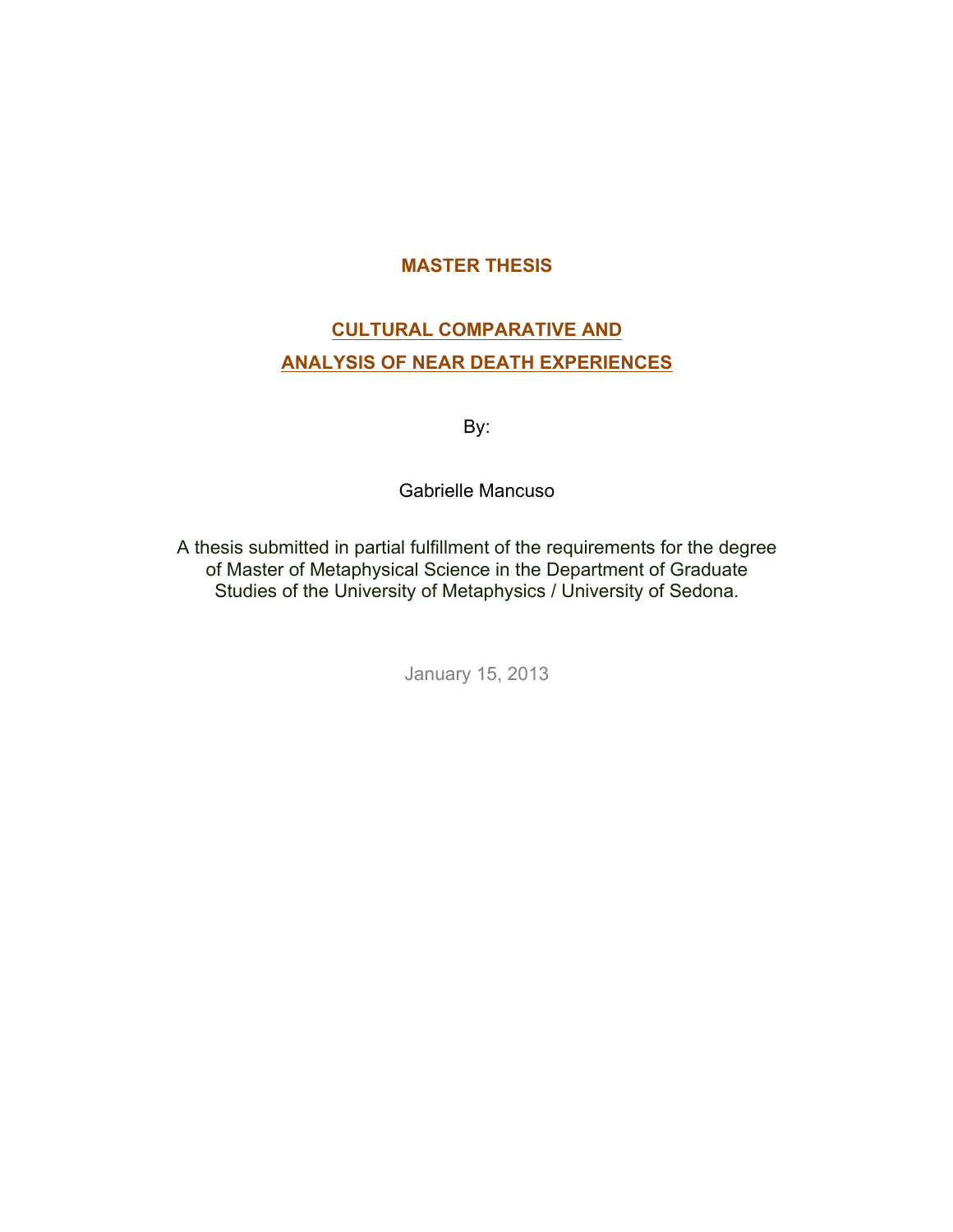Department of Graduate Studies

## CERTIFICATE OF APPROVAL

CULTURAL COMPARATIVE AND ANALYSIS OF NEAR DEATH EXPERIENCES

M.Msc. THESIS

 $\frac{1}{2}$ 

This is to certify that the M.Msc. thesis of

### **Gabrielle Mancuso**

has been approved by the Examining Committee for the thesis requirements for the Master of Metaphysical Science Degree of the University of Sedona

Thesis Committee:

Thesis Supervisor……………

 $\frac{1}{2}$  ,  $\frac{1}{2}$  ,  $\frac{1}{2}$  ,  $\frac{1}{2}$  ,  $\frac{1}{2}$  ,  $\frac{1}{2}$  ,  $\frac{1}{2}$  ,  $\frac{1}{2}$  ,  $\frac{1}{2}$  ,  $\frac{1}{2}$  ,  $\frac{1}{2}$  ,  $\frac{1}{2}$  ,  $\frac{1}{2}$  ,  $\frac{1}{2}$  ,  $\frac{1}{2}$  ,  $\frac{1}{2}$  ,  $\frac{1}{2}$  ,  $\frac{1}{2}$  ,  $\frac{1$ 

 $\_$ 

Dean………………………….

Member………………………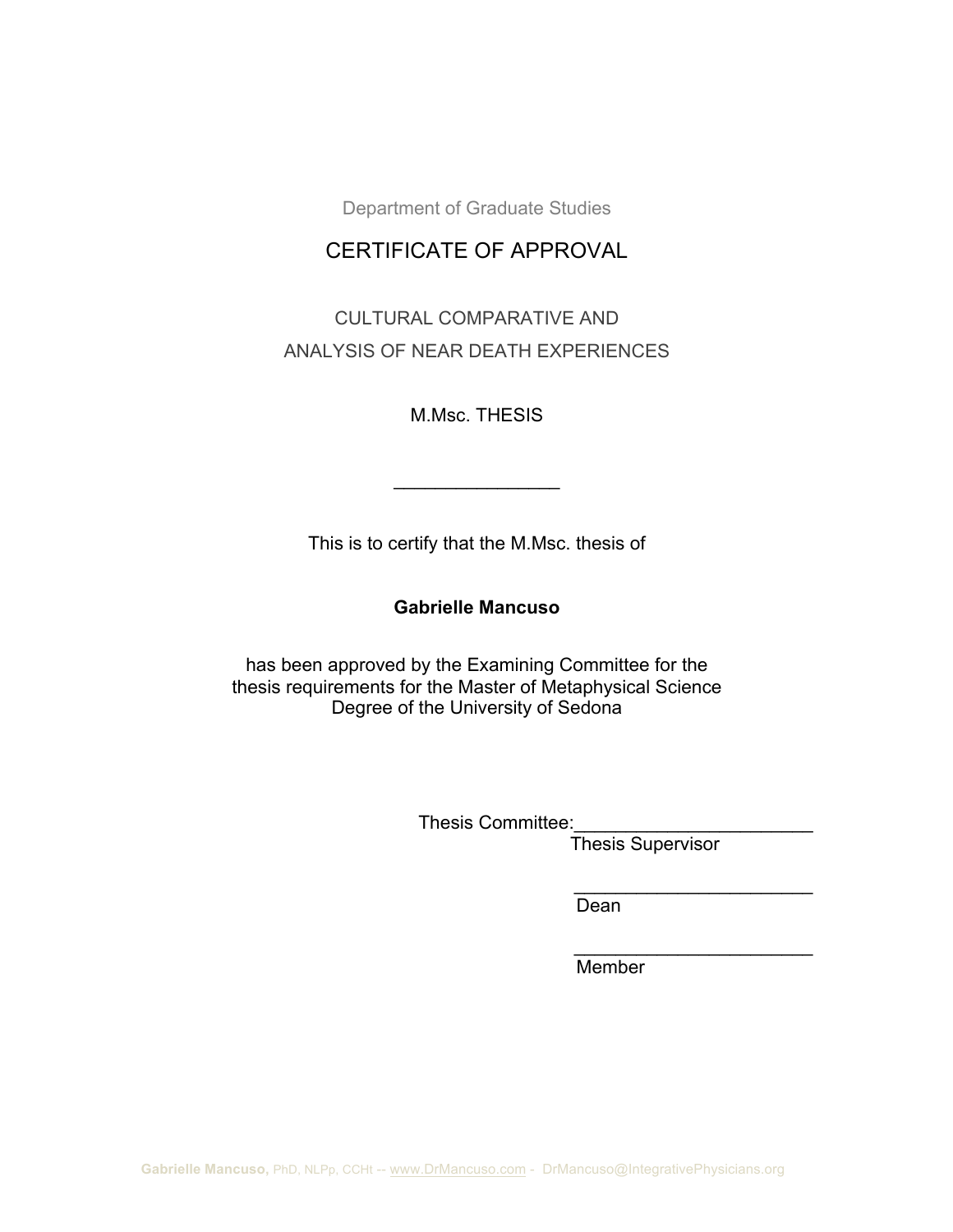## **DEDICATION**

I dedicate this master thesis to all of the future University of Sedona graduate students from the Monterey Peninsula in California, USA. May all of your dreams be fulfilled and may your studies and research bring you to places you never dreamt possible.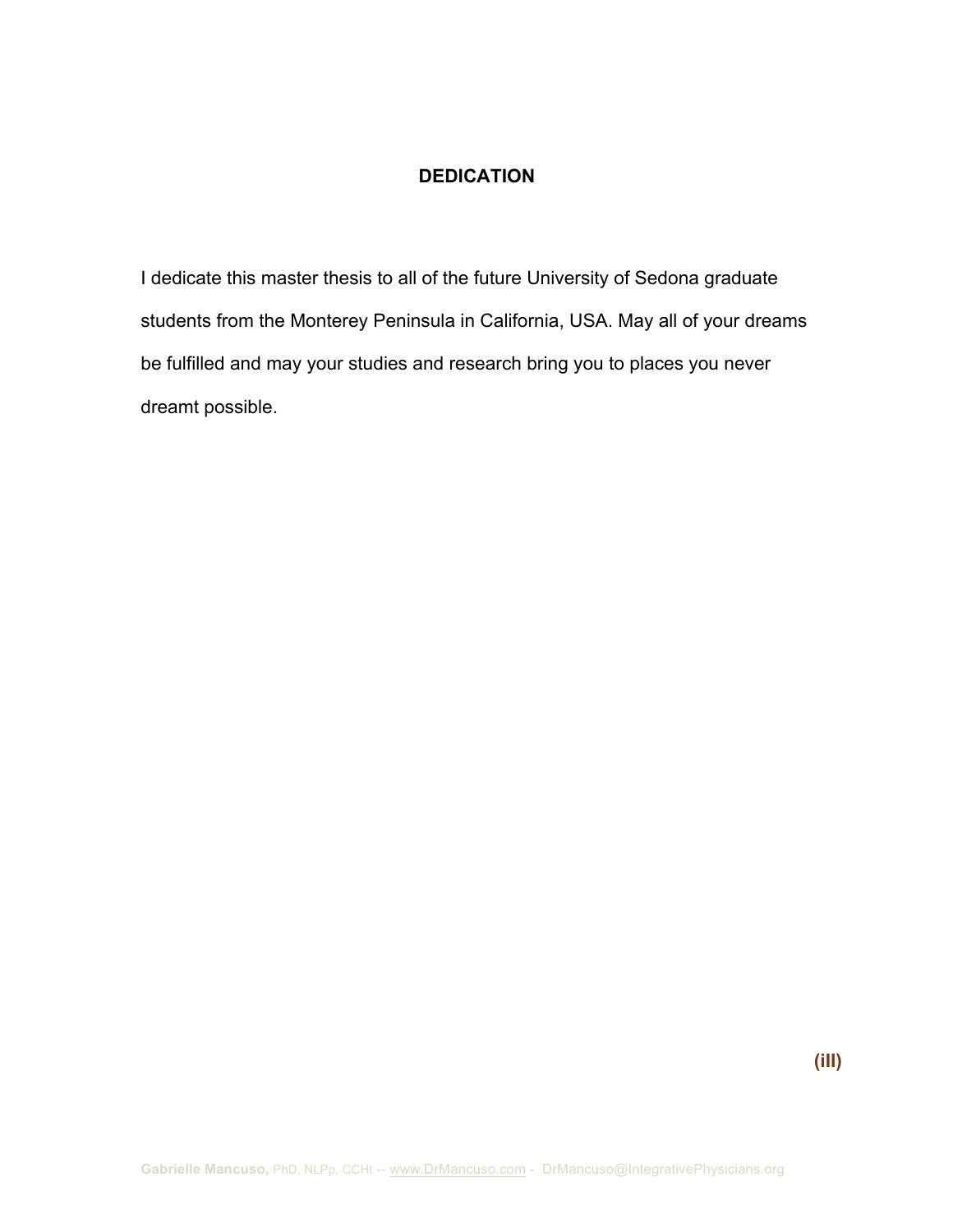### **ACKNOWLEGEMENTS**

To all of the past graduate students of the University of Sedona and the universities' advisors and professors who have allowed us, as students, to follow our inner spirit and inner voice, while providing us clear guidelines and assistance in order to present our new knowledge to the world community, I thank you.

To Laszlo Laky who's enthusiasm about being a student and practitioner within the field of Metaphysics and subconscious psychology has ignited all of us to continue and be increasing motivated in our studies. "Laz" your dedication to our group of University of Sedona local students is deeply appreciated, you are our inspiration.

To Mellon-Thomas Benedict, Anita Moorjani, Dr. Eben Alexander and Dr. Julia Assante who have stepped up and have written detailed books this year (2012) that have finally brought true creditability to the Near Death Experience topic worldwide. The personal interviews you allowed me were truly one of the highlights of my life. You are all fearless in speaking your truths and for that you are my heroes.

 **(IV)**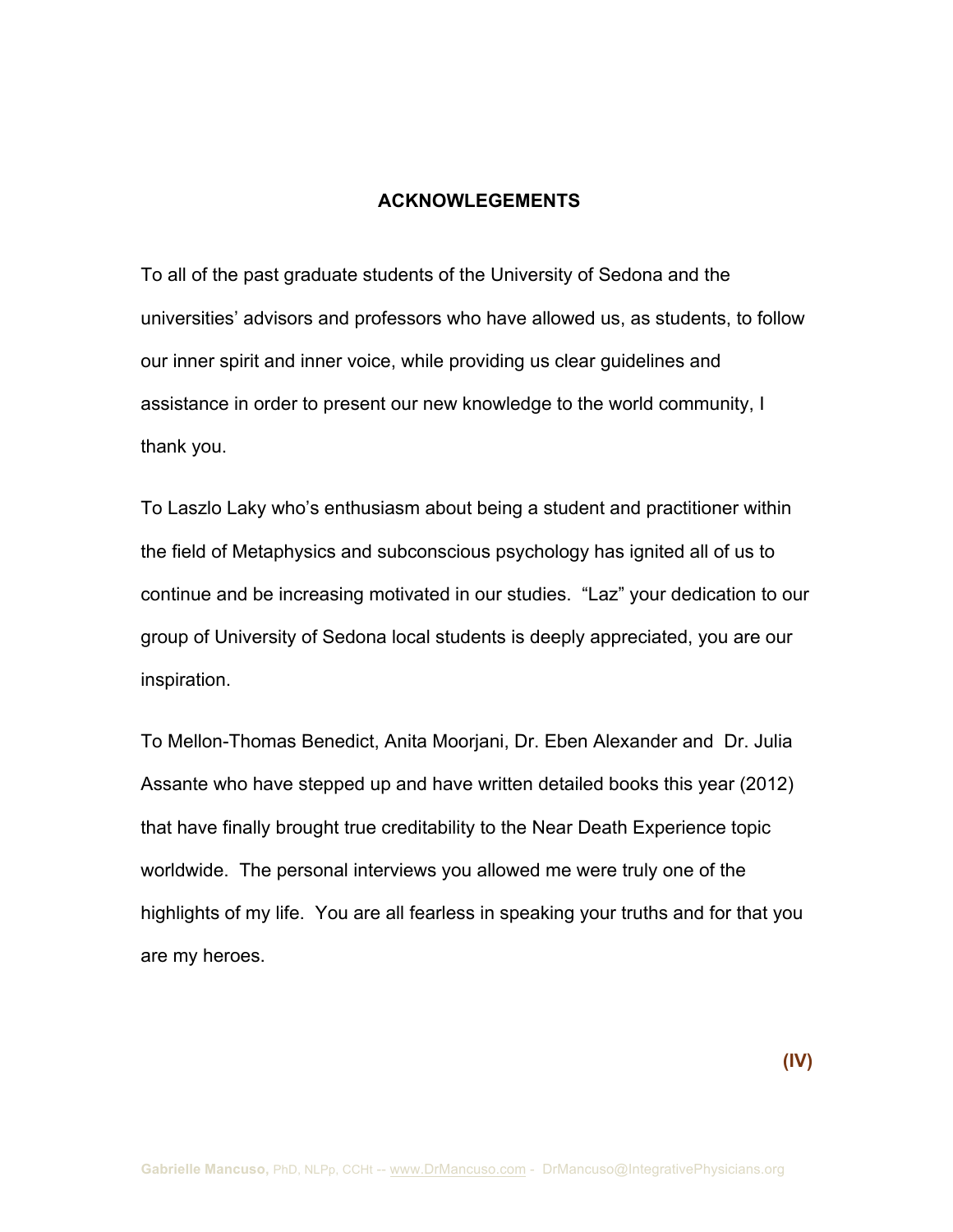## **TABLE OF CONTENTS**

| <b>ABSTRACT</b>                                     | VII |
|-----------------------------------------------------|-----|
| <b>CHAPTER 1 - INTRODUCTION</b>                     | 1   |
| <b>CHAPTER 2 - REVIEW OF LITERATURE</b>             | 4   |
| <b>Near-Death Experiences</b>                       | 5   |
| Phenomenology Of The Near-Death Experiences         | 10  |
| <b>Models of Near Death Experiences</b>             | 13  |
| Transpersonal & Reductionist Therories              | 16  |
| Comparing OBE's and NDE's                           | 19  |
| <b>Children and Near Death Experiences</b>          | 21  |
| Attitudinal and Personality Changes Following NDE's | 23  |
| <b>CHAPTER 3 - METHODS - N/A</b>                    | 25  |
| <b>CHAPTER 4 - RESULTS</b>                          | 26  |
| <b>Cultural Beliefs Concerning Death, Afterlife</b> | 27  |
| and NDE Experiences                                 |     |
| <b>Agnostics and Atheists</b>                       | 29  |
| <b>Buddhism and Hinduism</b>                        | 30  |
| Islam                                               | 34  |
| Judaism                                             | 36  |
| Christianity                                        | 38  |
| Mormonism                                           | 40  |
| Scientific Findings - A Different View              | 42  |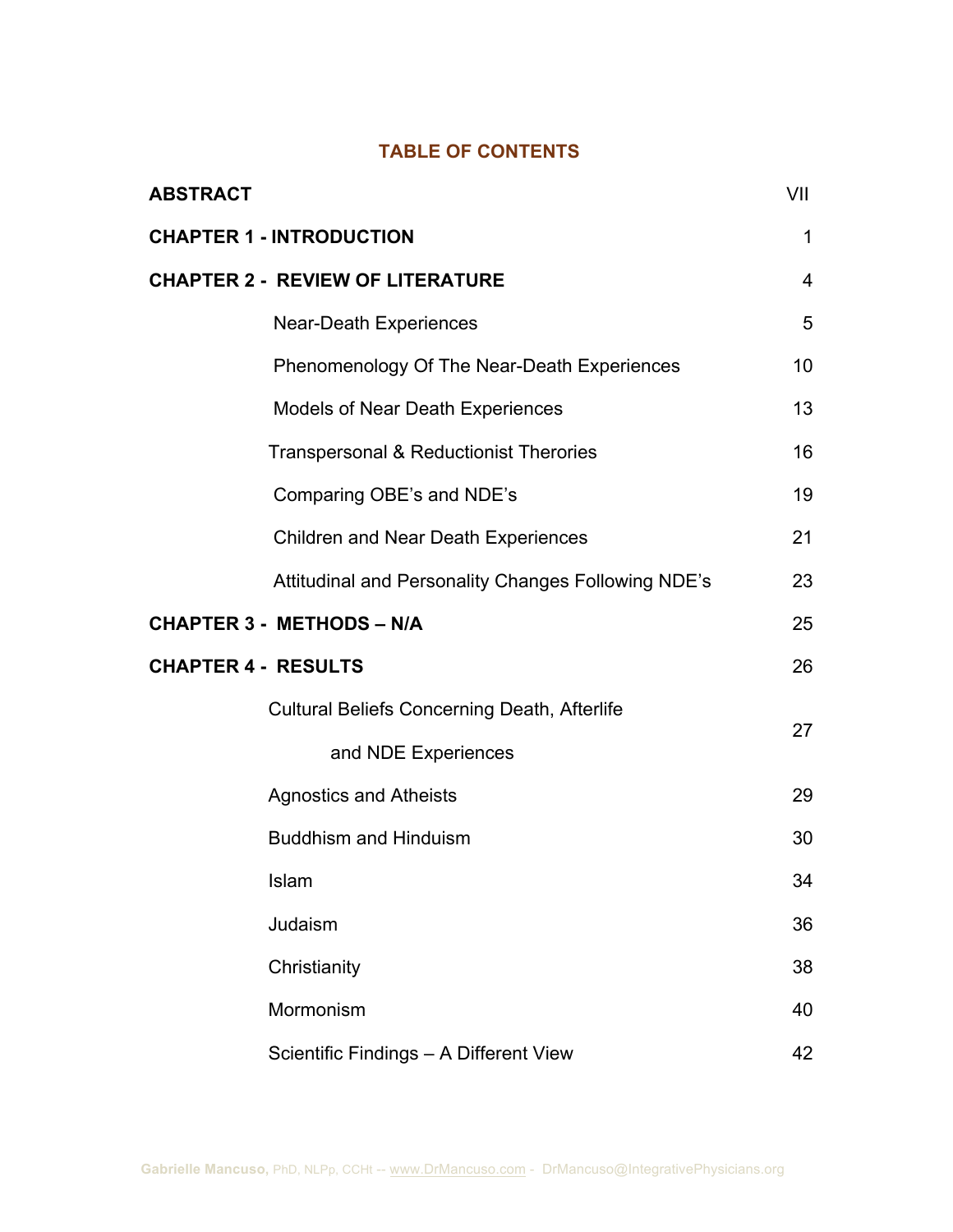| <b>Results</b>                             | 47 |
|--------------------------------------------|----|
|                                            |    |
| <b>CHAPTER 5 - DISCUSSION</b>              | 48 |
| <b>Mellen-Thomas Benedict</b>              | 50 |
| Anita Moorjani                             | 52 |
| Julia Assante, PhD                         | 54 |
| <b>CHAPTER 6 - SUMMARY AND CONCULSIONS</b> | 55 |
| <b>BIBLIOGRAPHY</b>                        | 59 |
| <b>INTERNET BIBLIOGRAPHY</b>               | 69 |
| <b>APPENDIX A</b>                          | 70 |

(VI)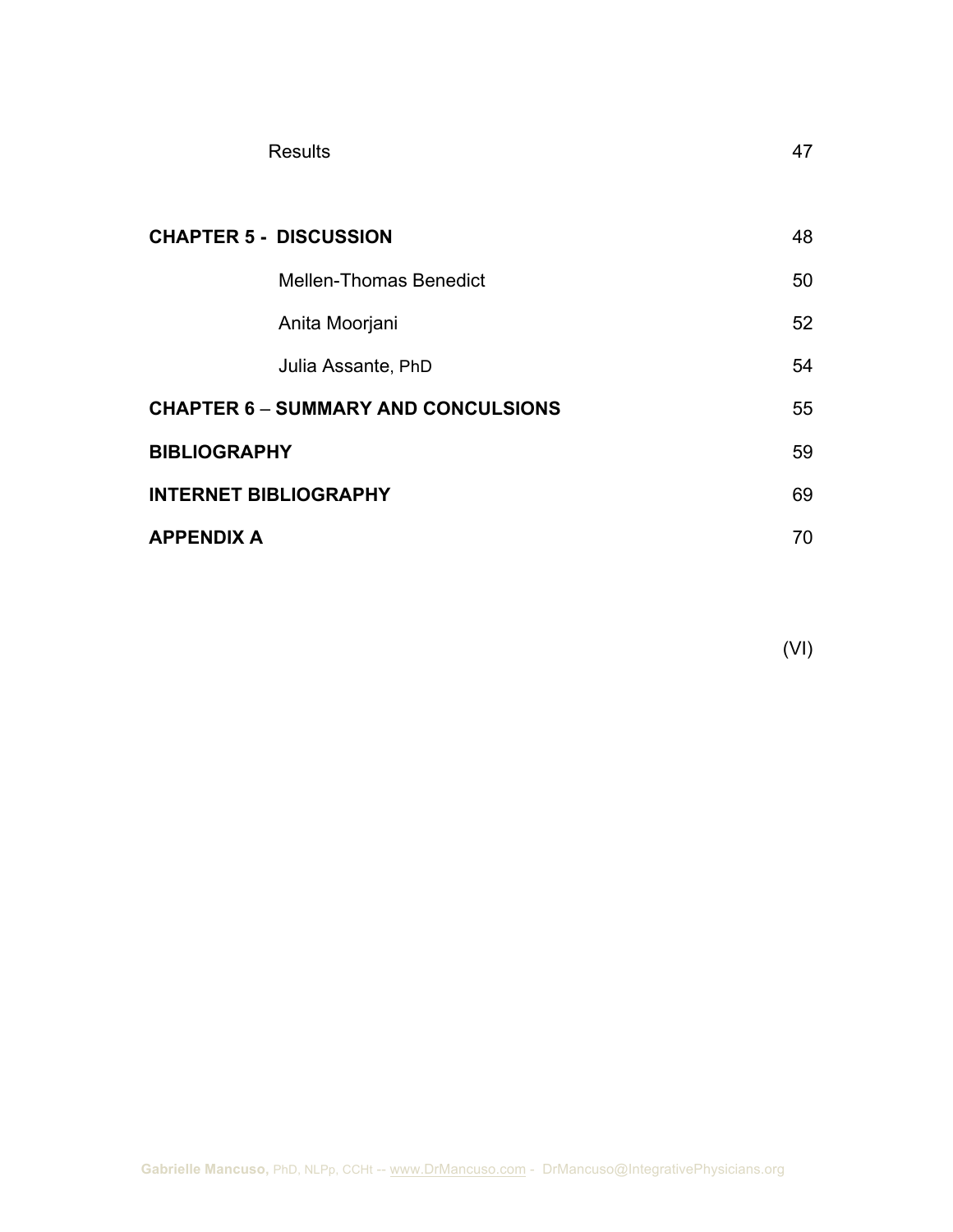#### **ABSTRACT**

Interpretations of near-death experiences are influenced by psychosocial teachings and belief systems, usually put in place from childhood. Pre or post conceived notions of death and afterlife vary. Different cultures and religious beliefs or systems have resulted in the formation of numerous groups who have fostered their own interpretations of death and afterlife. Certainly the immediate transition period between life and afterlife are inclusive. This thesis provides an overview of comparisons of theories and for the plausibility of theories of near death experiences. Contained herein, the author will give an overview of the human consciousness as it might be with life after death according to cultural or religious beliefs. Also included will be interpretations of near death experiences by different cultural groups. Combined with the contemporary interpretations of various studies of people who have had near death experiences (throughout this thesis abbreviated as NDE's) and the arguments against reductionism provide grounds for the plausibility of the theories concerning NDE's.

(VII)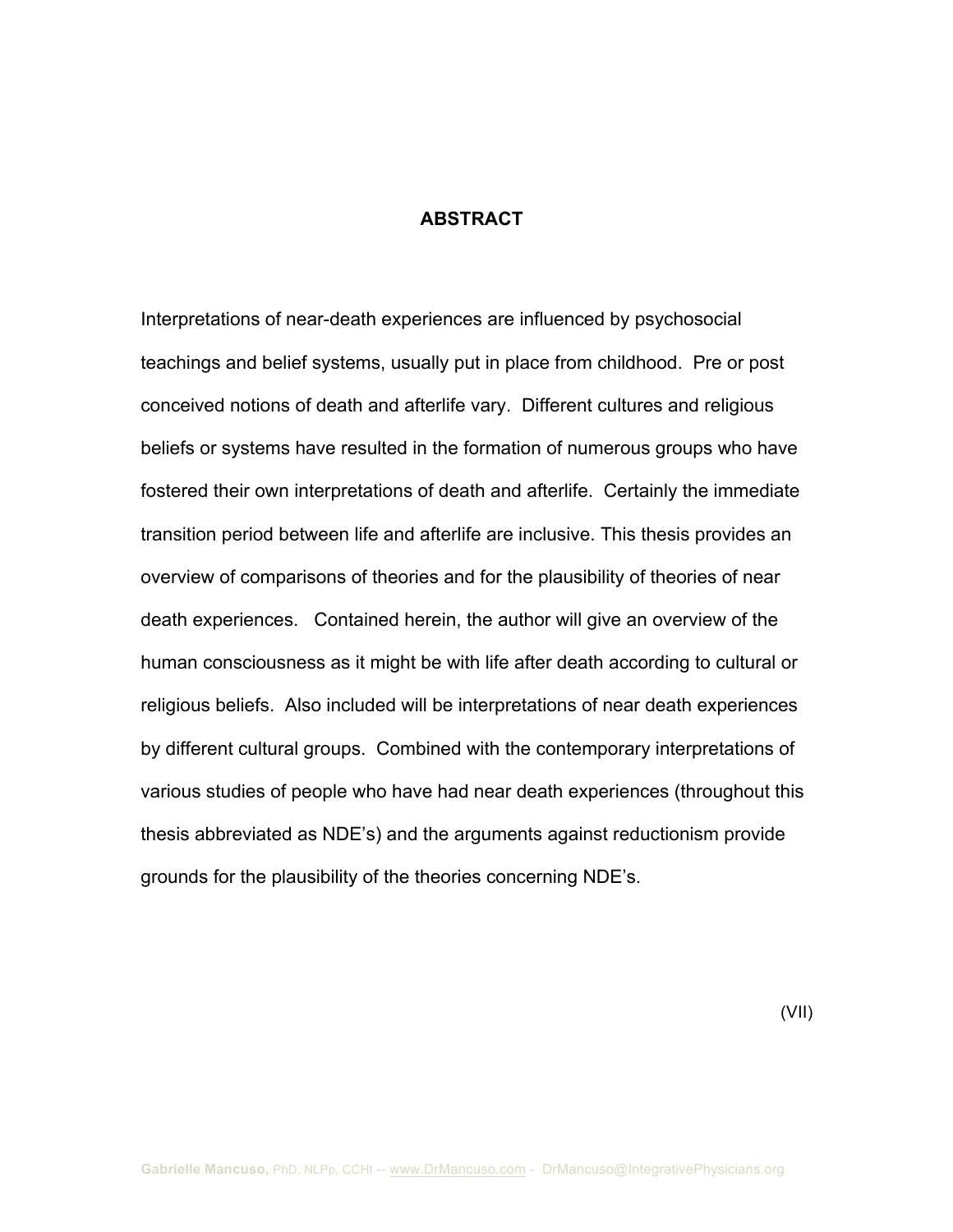## **CHAPTER ONE**

# **INTRODUCTION**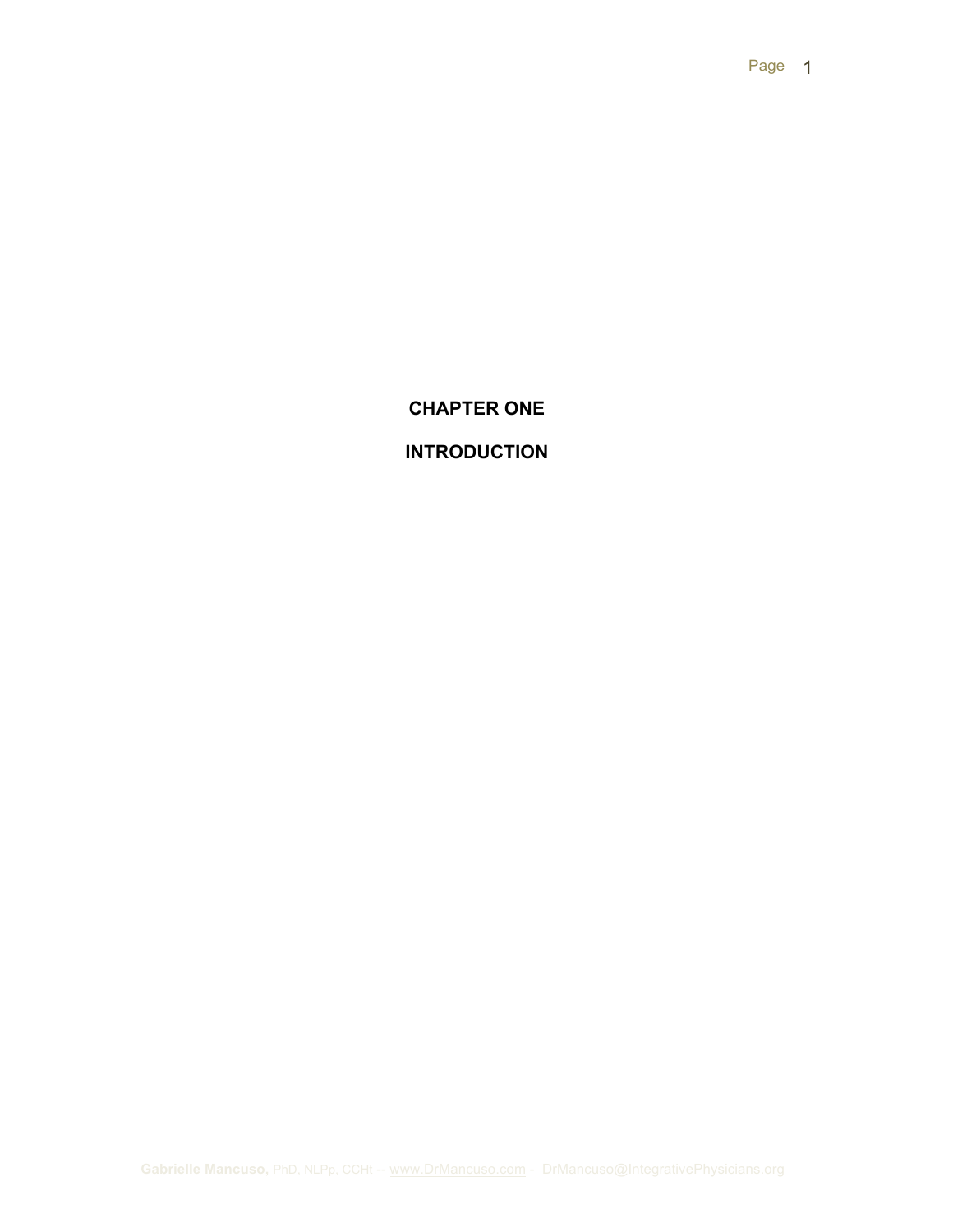### **INTRODUCTION**

This thesis is designed to address the various views of what a Near Death Experience (NDE) means to most people and how it may differ by various people from different cultures or religions, ages or scientific viewed vantages.

Are there similarities in their experiences as to how they "see" the "other side"? Are there similar beliefs overall? Is an individual's personal belief experienced within the individual's consciousness? Do their experiences relate through their various religious practices? Through social participation are individual beliefs formed and heightened?

Cultural or religious beliefs may both provide explanations for unexplained phenomena and communicate the essence of human transpersonal experiences. Can the effects of cultural or religious diversity may not only influence the interpretations of near death experiences but also may account for some of the differences in the descriptions of encounters with incorporeal entities, the setting of the experience, and in the activities that are reported during the experience. Beliefs can provide references to explain the "difficult to explain" experiences associated with a near death experience. Most reported near death experiences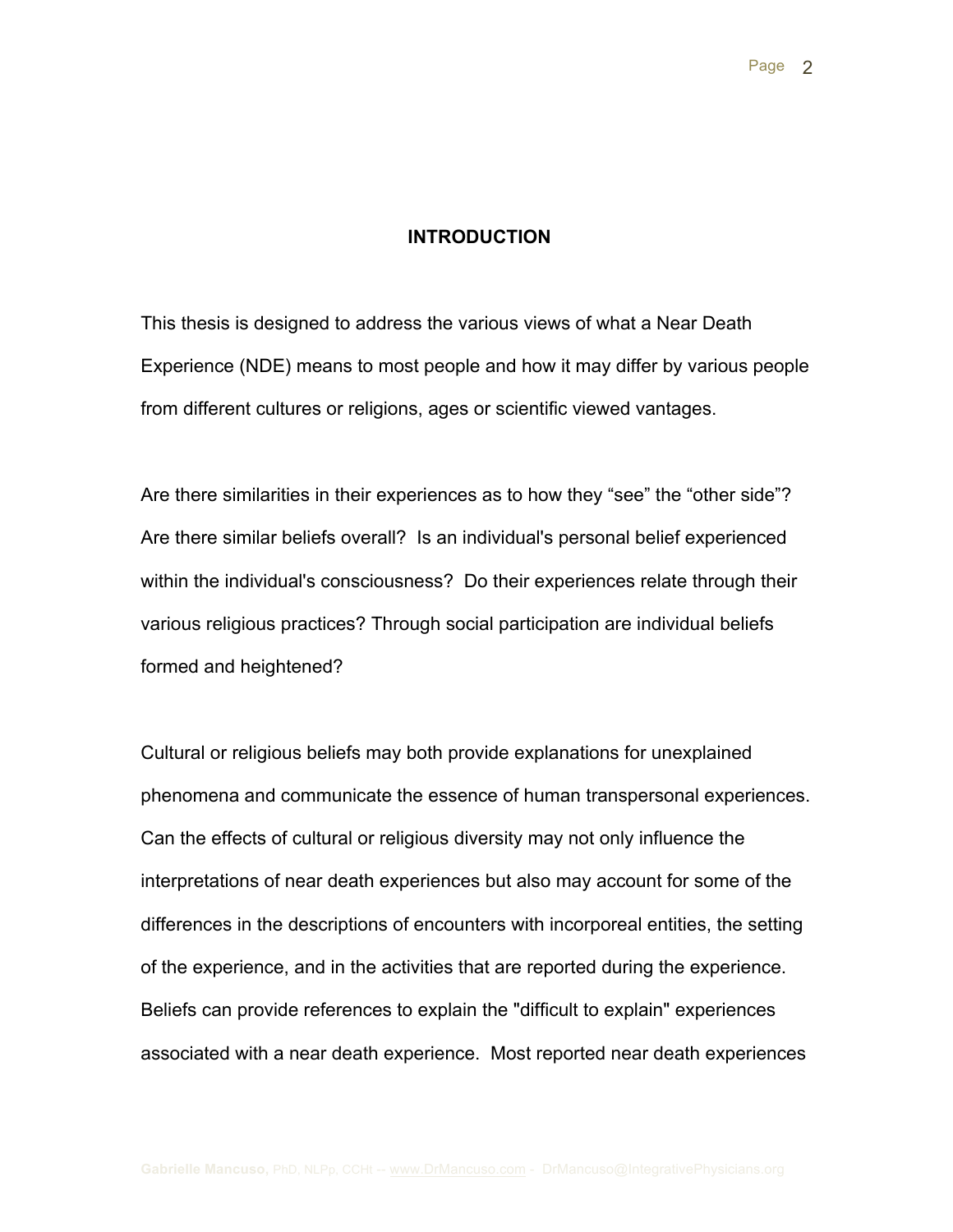appear to support many philosophical and religious theories of what is anticipated in life after death such as communion with incorporeal beings and the existence of afterlife polar planes of good and bad, heaven and hell.

It is the intention of this thesis to provide a review of the near death experience (NDE) phenomenon and the beliefs in life after death of some cultural and age denominations who have reported near death experiences, as well as their interpretations of these experiences. The thesis will conclude that these interpretations, combined with contemporary near death scientific research, and arguments against reductionist interpretations provide grounds for the plausibility of advanced theories concerning near death experiences.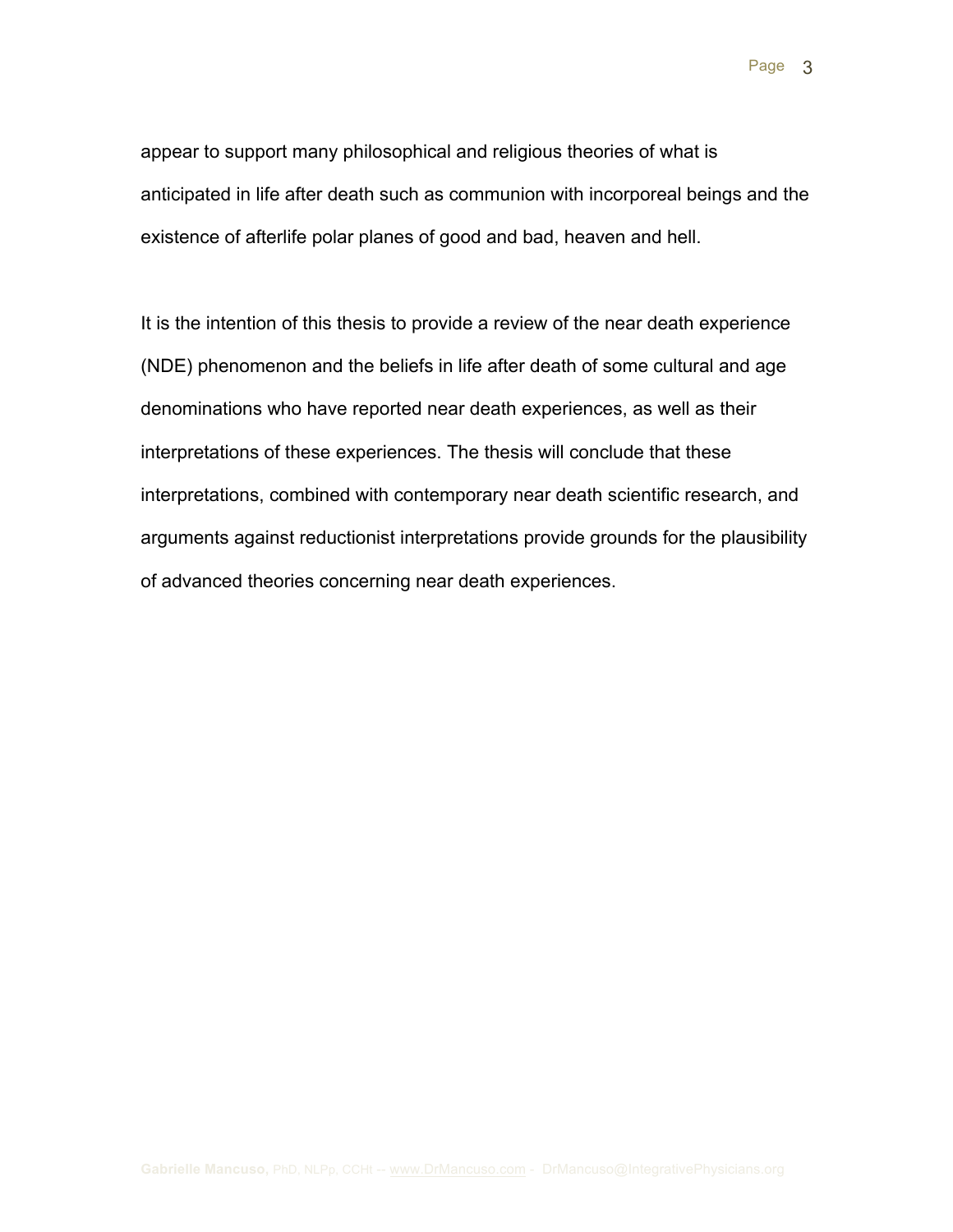## **CHAPTER TWO**

## **REVIEW OF LITRATURE**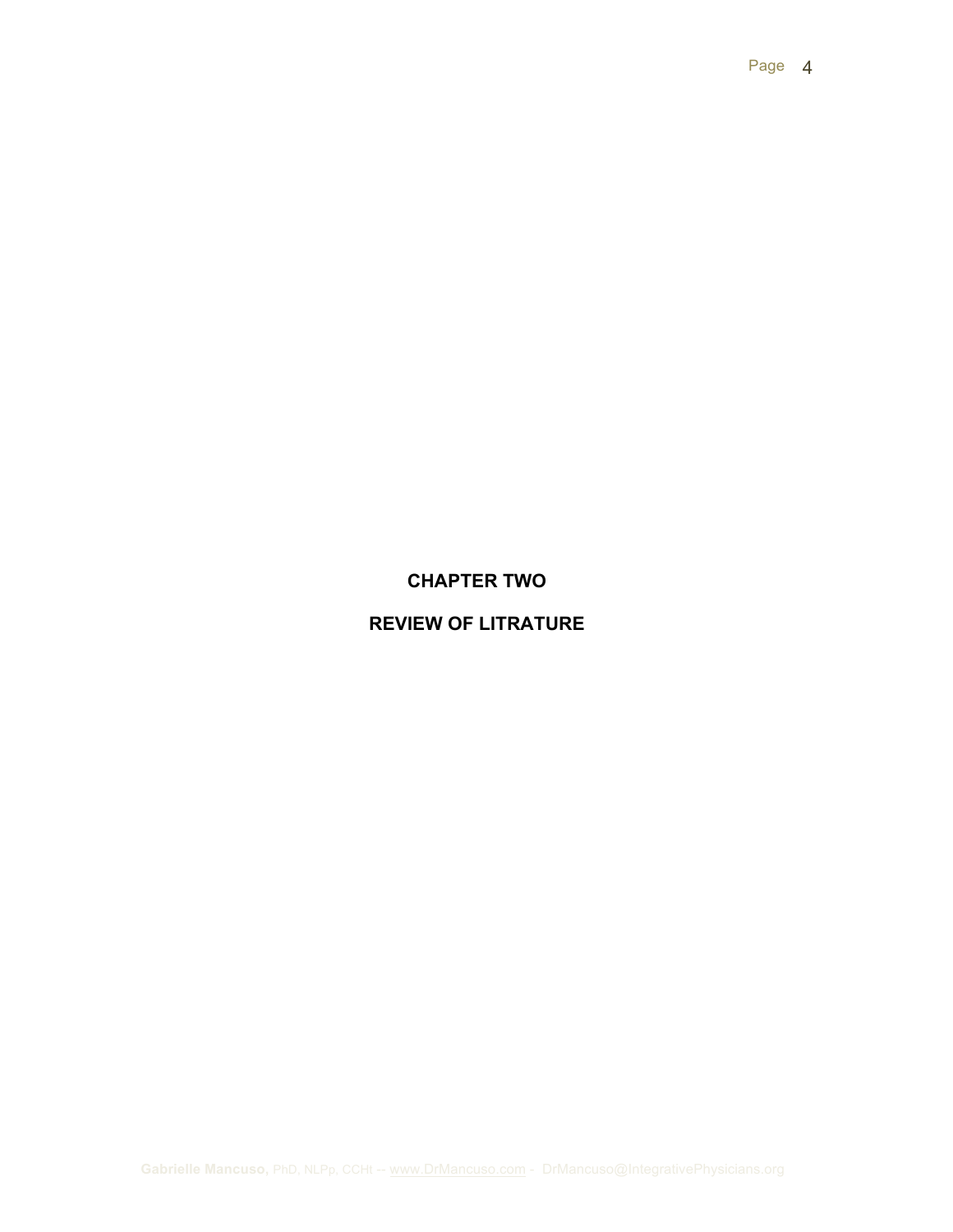#### **NEAR DEATH EXPERIENCES**

The near death experience can be defined as an event caused by accident or illness where a person could very easily die, and in fact is often diagnosed as clinically dead, and yet survives and continues living a life after the experience. NDE's appear in all parts of the world and in all cultures. The experiences have been reported for centuries. In fact, there are cave paintings in Europe that show life after death in connection with near death experiences. Today, there are an increasing number of experiences reported and with much more detail.

Plato's Republic presents the story of a near death experience of a Greek soldier named Er. In this account, the soldier is killed in battle and his body is placed on a funeral pyre. Just before he is to be cremated, he awakens and tells a story of leaving his body and traveling with others to a place where they were all to be judged?

Historical figures such as Carl Jung, Thomas Edison, and Ernest Hemingway have also reported their own near death experiences.

One of the early pioneers of the Out of Body Experience (OBE) offered as "proof" of life after death was Swiss psychiatrist Elisabeth Kübler-Ross (1926-2004). She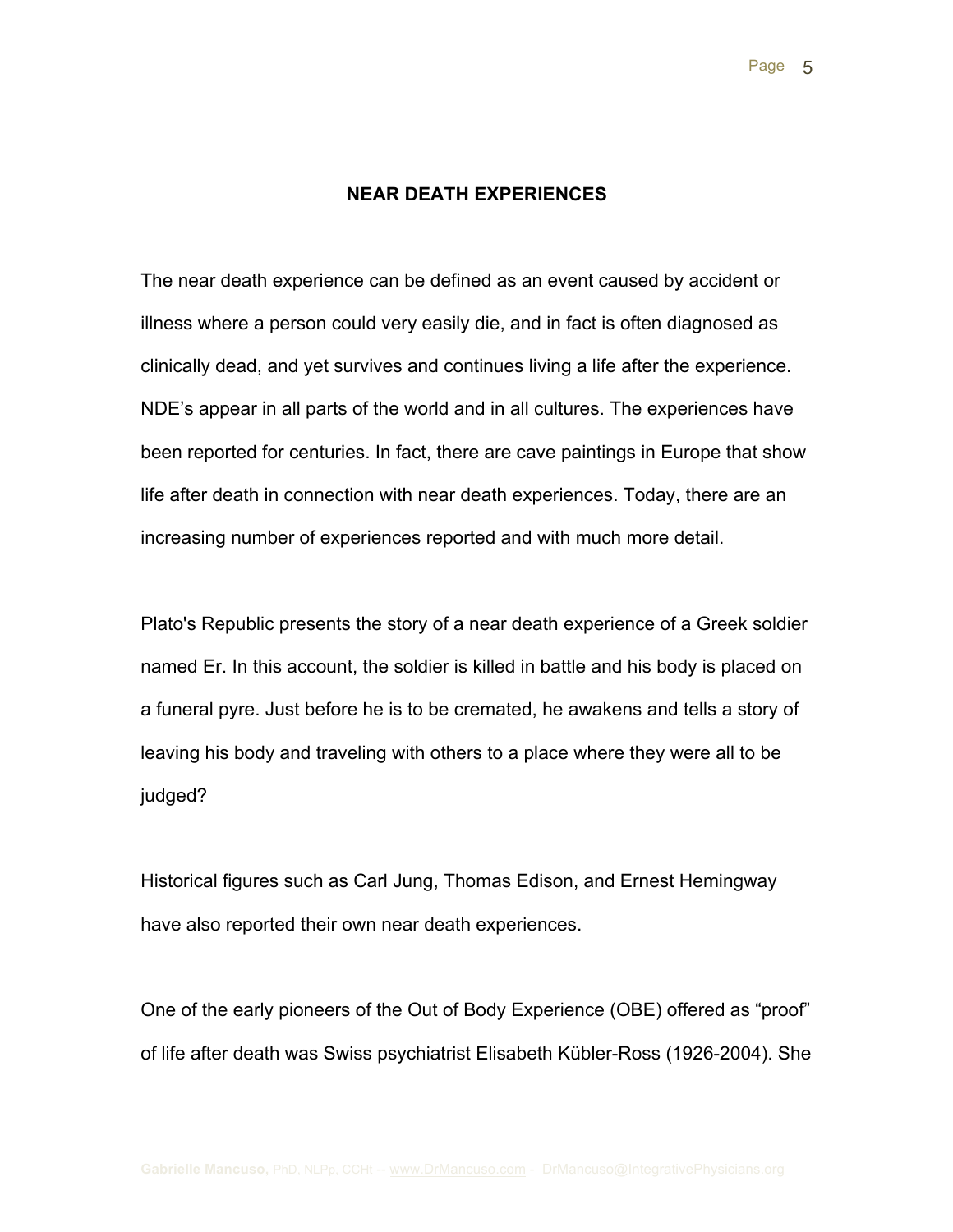Page 6

is well known for her work on death and dying, although she eventually claimed that death does not exist. Death, she thought, is one of several possible transitions through permeable boundaries, whatever that means.

Raymond Moody (1944-), an M.D. and psychology Ph.D., is considered by many to be the father of the modern NDE movement. He coined the expression 'near death experience' and has written several books on the subject of life after life. He is well known for his compilation of a list of features that he considers to be typical of the near death experience. According to Moody, "the typical NDE "includes a buzzing or ringing noise (typical of people who are starting to "shift" from human form to more urethral lighter bodies), a sense of blissful peace, a feeling of floating out of one's body and observing it from above, moving through a tunnel into a bright light, meeting dead people (saints, Jesus, angels, Muhammad); seeing one's life pass before one's eyes; and finding it all so wonderful that one doesn't want to return to one's body". (Carroll, 251) This composite experience is based on interpretations of testimonials and anecdotes from doctors, nurses, patients and "every day" people. Characteristic of Moody's work is the glaring omission of cases that don't fit his hypothesis. If Moody is to be believed, no one near death has had a horrifying experience. Yet, "according to some estimates, as many as 15 percent of NDEs are hellish" (Blackmore, 362). Reports of Christians meeting Muhammad or Muslims meeting Jesus or Jews meeting Guru Nanak, if they exist, seems to be non-existent. Which leads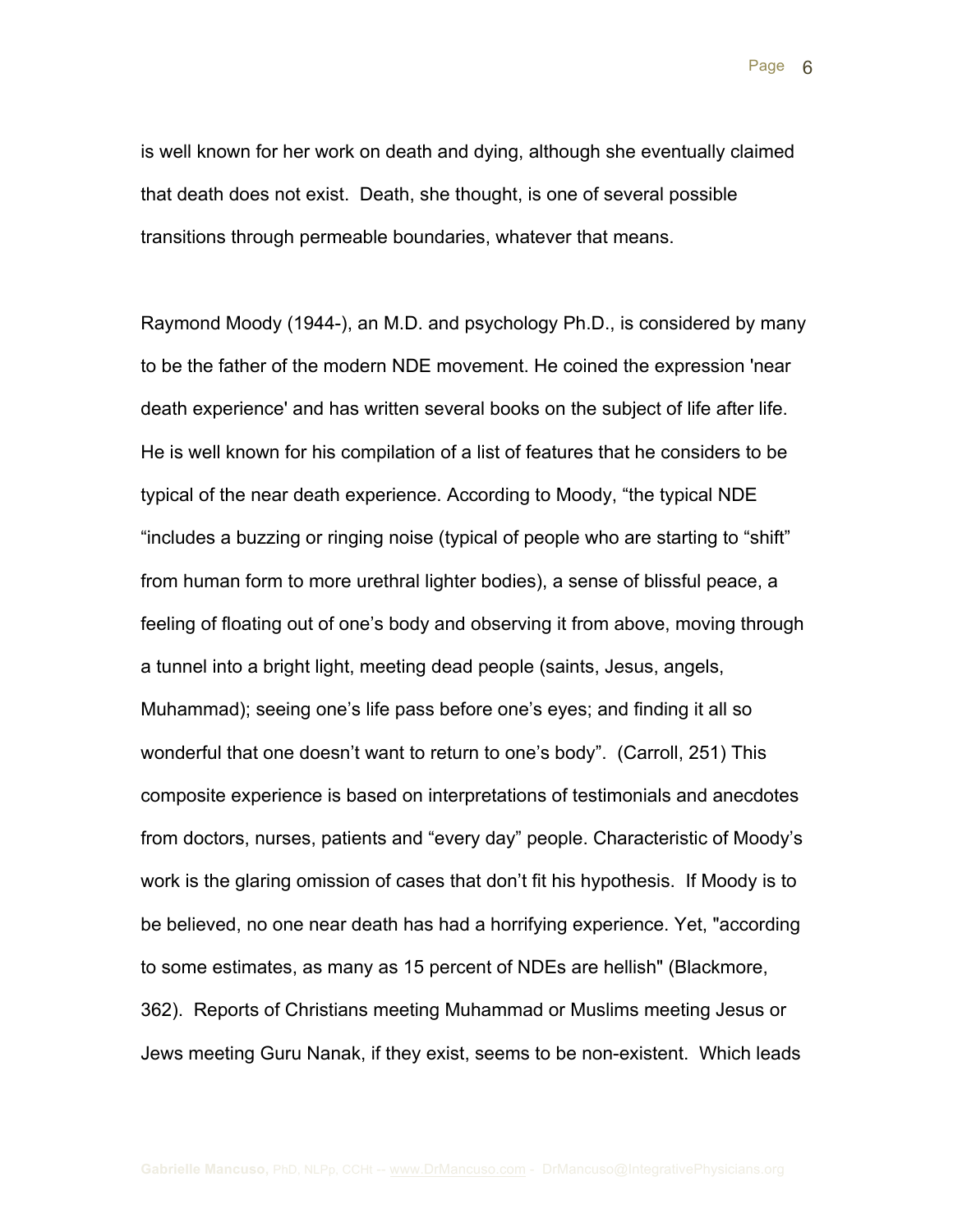one to have to think, do we see who we have been convinced we should be seeing by our life lessons taught?

In order to evaluate near death experiences effectively, it is necessary to have an understanding of personal beliefs concerning life after death. According to Kellehear & Irwin (1990), "the possible roles of social conditioning in the nature of the experiencer's interpretation of the NDE warrant further investigation." (http://www.newdualism.org/nde-papers/Kellehear/Kellehear-Journal%20of%20Near-Death%20Studies\_1990-9-77-90.pdf)

Numerous surveys have documented that the majority of people in the United States believe in life after death. Psychologist Charles Tart (1991), in his article, "Altered States of Consciousness and the Possibility of Survival of Death", discusses his belief that humans regain some type of consciousness after death. He states, the direct experience of existing and experiencing in some form that seems partially or fully independent of the physical body is relatively common in various altered states of consciousness, and this kind of experience constitutes the most direct knowledge of survival an individual may have.

Past life researcher Brian Weiss (1988) reports that there are experiences of what seems to be life after death, as reported by many of his subjects, and that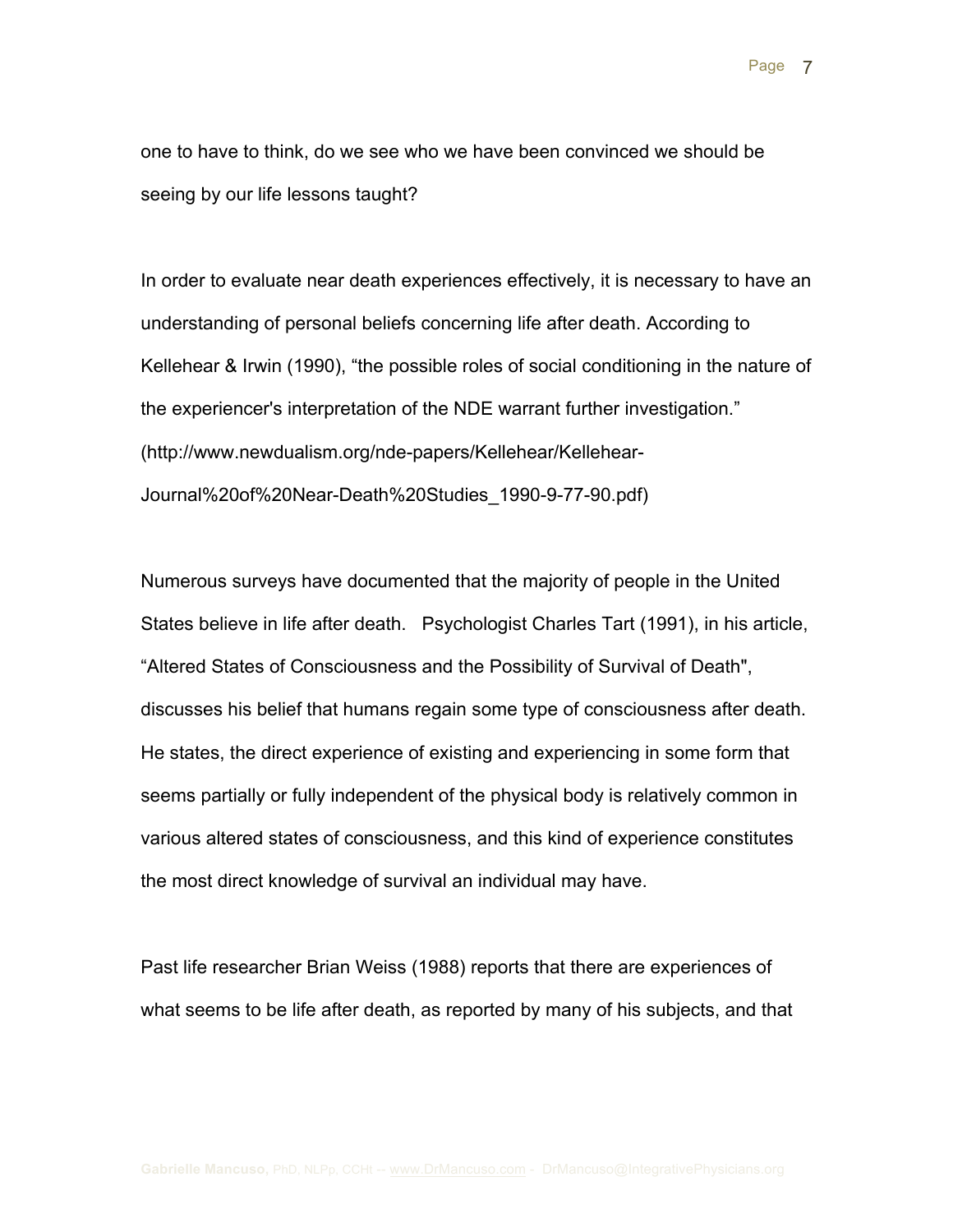Page 8

the different experiences and concepts of the subject's lifetime, involving religion and death, can influence the individual's understanding of death and afterlife.

"A survey conducted in 1991 by Dr. Colin Ross, associate professor of psychiatry at the University of Manitoba in Winnipeg, suggests that as many as one in three people have left their bodies and returned— most often during times of crisis, extreme pain, and near-death. In 1992, a new Gallup Poll survey revealed that around 13 million Americans claimed to have undergone at least one NDE." (http://www.unexplainedstuff.com/Afterlife-Mysteries/Individual-Human-Experience-with-Death-and-the-Afterlife-Near-death-experiences-ndes.html)

Research has demonstrated that near death experiences are no more likely to affect the devoutly religious than the agnostic or atheist. Near death experiences can be experienced by anyone. According to Talbot (1991), "near death experiences appear to have no relationship to "a person's age, sex, marital status, race, religion and/or spiritual beliefs, social class, educational level, income, frequency of church attendance, size of home community, or area of residence". (Talbott, 240)

Near death experiences have been recorded in cultural folklore, religious, and social writings throughout the world. According to Greyson (1992) and Mauro (1992) reports have been recorded from societies such as Native American,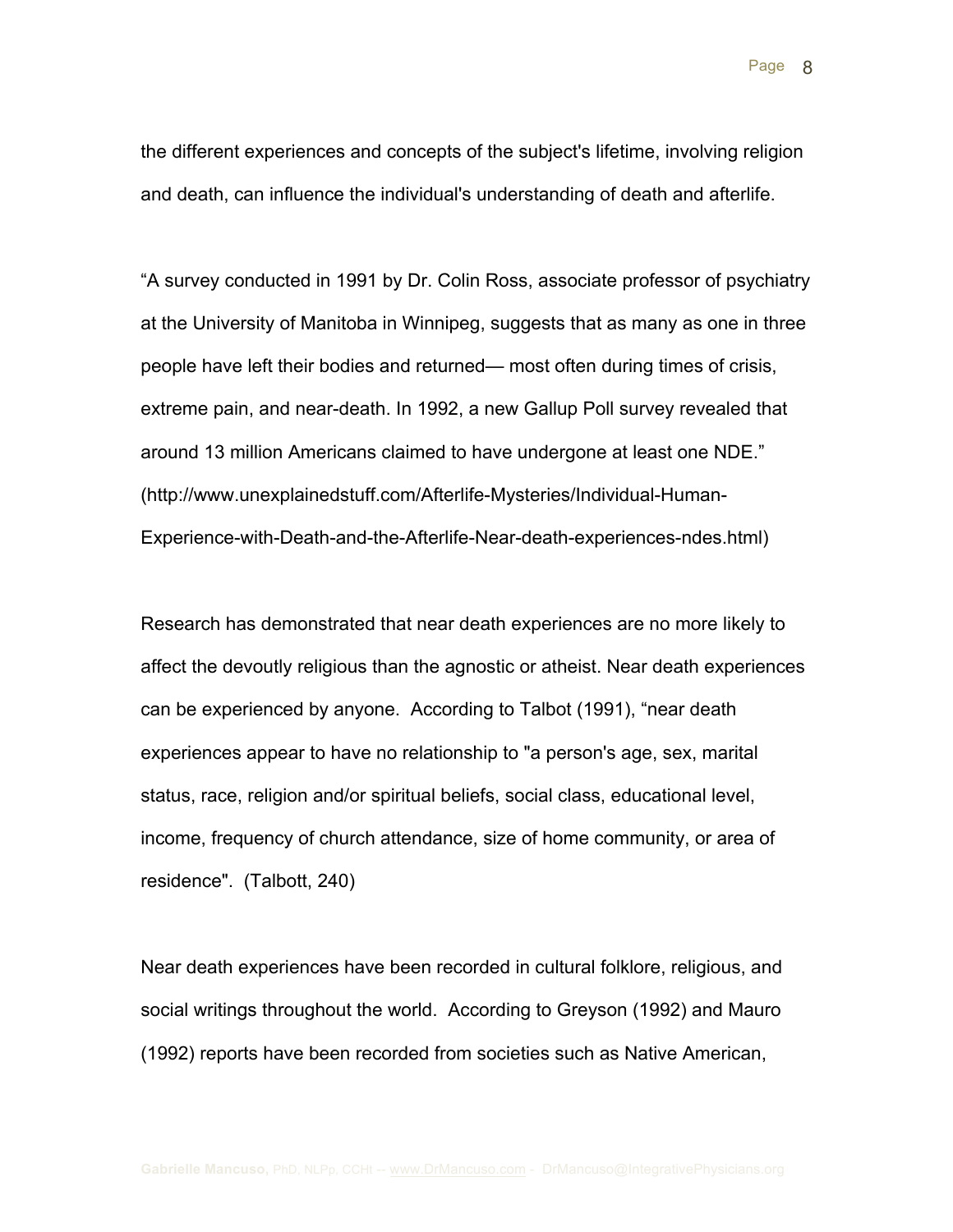Tibet, Japan, Melanesia, Micronesia, Egypt, China, India, Africa, Australia, Europe, and the United States. According to Ring (1980), there does not appear to be any relationship between, on one hand, an individual's spirituality and religious practices, and on the other hand, the likelihood of experiencing a near death experience or the depth of the ensuing experience.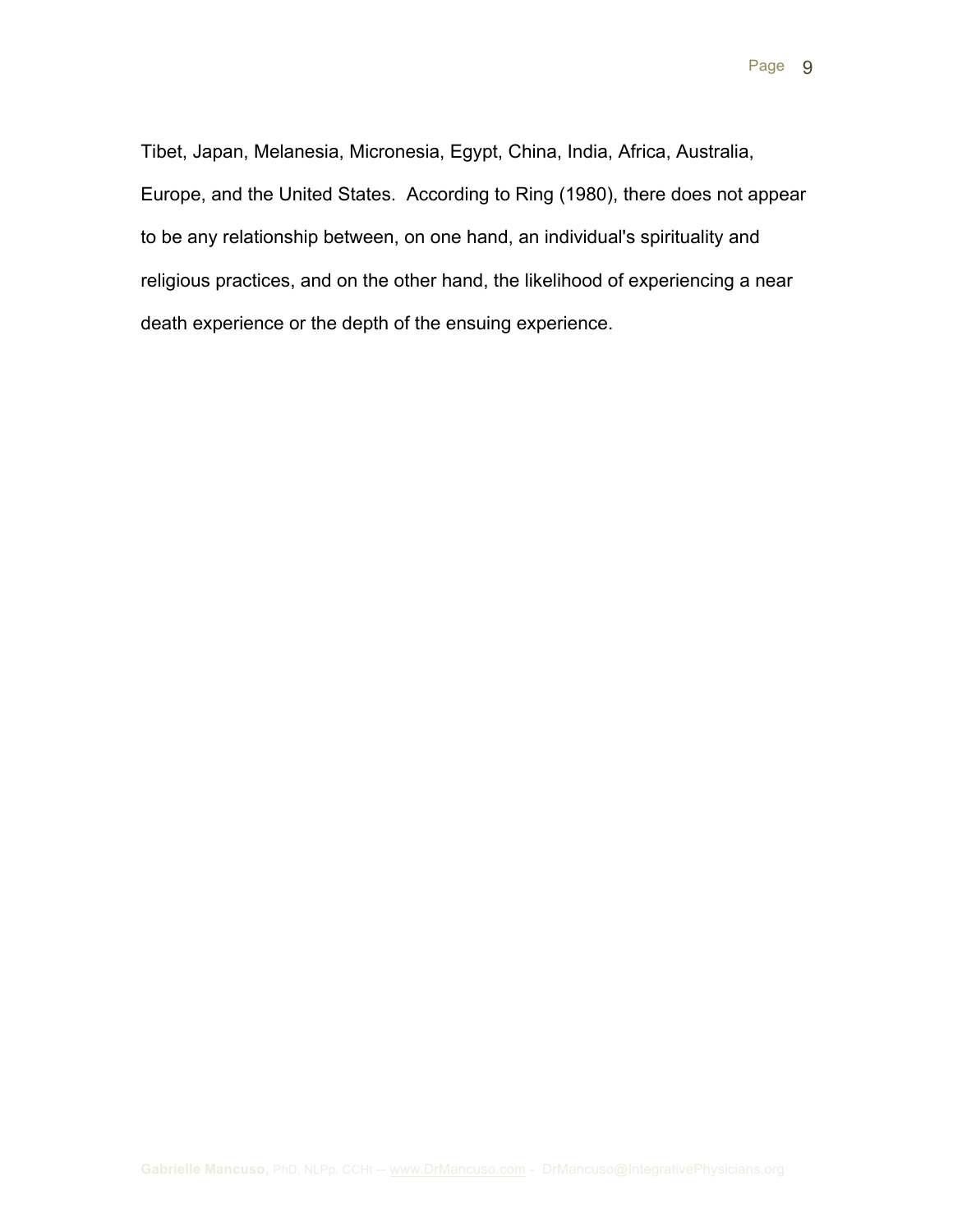# **THE PHENOMENOLOGY OF THE NEAR DEATH EXPERIENCE**

Near death "experiencers" consistently report similar experiences. According to Talbot (1991), "One of the most interesting aspects of the NDE phenomenon is the consistency one finds from experience to experience". (Talbott, 240)

Although most near death experiencers may not experience all of the traits associated with near death experiences or in the same order, experiencers consistently report similar experiences. The following is a constructed description of the content of a near death experience representing most of the major traits.

At the onset of the near death experience, the individual may experience a sense of being dead, and surprise at being dead, yet will remain peaceful and have no feelings of pain. Following the peaceful awareness of being dead, the experiencer may have an out-of-body experience, a perception of separating from the physical body and moving away from the deceased body. The individual may experience a sense of moving through a tunnel, during the stage of entering into the darkness. As the individual passes through the tunnel, there may be an awareness of a bright light towards the end of the tunnel. While experiencing the consciousness of the light, ethereal forms recognizable by the experiencer may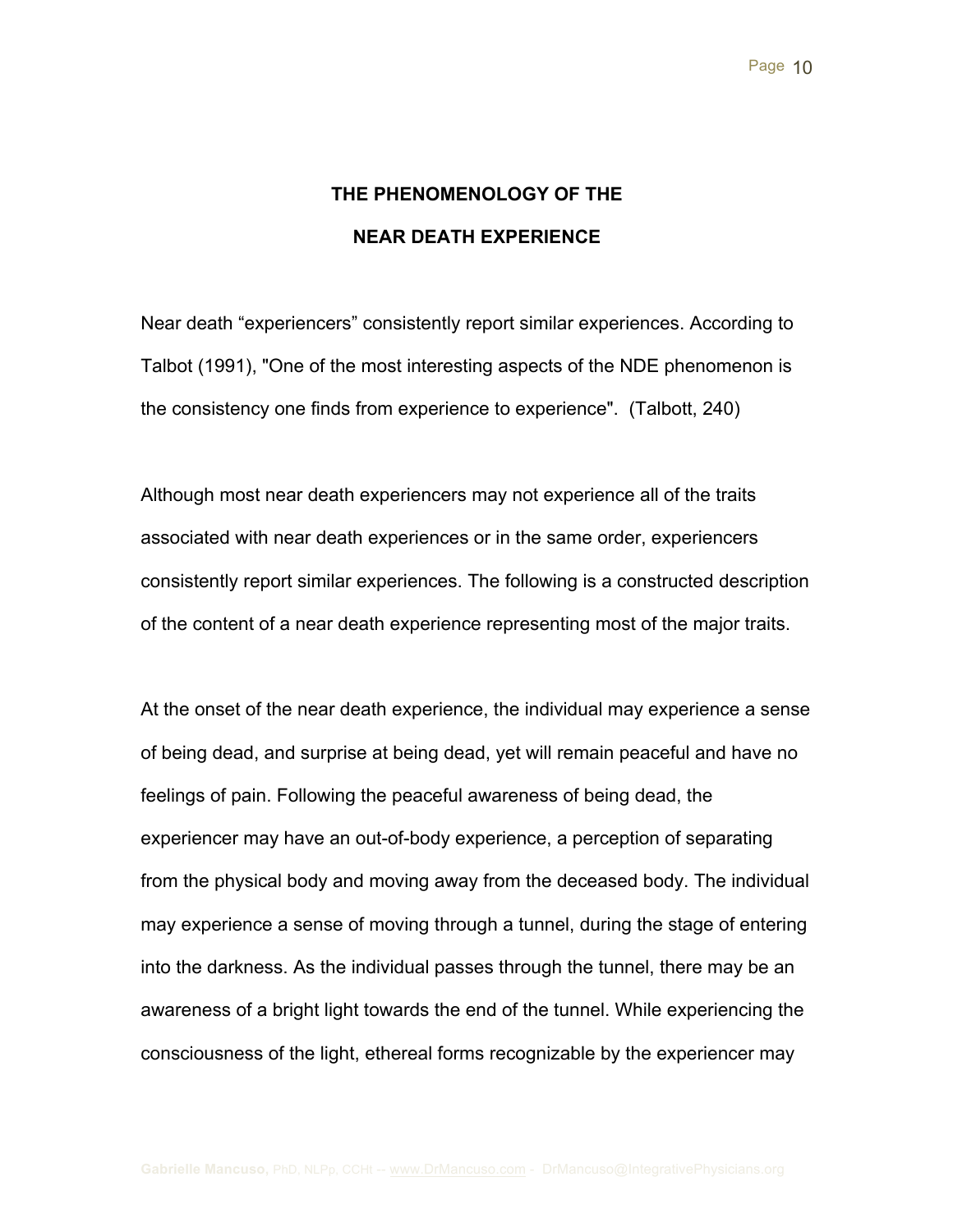Page 11

be seen in the light. In the later part of the near death experience, the individual may sense that he or she is rising rapidly towards the light into what he or she may consider heaven or another plane of consciousness. During this ascension, the experiencer may encounter an "Entity or Being of Light" reported to be either God or another spiritual deity, or an energy form recognized by "non-theists". The encounter with the "Being of Light" engulfs the experiencer with a sense of unconditional love that emanates from the entity. During this encounter, the near death experiencer may become aware of having a total panoramic review of his or her life and may experience a sense of self-judgment when observing his or her life events in review. But not all subjects find this to be true. Some never see their past. The judgment is not by the entity but is a personal judgment by the experiencer. Throughout each of the stages, and particularly in the latter stages of the near death experience, the individual may be reluctant to return to his or her former life. This is most typical of all who "come back" from an NDE.

Although most near death reports are positive, in that they are pleasurable experiences, there are some reports of negative or "hellish" type experiences. The reports of negative near death experiences appear to be very rare. Of all the reported near death experiences, a 1982 Gallup poll estimated that less than 1% are considered to be negative, hellish, and frightening experiences. The negative near death experiences are reported to contain similar traits as positive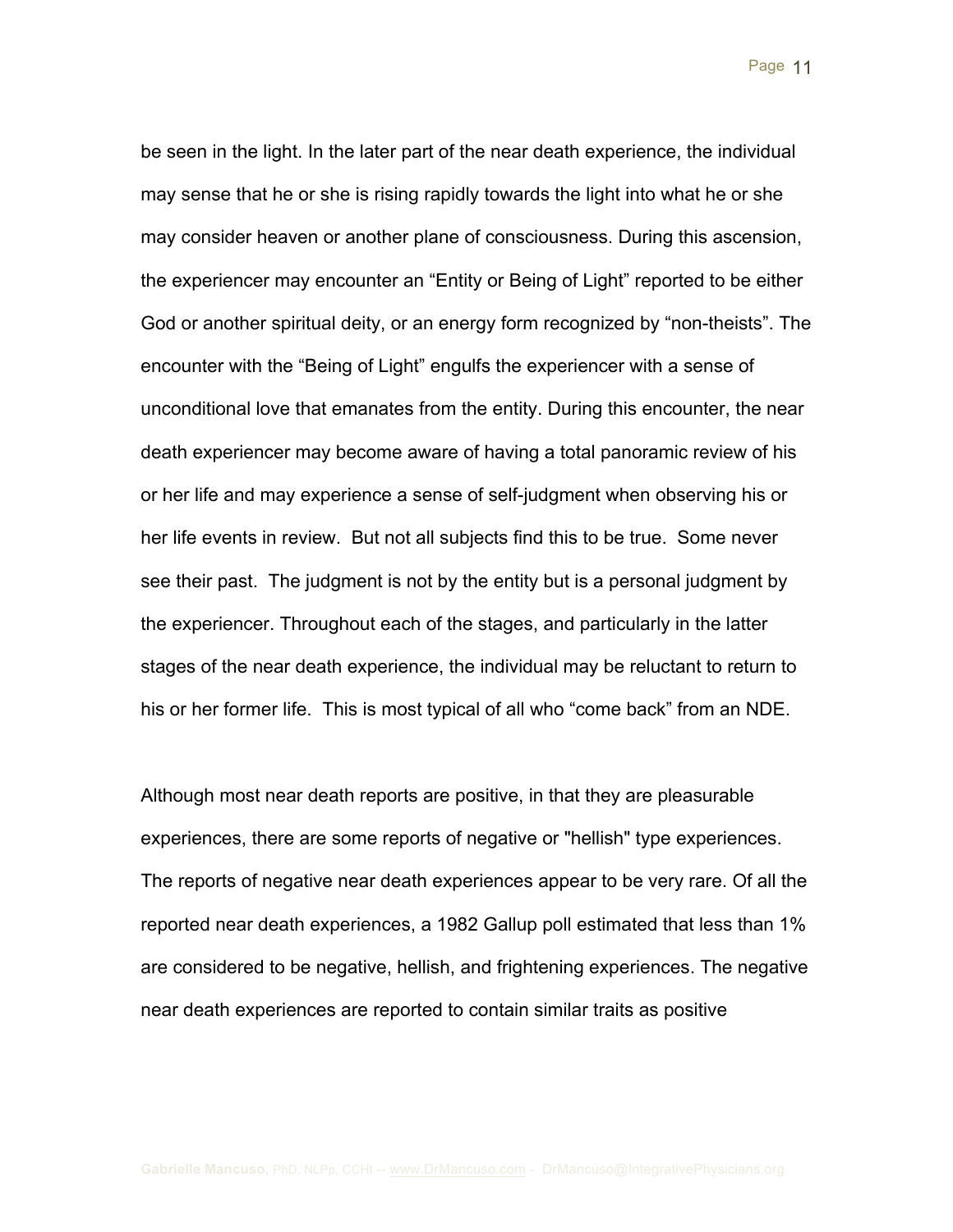Page 12

experiences but are associated with a sense of extreme fear, panic or anger, a sense of helplessness, and possible visions of demonic creatures.

Many individuals who have experienced a near death experience claim a fuller understanding of their religious or spiritual insights and their impact on their lives. They report that they feel closer to God after their near death experience. The term God is used in this thesis, as it is the most generally known word. However, in many books, reference materials and papers, the "seer" is feeling a "Being". The word God could be substituted for the word, Creator, or Source or Master, etc. Ring (1980) comments: "The way in which post-incident religiousness reveals itself among core experiencers is primarily in terms of an inward sense of religion: They feel closer to God, are more prayerful, are less concerned with organized religion and formal ritual, and express a sense of religious tolerance and religious universalism It isn't clear that their belief in God per se grows stronger, although it is clear that their religious feeling does." (Ring, 173)

Following their incident, they are significantly more inclined then nonexperiencers to be convinced there is life after death. The effect of this spiritual awakening on the experiencer is a more positive attitude towards life, a lack of fear of dying, and a sense of service towards others.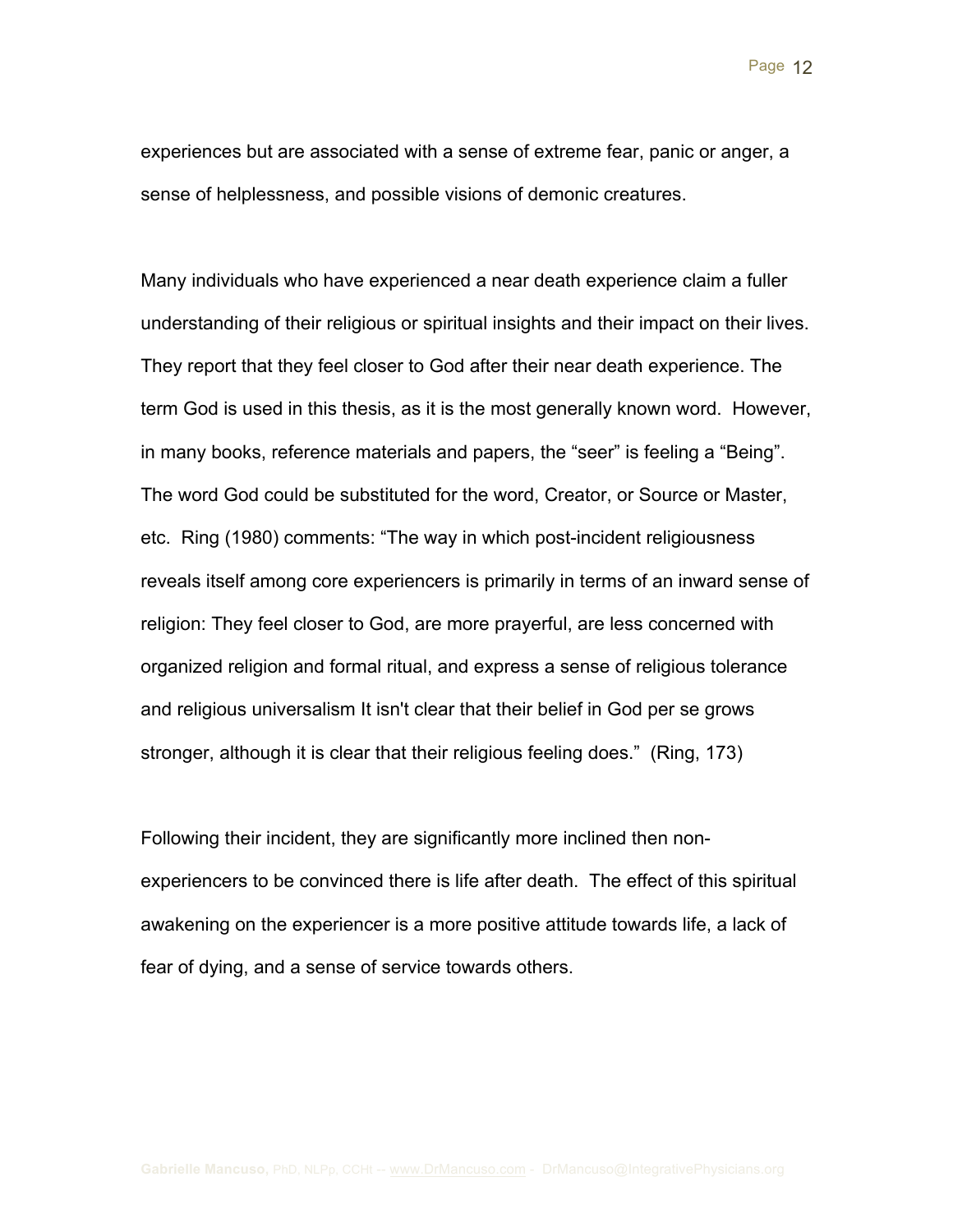#### **MODELS OF NEAR DEATH EXPERIENCES**

The phenomenology, the study of phenomena, of the near death experience can be described by reporting the various stages of the experience, the characteristics or traits of the experience - which occur during various stages of the experience, by the constellations or related conscious experiences associated with near death experiences, or by the experiential grouping of stages, traits, or constellations of the experiences. Experiencers may experience some or all of these stages, traits, consciousness, and types. The stages of near death experiences relate to the experiencers' sense of progression towards a destination. The traits are associated with a sense of consciousness or knowledge concerning the activities within the near death experience. Noyes and Slymen (1978-79) and Sabom (1977) further categorize the stages and traits of near death experiencers into constellations and group types to analyze further the phenomenology of the near death experience. The statistical analysis of the data presented in the Ring (1980, 1985), Evergreen (Lindley, 1981), and Noyes and Slymen (1978-79) studies, and the research of Sabom (1977) demonstrate the consistency of these models of classification of near death experiences.

Kenneth Ring (1980) has devised a model of stages of near death experiences that are recognized by near death experiencers. These are the stages. (Ring, 40)

1. "A sense of peace at the time of death.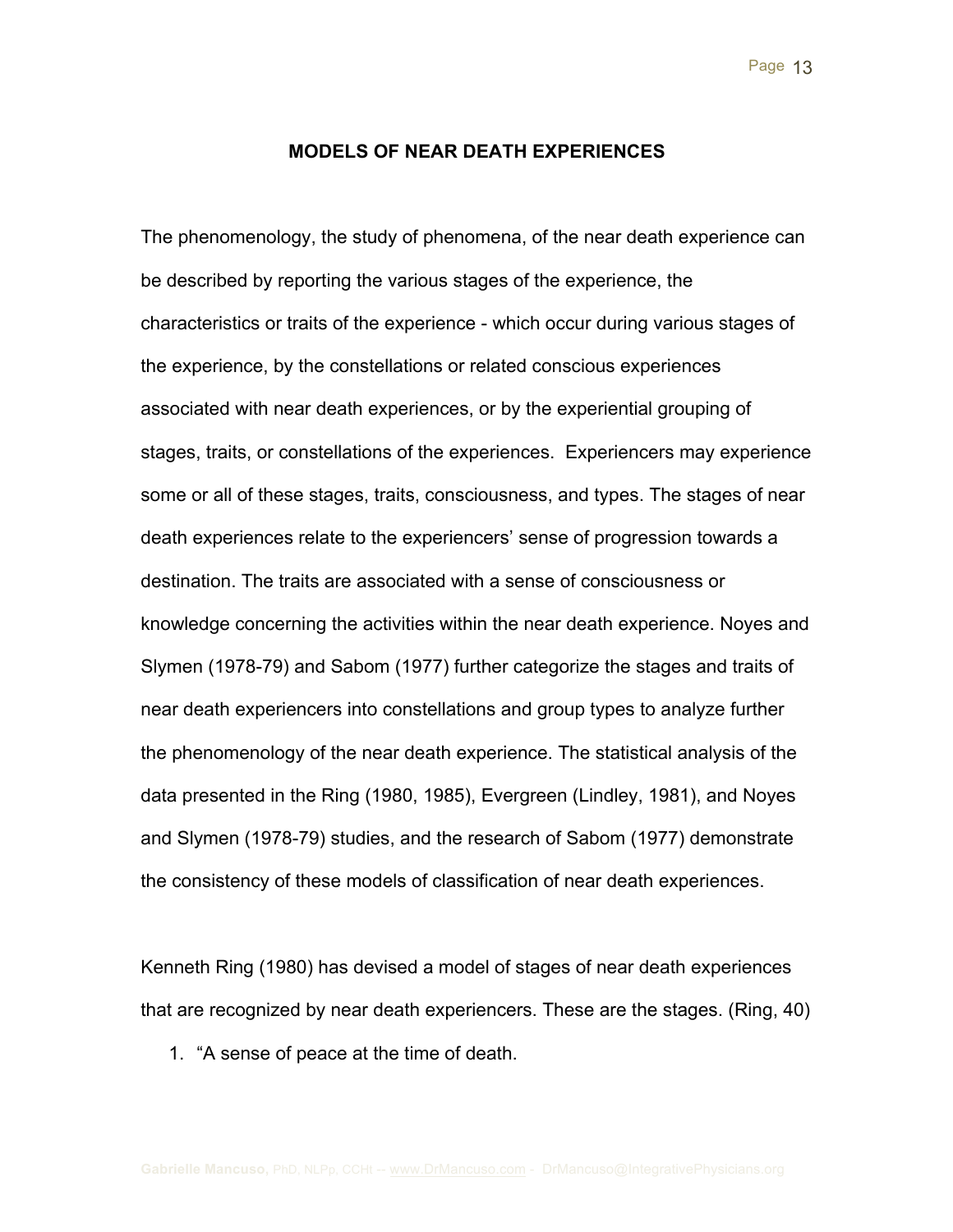- 2. A sense of separation from the body.
- 3. A sense of entering into darkness.
- 4. Seeing a bright light.
- 5. A sense of entering the light."

## **DISTINGUISHING QUALITIES AND CHARACTERISTICS OF THE NDE**

10 Common knowledge points summarized from various authors such as James Mauro, Bruce Greyson, P. van Lommel and R van Wees, D Tyler, M. Morse and Kenneth Ring. As well as the summary of www.IANDS.org pages appearing in APPENDIX A. And more specifically from website: **(**http://en.wikipedia.org/wiki/Near-death\_experience)

- 1. A sense/awareness of being dead.
- 2. A sense of peace, well-being and painlessness. Positive emotions. A sense of removal from the world.
- 3. A perception of one's body from an outside position.
- 4. A "tunnel experience". A sense of moving up, or through, a passageway.
- 5. A rapid movement toward and/or sudden immersion in a powerful light. Communication with the light
- 6. An intense feeling of unconditional love.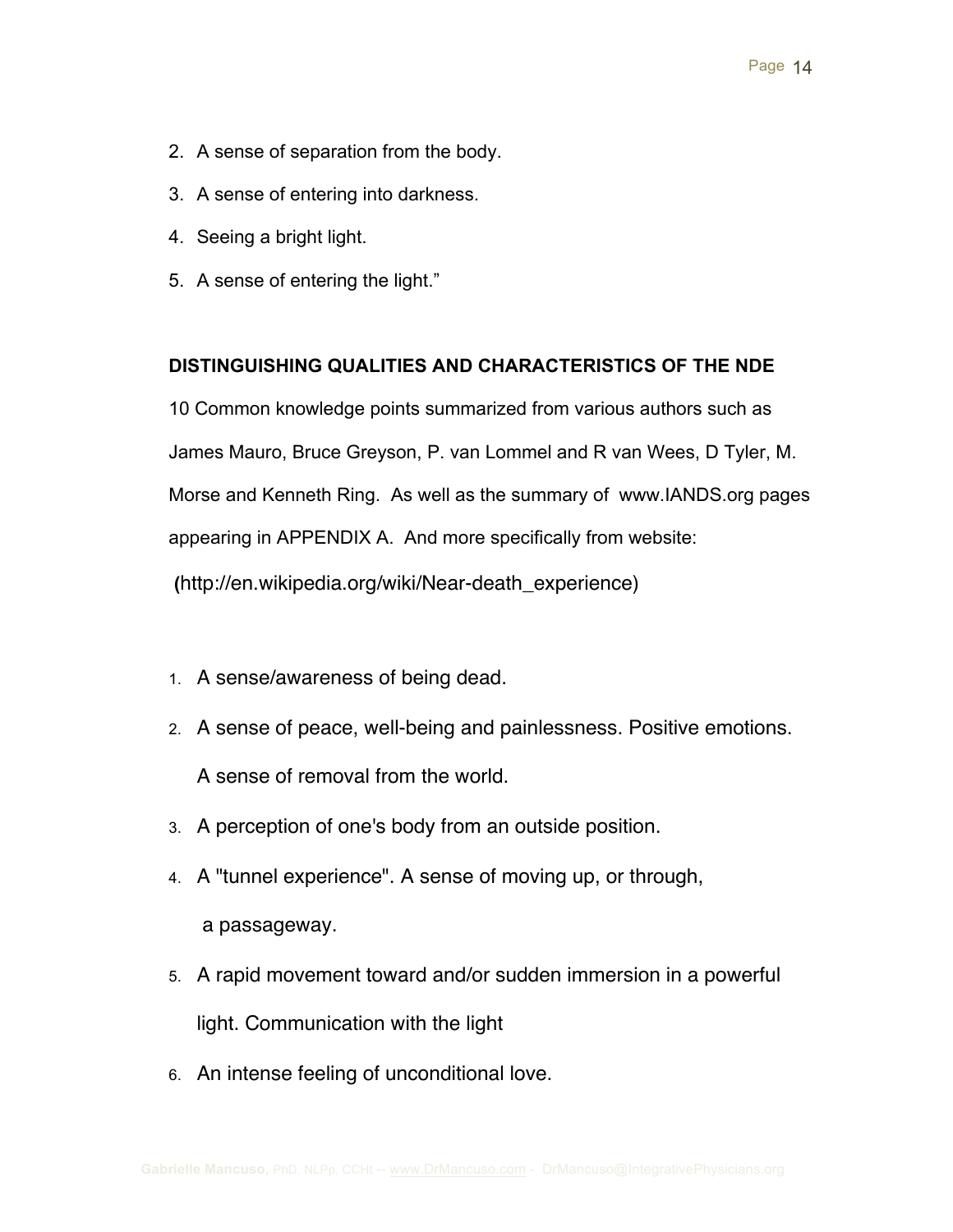- 7. Encountering "Beings of Light", "Beings dressed in white", or similar. Also, the possibility of being reunited with deceased loved ones.
- 8. Receiving a life review.
- 9. Receiving knowledge about one's life and the nature of the universe.
- 10. A decision by oneself or others to return to one's body, often accompanied by a reluctance to return.

In a study done by Noyes and Slymen (1978-79), near death experiences were classified into three types of events, mystical, depersonalized and hyper-alert. The mystical event reflects a feeling of understanding and a sense of unity. The depersonalized event describes leaving the physical body and is characterized by an altered sense of time. The hyper-alert event results in clearly defined thoughts packed into a very small time frame. The vision generated by a hyperalert event remains with the experiencer for the rest of their life.

As stated by Raymond Moddy (1988), the mixed experiences, the near death experiencer may experience a mixture of autoscopic and transcendental experiences. Regardless of the methodology used to classify near death experiences, the anecdotal nature of the near death reports are similar and consistent between experiencers.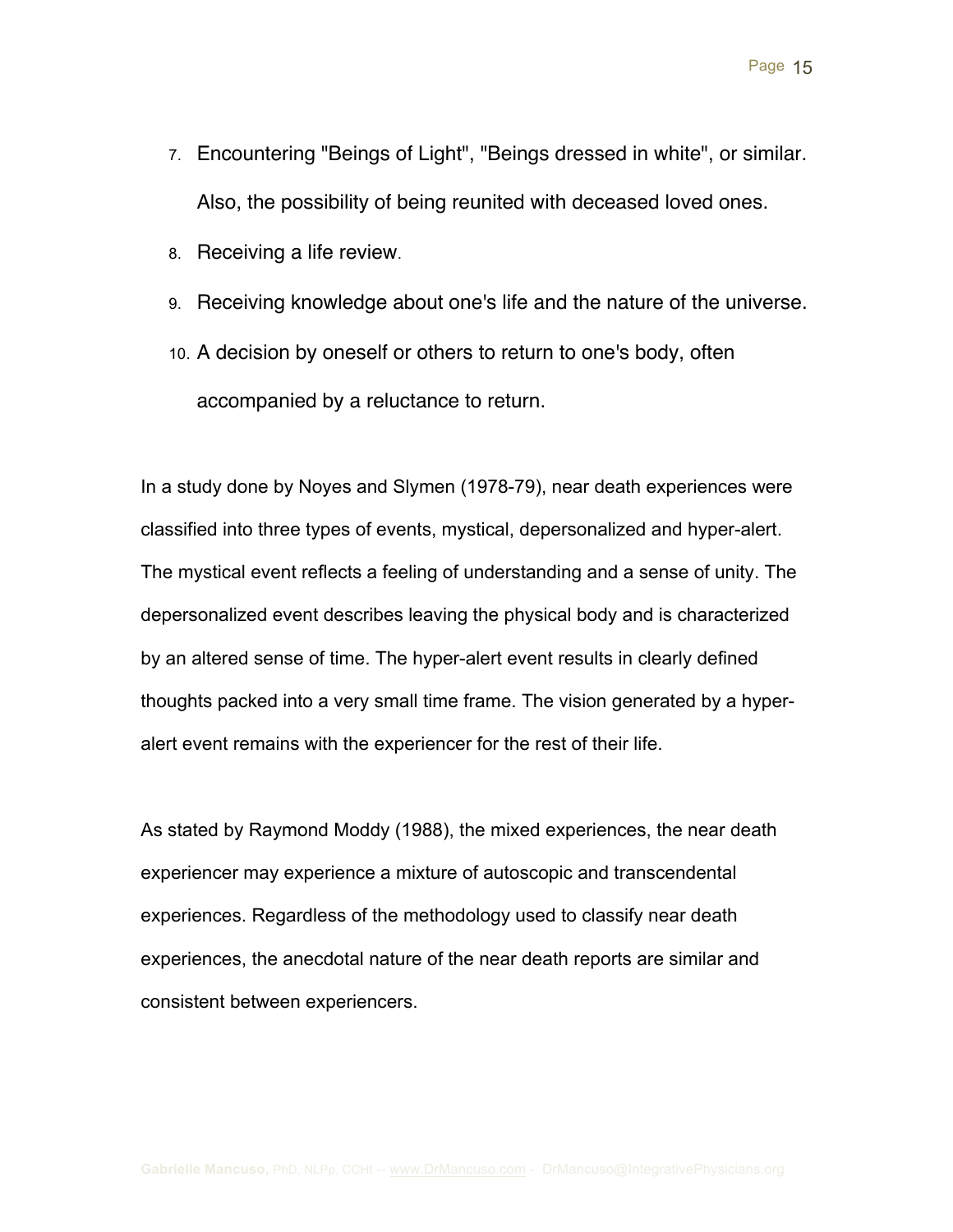# **TRANSPERSONAL AND REDUCTIONIST THEORIES CONCERNING NEAR DEATH EXPERIENCES**

Near death researchers suggest that near death experiences are related to a state of consciousness, separate from the physical body, which occurs at the time of death. Near death researchers have collected hundreds of phenomenological descriptions of individual near death experiences and have statistically correlated the occurrences of the stages and traits associated with these experiences. The consistency of near death experience reports provides support for the theories that these experiences are not a result of hallucinations or mental dysfunctions. Individuals, regardless, of age, race, religion, or national origin have reported similar experiences during a near death episode. The chisquare method of statistical analysis has been used by near death researchers to determine if the similarity of events reported during the near death experience, by experiencer, is a result of chance or is to be expected elements of the near death experience. The chi-square method is a non-parametric statistical test that is used to determine the statistical significance of the difference between the frequencies of reported outcomes with the expected frequencies of outcomes.

Researchers such as Sagan (1979) and Siegel (1981) attempt to debunk the near death experience by stating that it is a result of a chemical reaction within the brain during the dying process. They postulate that as the eyes deteriorate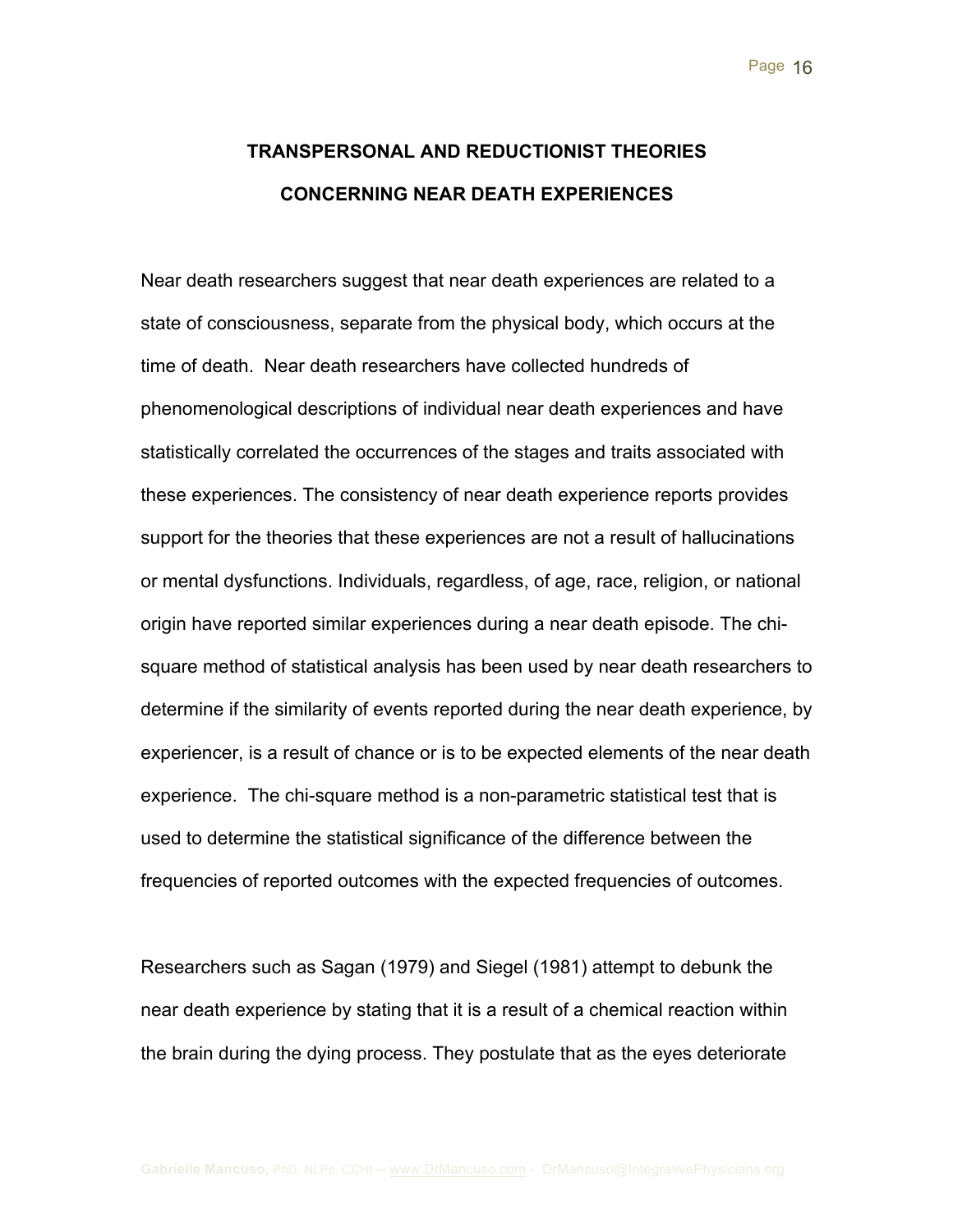following death they produce the bright light that is reported to be seen during the near death experience. According to Moody (1988), the tunnel effect and a sensation of being out-of-body is believed to be caused by the chemical reactions in the body during the death process. According to researcher Ronald Siegel (1981), the descriptions given by dying persons are virtually identical to descriptions given by persons experiencing hallucinations, drug-induced or otherwise.

Carl Sagan (1979) states that some of the near death experiences can be associated with a wiring defect in the human neuro-anatomy that under certain conditions always leads to the same illusion of astral projection/out-of-body experience.

According to Moody (1988) and Morse (1990), some researchers attempt to explain near death experiences as the mind's defense against the fear of dying, that the mind creates positive images of an afterlife in order to control the fear of dying.

Many near death researchers regard three consistently repeated reports as providing credibility for the transpersonal theories that near death experiences are the expression of an altered state of consciousness separate from the physical or mental realm of human existence that have a profound impact on the

Page 17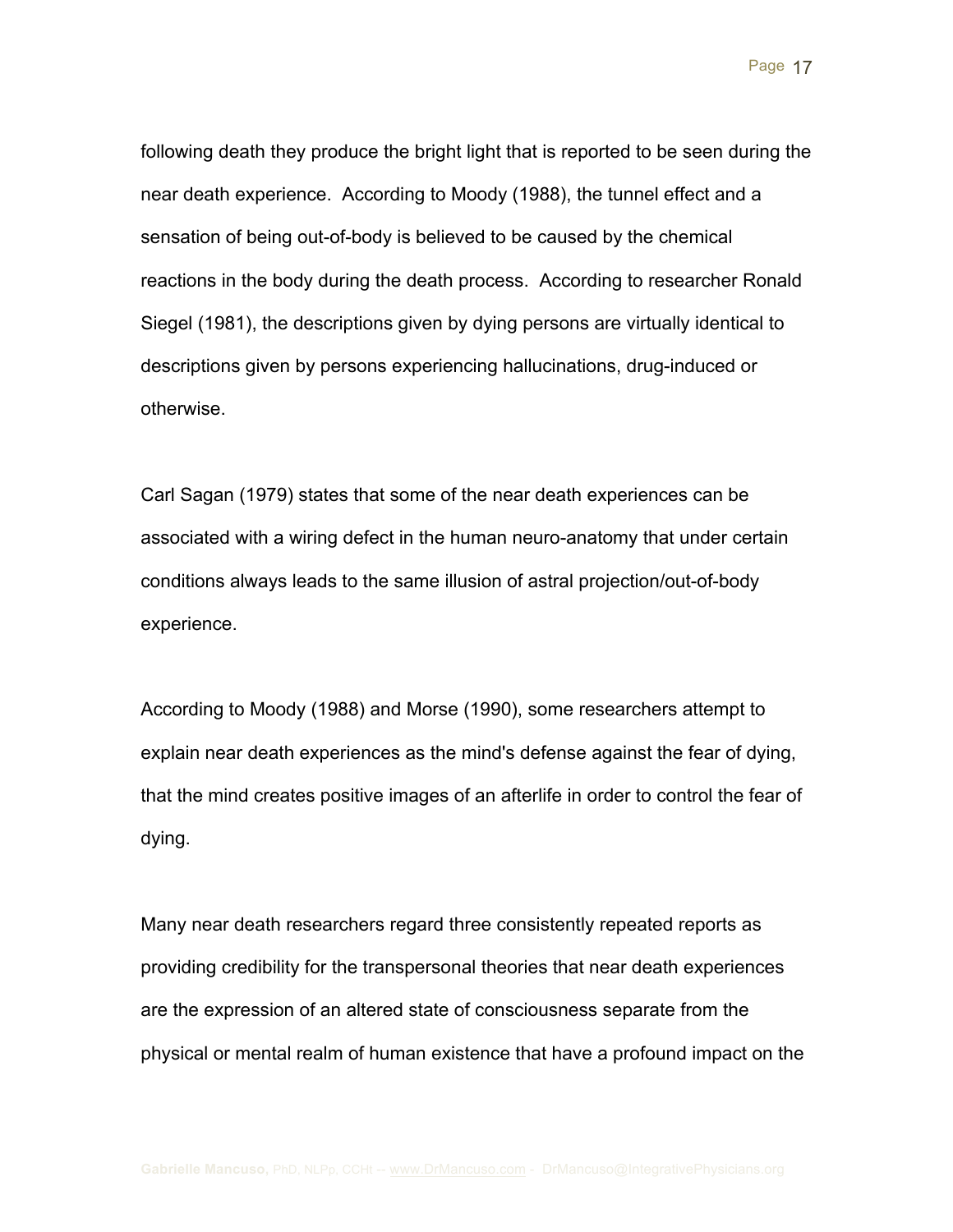experiencers' life. These reports thus are crucial to cite in responding to the theorists who attempt to debunk the near death experience as a transpersonal phenomenon. These three factors reported are:

## **Reports That Provide Credibility for the Transpersonal Theory of the NDE**

1. Consistent reports of out-of-body experiences of individuals who sense that they separate from their physical body during the near death experience and can observe their body and surroundings from a detached position.

2. The consistent reports of near death experiences of children that are similar to those experiences reported by adults.

3. The attitudinal and personality changes of the near death experiencers following heir experience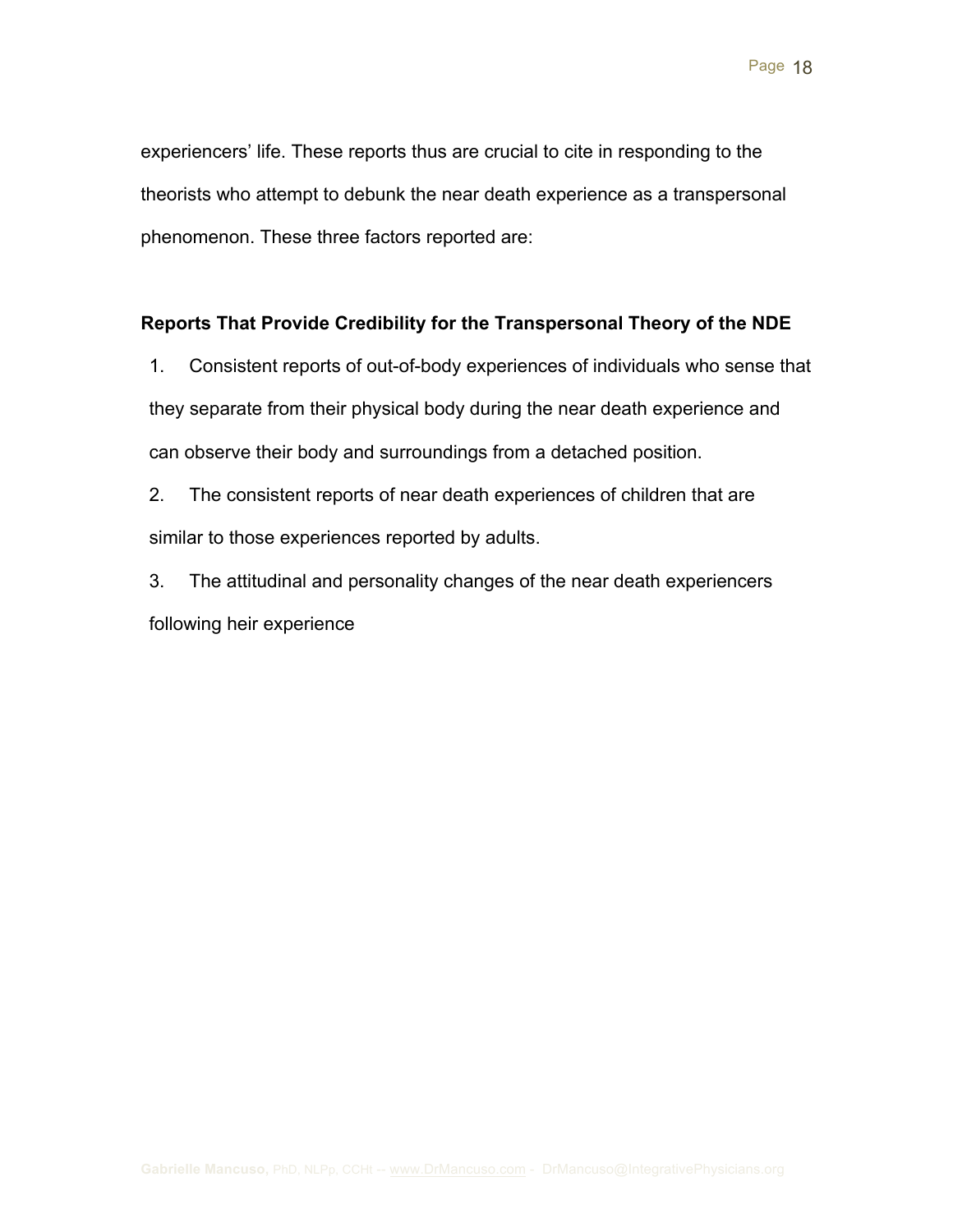#### **COMPARING OBE'S AND NDE'S**

During an OBE (out of body) experience, experiencers report that they leave their physical body and view their body, and other activity, from a detached, uninvolved perspective. Upon recovery from this experience, many experiencers recall details of medical procedures being performed on them that they had no prior knowledge of the technique. Some experiencers report that they travel to other locations, other than the place where the body may be lying "dead." The out of body experiencer is then able to report things that he or she may have seen during the out-of-body experience, and there is no other logical explanation for the source of this knowledge. An example of this experience is a story told by a very nearsighted woman. During her out of body experience, she reports that she was first lying on an operating table with the anesthesia machine behind her head. She then became aware that she had detached from her body and was able to see, without difficulty, the equipment identification numbers on the anesthesia machine. These numbers were out of her normal visual range and behind her body's head. She then floated up to the top of the room and noted that the top of the light fixtures were dirty. After her recovery from her out of body experience, she returned to the operating room and was able to ascertain that the numbers she had seen on the machine were correct and that the light fixtures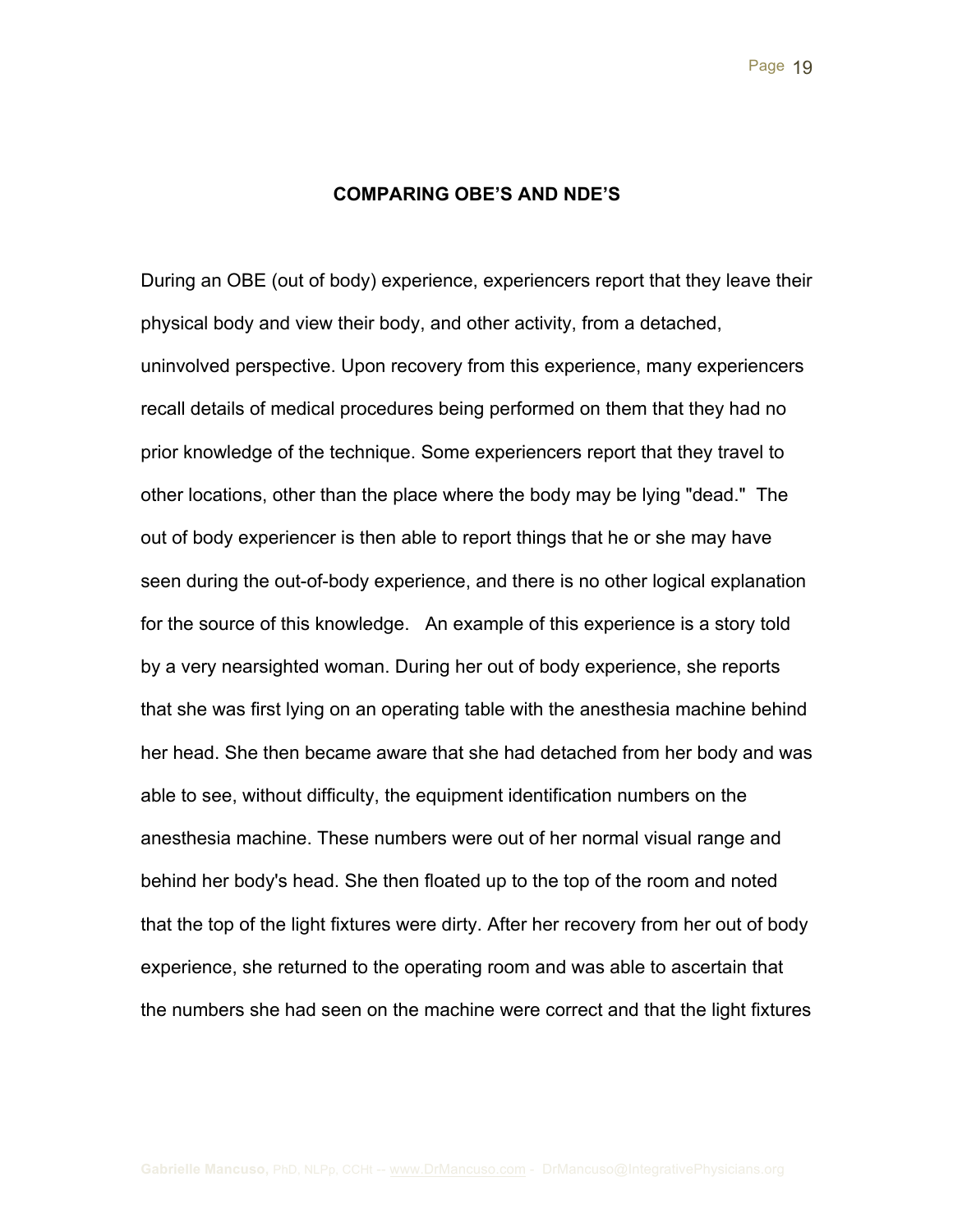were in need of cleaning (Ring, 42-43). This experience supports the belief that these experiences involve separation from the physical body and mind.

An OBE is part of an NDE, the difference seemingly to be that in an NDE you are not simply in a trance or meditative state, but you are indeed clinically dead. Your heart has stopped your brain has ceased. Your soul or essence has not just left your body for a relaxed trip to Paris but instead has actually been drawn into another dimension. One where you seem to know you have a choice not to come back. "There are multi facets of the 'knowing' in that space. Whereas an OBE is a detachment of the body where somehow you know it is temporary. And although experiences speak to the light and airy feeling of flying and enjoying their "ride" they do not seem to sense a death or departure from the earth life." (Assante, n.p.)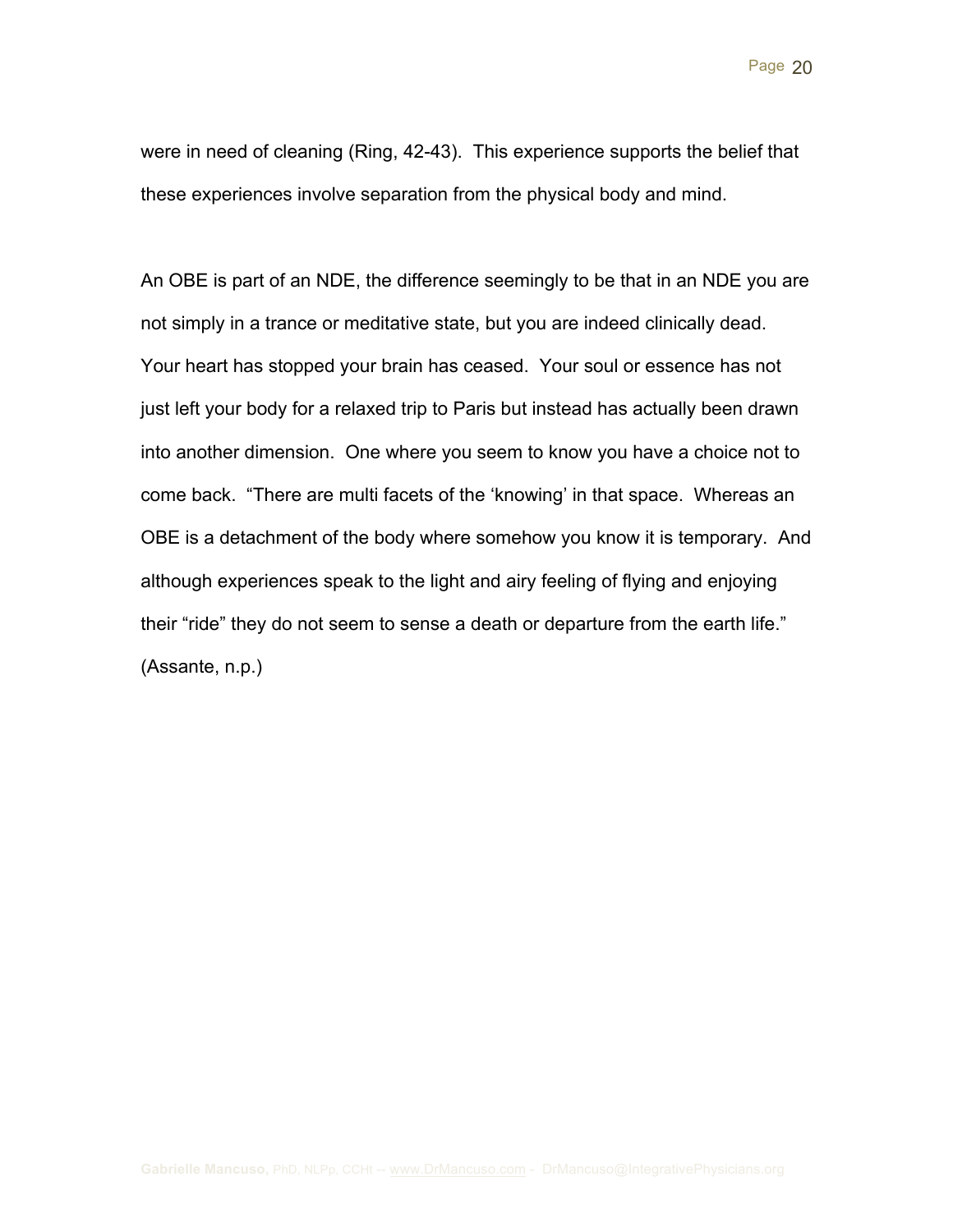#### **CHILDREN AND NEAR DEATH EXPERIENCES**

Young children have reported having near death experiences. Their reports are similar to adult near death experiences even though they may not have had time to be indoctrinated with the same cultural or socio-religious beliefs regarding death as adults, or developed a fear of death through their psychological development. Children report having NDE's, passing through a tunnel, and encountering spiritual forms.

About 85% of children who experience cardiac arrest have an NDE. With improving cardiac resuscitation techniques, more and more children are surviving cardiac arrest. More children who have had NDEs are alive today than ever before, and the number is likely to increase because of improved resuscitative techniques. Apparently, youngsters of any age can have an NDE. Very young children, as soon as they are able to speak, have reported NDEs they had as infants or in the process of being born.

The accounts of young children's near death experiences suggest the unlikeliness of the debunking theory that near death experiences are the mind's psychological defense towards dying. Children who have not had time to learn of their mortality do not usually fear dying. According to Frank (1982) and Anthony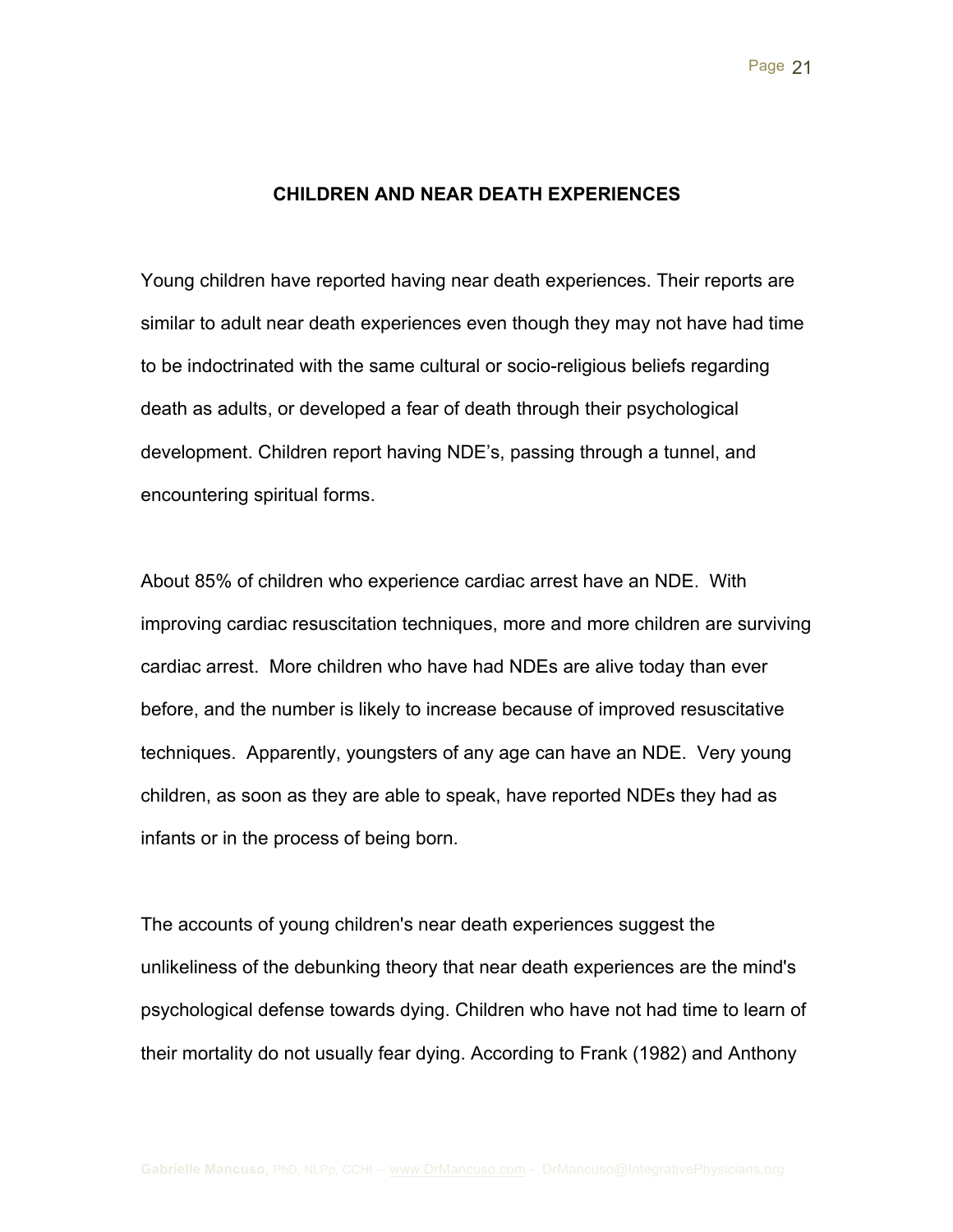Page 22

(1967) children, until between the age of five and seven, consider death to be reversible and generally do not have a fear of dying. They, therefore, do not have a need to create an afterlife experience, such as is experienced in a near death experience, in order to overcome a fear of dying, according to Moody (1988) and Morse (1990). Furthermore, following near death experiences, children share similar after-effects of the experience as adult experiencers. They grow to have a sense of purpose and direction in their lives, and as they mature, do not develop a fear of dying, according to Morse (1990).

P.M.H. Atwater studied over 270 child NDErs. She found that:

- 1. 76% reported a comforting "initial" experience. Such experiences involved up to three elements, things like a loving nothingness, a friendly voice, a visitation by a loving being, an out-of-body experience, and/or the peacefulness of either a safe light or safe dark place
- 2. 19% reported a pleasurable or heaven-like experience
- 3. 3% reported a distressing or hell-like experience
- 4. 2% had a "transcendent" experience in which they felt they acquired special knowledge.

http://iands.org/about-ndes/childrens-ndes.html)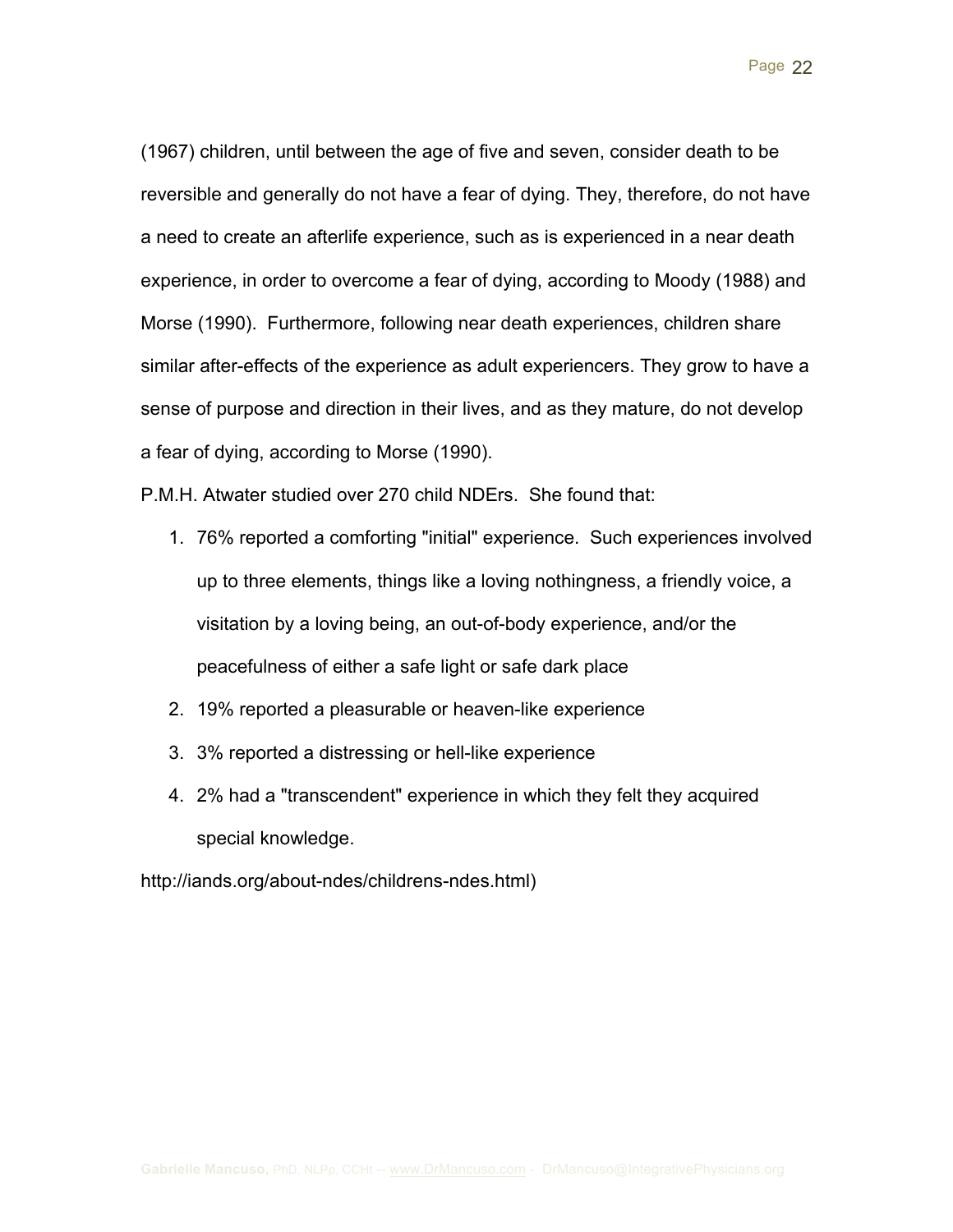# **ATTITUDINAL AND PERSONALITY CHANGES FOLLOWING NEAR DEATH EXPERIENCES**

According to Wilson (1987), the real importance of the near death experience is in the after-effects it has on the life of the experiencer. The usual psychological and spiritual after-effects of a near death experience consist of changes in personality and values and an attitudinal change towards religion and death. There is a heightened sense of appreciation of life, especially of the world of nature and of other people. The near death experiencer achieves a sense of understanding of what is important to him or her in life and strives to live in accordance with his or her understanding of what is meaningful. Consistently reported after-effects of near death experiences are the lack of fear of death, an attitude of unconditional love and service towards others, and the desire to seek knowledge.

According to Ring (1985), many near death experiences act as a catalyst to a spiritual awakening for the experiencer. Here is the definition of spiritual orientation (Ring, 1984):

- 1. "A tendency to characterize oneself as spiritual rather than religious, per se.
- 2. A feeling of being inwardly close to God.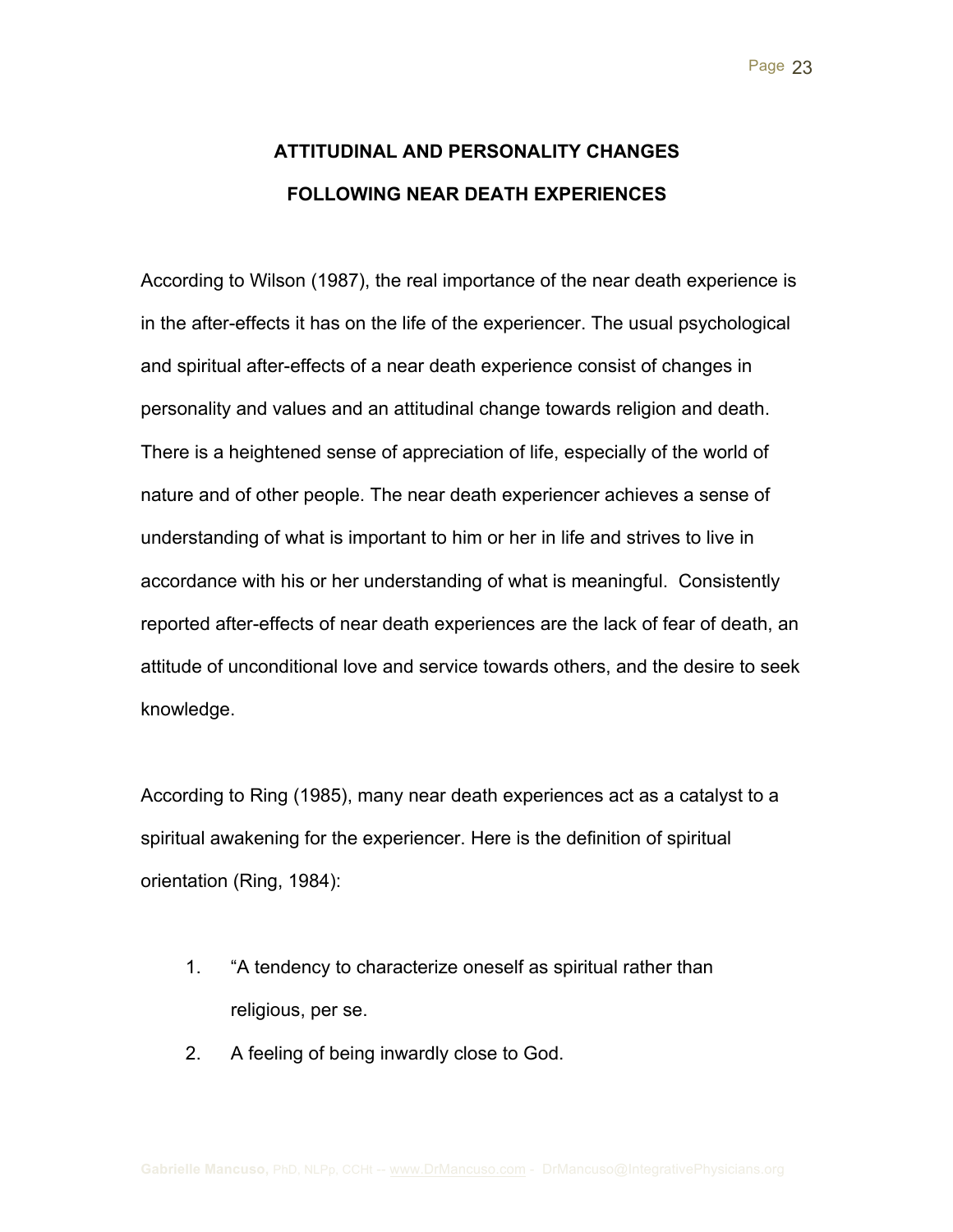A de-emphasis of the formal aspects of religious life and

worship.

3.

A conviction that there is life after death, regardless of religious

- 4. belief.
- 5. An openness to the doctrine of reincarnation.

A belief in the essential underlying unity of all cultures and

- 6. religions.
- 7. A desire for a universal religion embracing all humanity."

(Ring, 144-145)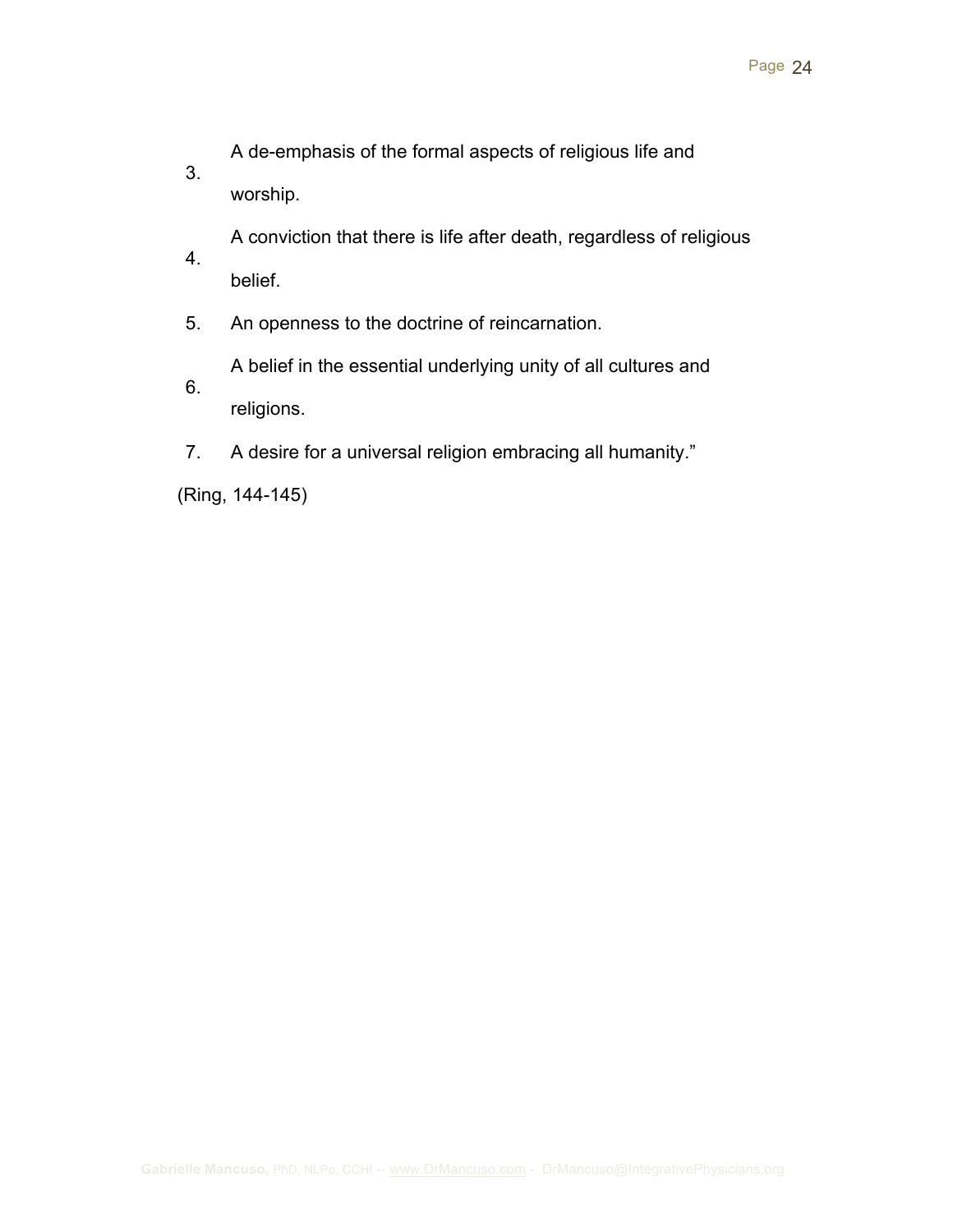## **CHAPTER THREE**

## **METHODS – N/A**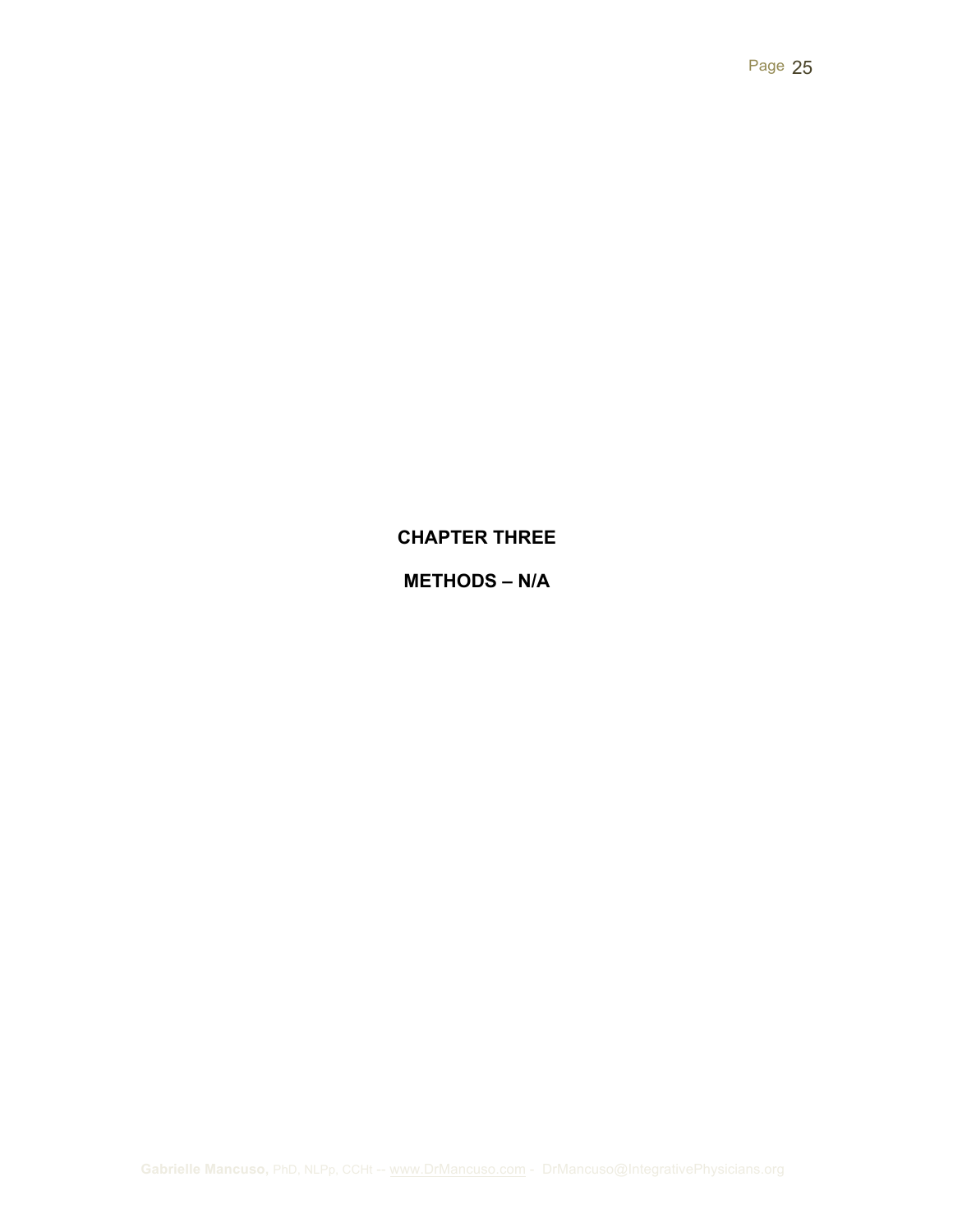## **CHAPTER FOUR**

# **FINDINGS AND RESULTS**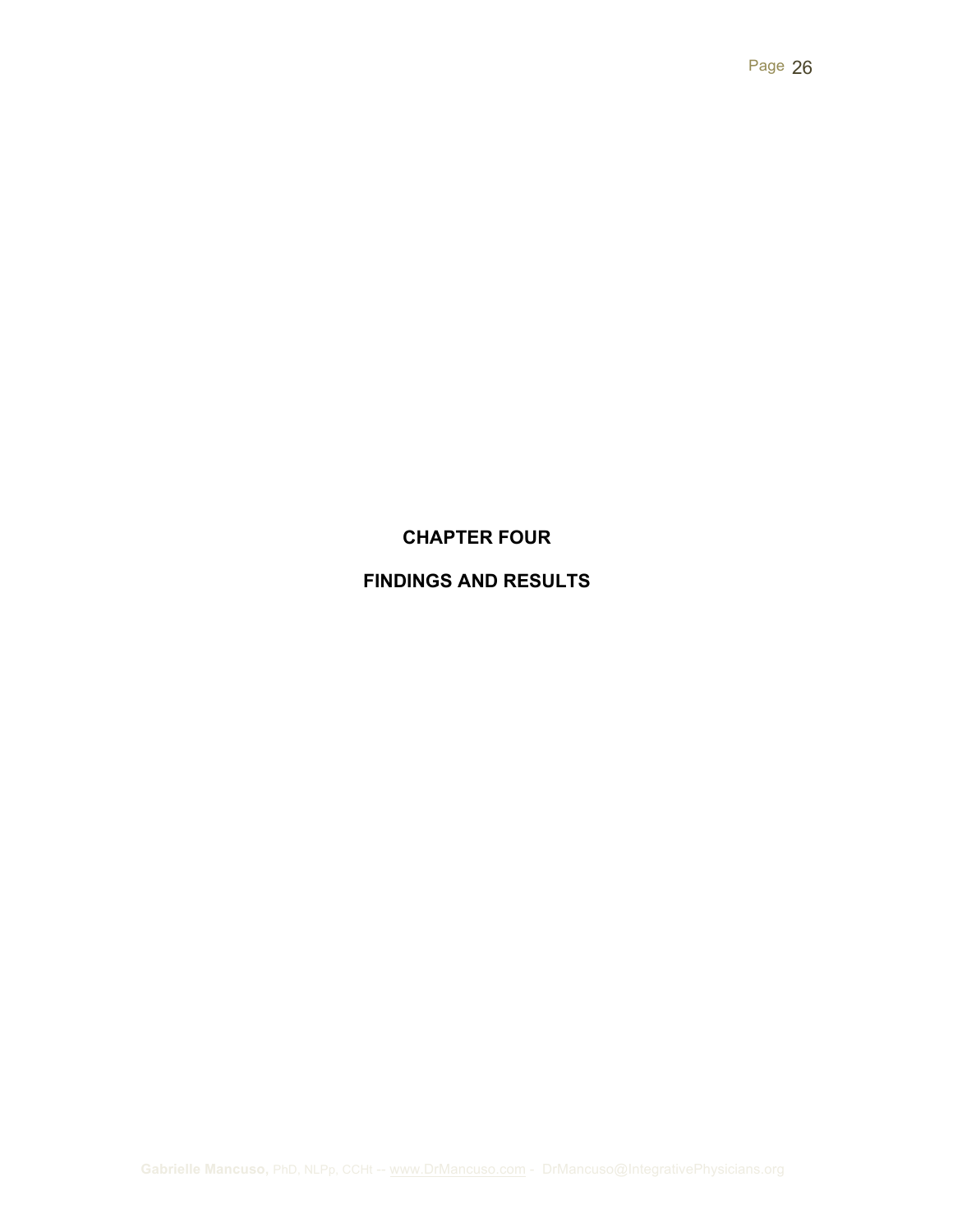# **CULTURAL BELIEFS CONCERNING DEATH, AFTERLIFE AND NEAR DEATH EXPERIENCES**

Polls and studies support the assumption that the majority of people believe that death is not the end of one's existence but rather a transition from one life to another. Different religions have provided belief structures that support the religious and social needs of practitioners. Rituals and sacred writings support the various religious interpretations of what death is and what it will be like in the afterlife. However, even with the differences in religious beliefs, there are similarities between many different religious groups regarding afterlife beliefs. One similarity among religious groups is the belief in an afterlife following physical death. Another similarity is the presence of "the two polar images of life after death - the abode of the righteous, heaven or paradise, and the place for the wicked, or hell" (Grof & Grof, 13). These polar images are also recognized by many near death experiencers.

NDE's and the reports of a consciousness of life after death have been provided by members of Buddhist, Hindu, Islamic, Jewish, Christian, and Mormon religions, among others. Agnostics and atheists also have reported near death experiences even with their predisposed lack of belief in anything greater than personal self and this life. The following are brief commentaries regarding the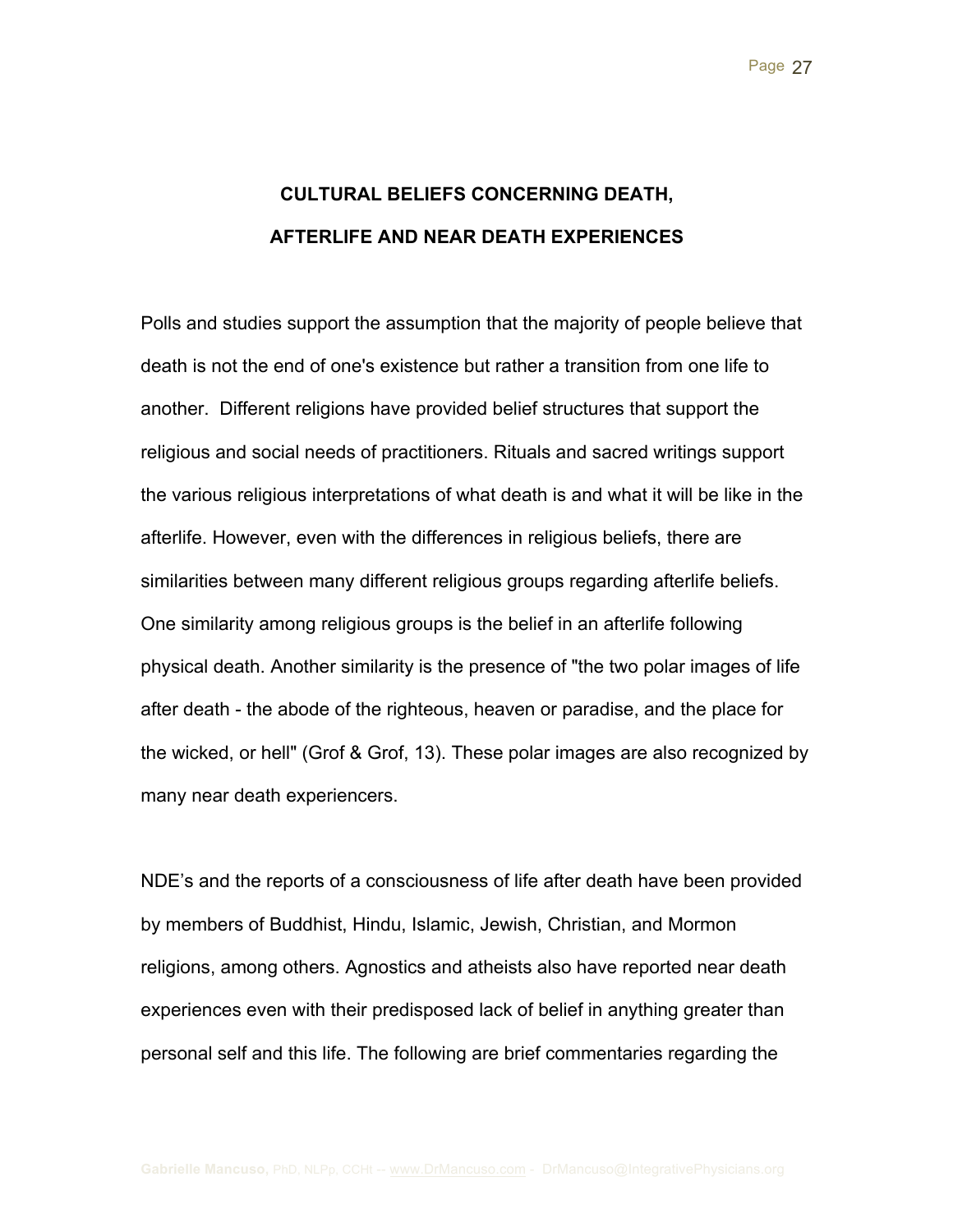beliefs concerning death, afterlife, and near death experiences within these religious and religious frameworks.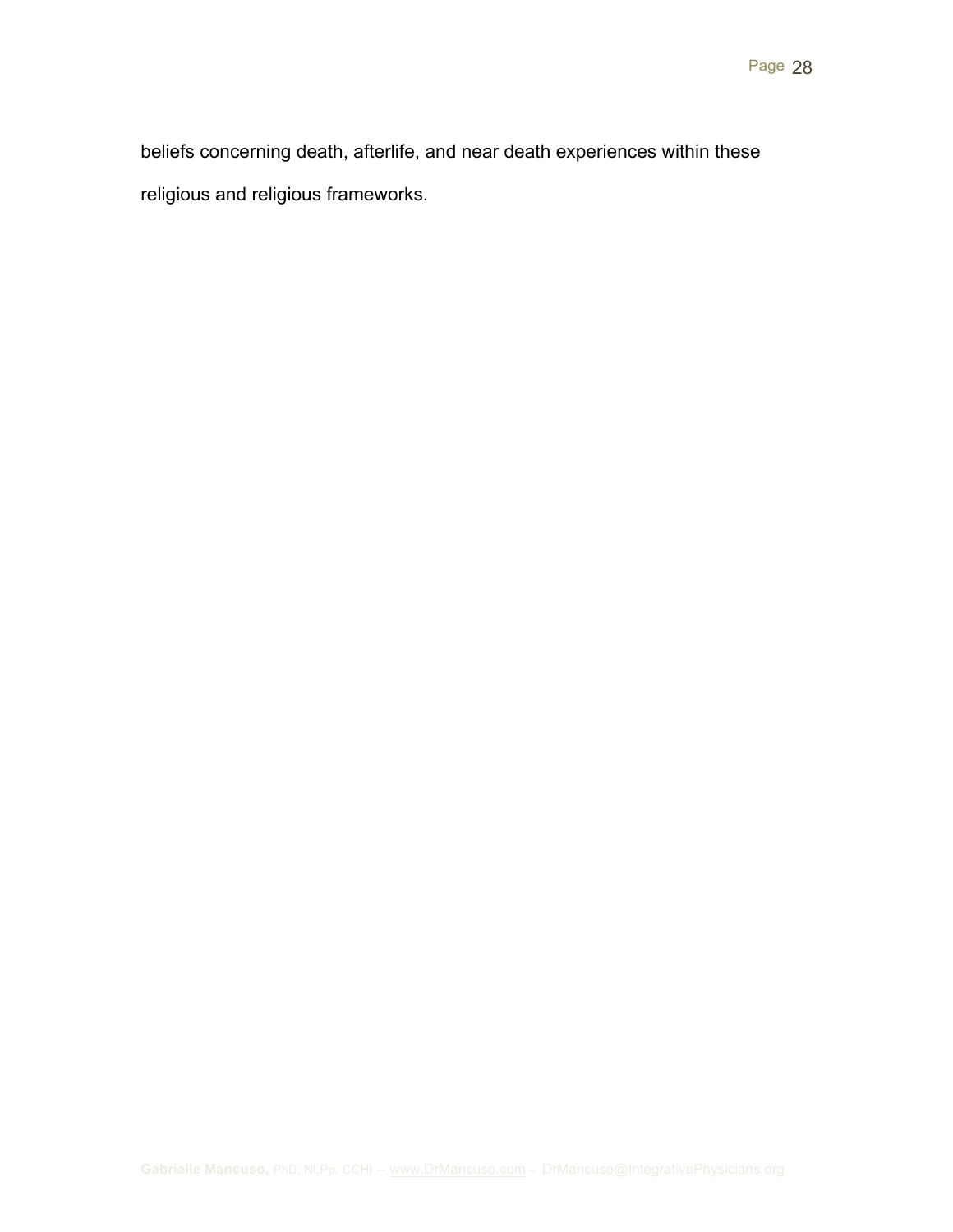#### **AGNOSTICS AND ATHEISTS**

Agnostics think that it is impossible to know whether there is a God or life after death. Atheists believe that there is no God and no life after death and that death is the cessation of the existence of the individual. Agnostics and atheists have reported having near death experiences. These experiences are similar to the reports of individuals who have professed a spiritual belief prior to their NDE. Agnostics & atheists report that they achieve an altered state of consciousness in which they have experienced some or all of the traits Moody attributes to a near death experience. According to Rawlings (1978) and Ring (1985), most agnostics and atheists interpret their near death experiences as a glimpse of life after death. Prior to the near death experience, they did not believe in life after death. As a result of the experience, most agnostic and atheist experiencers eventually move toward a more spiritually guided life with "a *new found* belief in life after death", (Ring, 151) During the research done by Maurice Rawlings (1978), he did not find an agonistic or atheist who having experienced a near death remained convinced that there is no God or afterlife.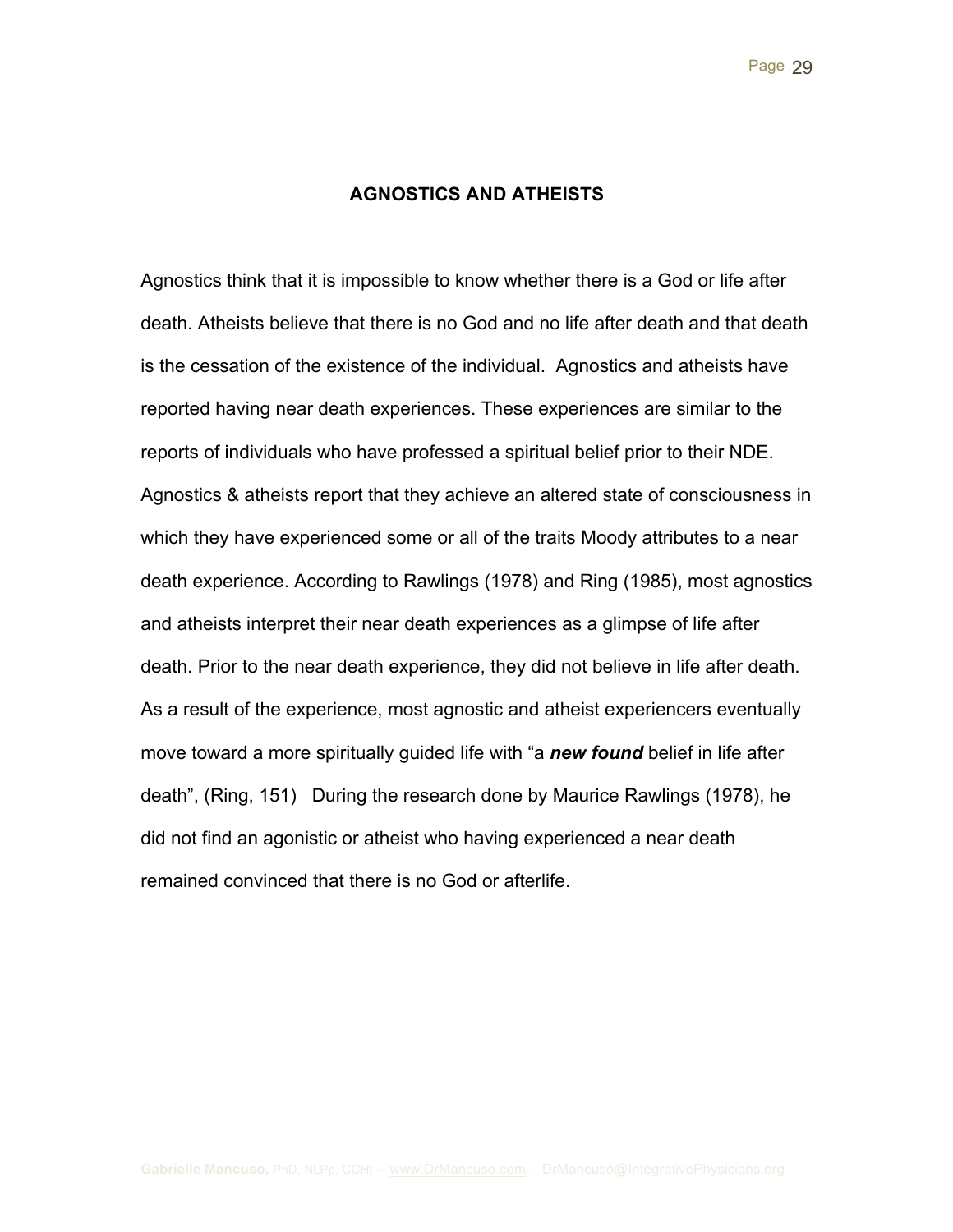#### **BUDDHISM AND HINDUISM**

Buddhists believe that upon death, there is rebirth to another life. Death is accepted as inevitable and not feared. The believer's actions, in this life, will determine his or her level of rebirth. Karma is the force created by the actions of the individual - the effects of actions. Good karma, which is achieved by compassionate actions in this life, leads to a higher existence in the next life. Nirvana is reached by achieving an understanding of the nature of reality. "This must be discovered through the experiences of other dimensions of human consciousness". (Klein, 103) According to Buddhist cosmology, numerous, hierarchically arranged heavens exist along with eight hot and cold hells. The individual spirit exists in one of these realms, based upon the karma created in the previous life, until reborn into another life. According to Klein (1991), "This cycle continues until the enlightenment of nirvana is achieved" (Klein, 103).

According to Swami Adiswarananda (1991), in the Hindu religion death comes as a break in the continued events of life and brings about a change in the form in which the spirit resides. Hindus believe that the afterlife is a passage of time in a heaven or hell, dependent upon the karma built up in life. The judgment about one's life is based upon the karma that the individual created in his or her past lives. The rebirth of the spirit into the next life, through the transmigration of the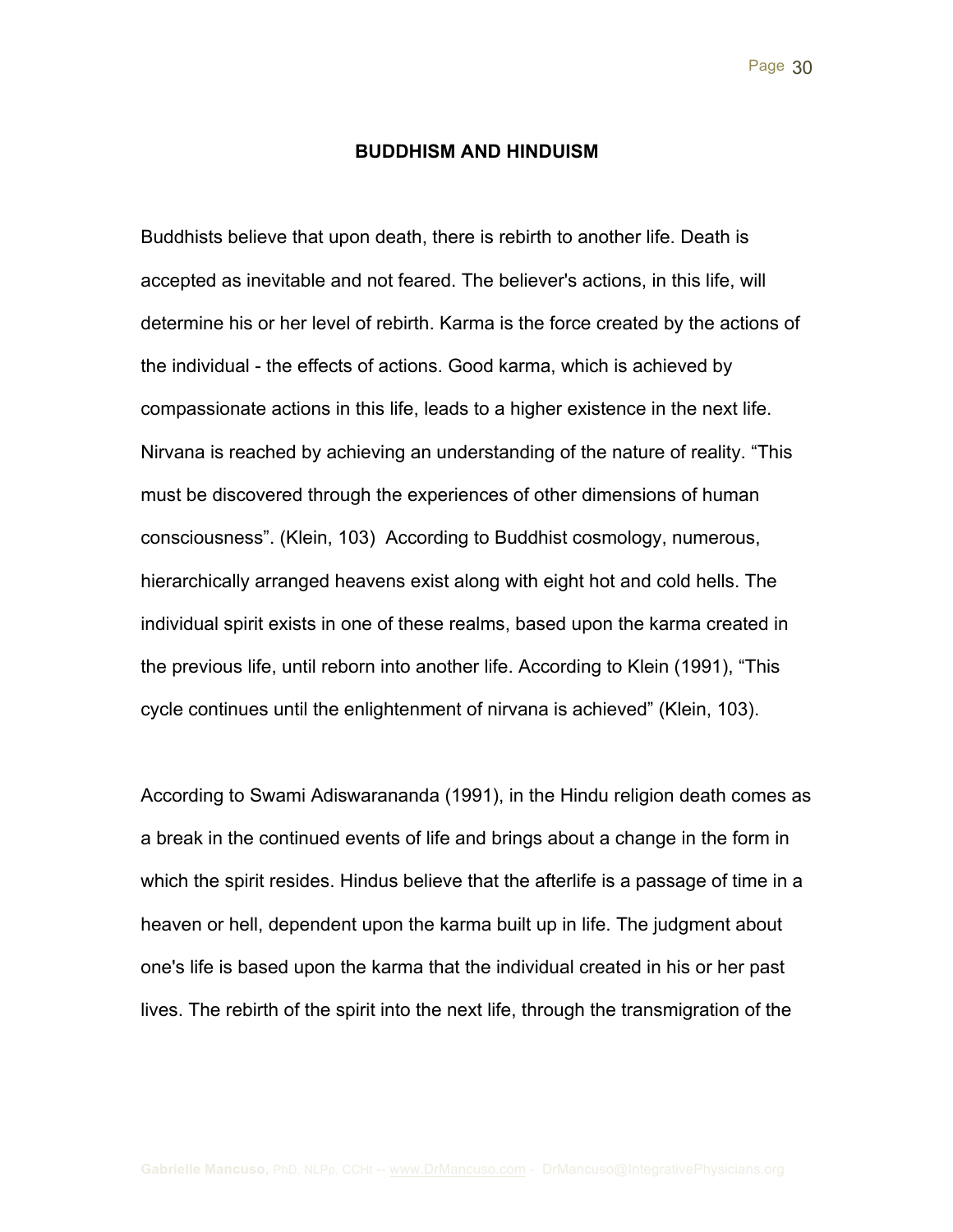soul, is determined by the developed karma and the individual's last thoughts in the present life.

An individual's search for eternal happiness and immortality results in the rebirth of the spirit in different bodies until the spirit learns that happiness and immortality are not a result of the fulfillment of desires but are attained when all desires and needs are no longer important, according to Adiswarananda (1991) and Elb (1906). Johnson & McGee (1991) pointed out that according to some Hindus, the various religious faiths are different paths to reach one and the same goal - union with God as ultimate Reality.

According to Kellehear, Heaven and Gao (1990). Becker (1981) has suggested that near death experiences may have been responsible for part of the development of Pure Land Buddhism in China. Ferris (1991) says that a Hindu report of an NDE relates that the experiencer entered into heaven on the back of a cow.

According to Mauro (1992), "East Indians [Hindus] sometimes see heaven as a giant bureaucracy, and frequently report being sent back because of clerical errors," whereas Japanese experiencers report seeing symbolic images, such as "long, dark rivers and beautiful flowers". (Mauro, 57)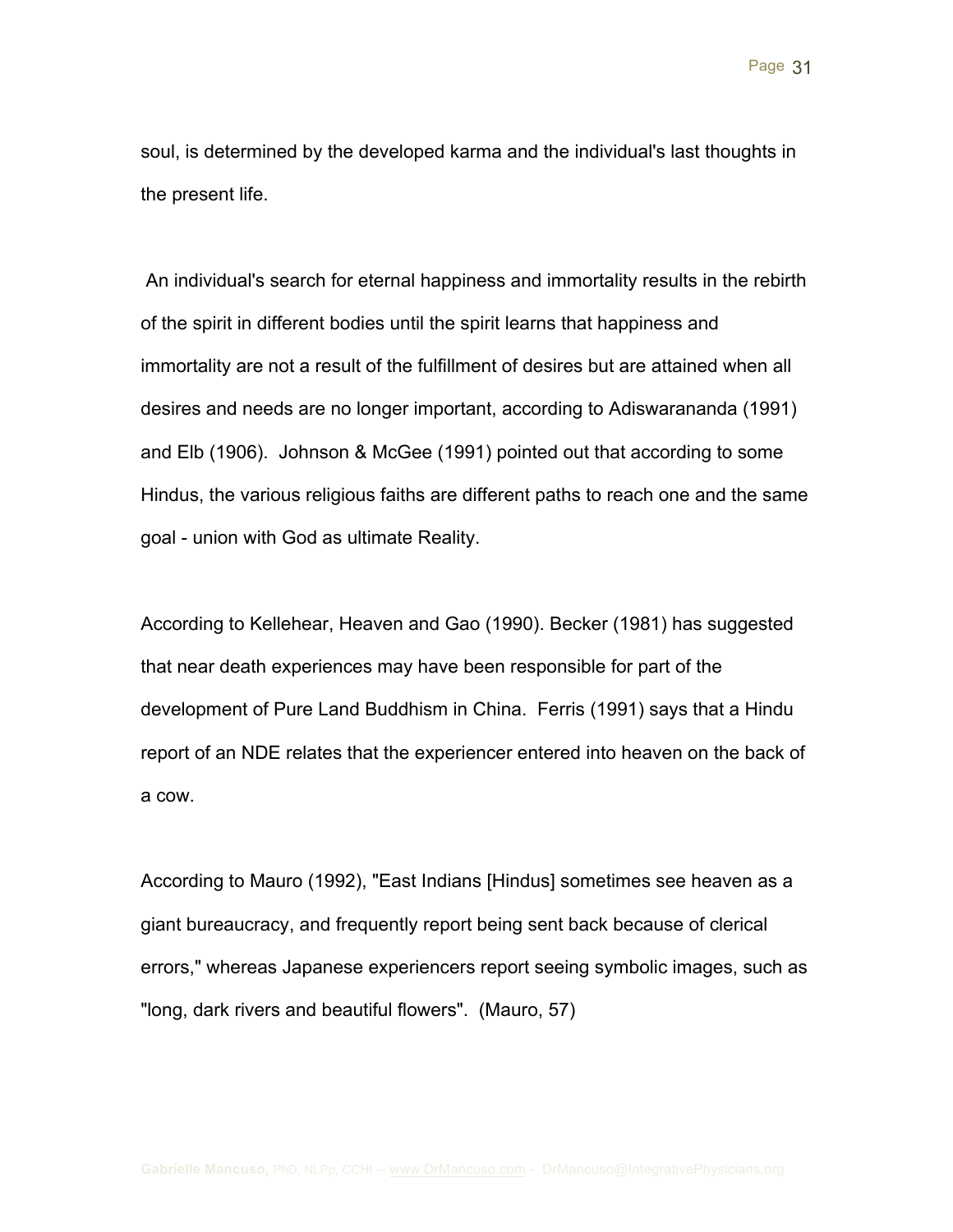During the NDE, the Buddhist experiencers have reported seeing the personage of Buddha, and Hindu experiencers report seeing Krishna. The difference in Buddhist and Hindu reports of near death experiences is predominately associated with the afterlife setting and the personages that the experiencer reports encountering.

Buddhist and Hindu NDEr's may report different interpretations of the specifics of their experiences; however, the experiences are consistent with other stages, traits, constellations, and group types reported by near death experiencers in other cultures and religions. Some members of the Buddhist and Hindu culture or religions interpret NDE's as providing afterlife visions that are similar to visions ascribed to some Eastern religious experiences associated with death and afterlife. Becker (1984) comments "that ancient Japanese Buddhist meditative and deathbed visions closely parallel modern American near death and deathbed visions." (Becker, 51)

The Tibetan Book of the Dead (1973) describes the Bardo, the three stages of the "disembodied state" following death.

- 1. In the first stage, the departed have visions of the "Blinding Clear Light of Pure Reality."
- 2. In the second stage, the departed encounter a succession of "deities."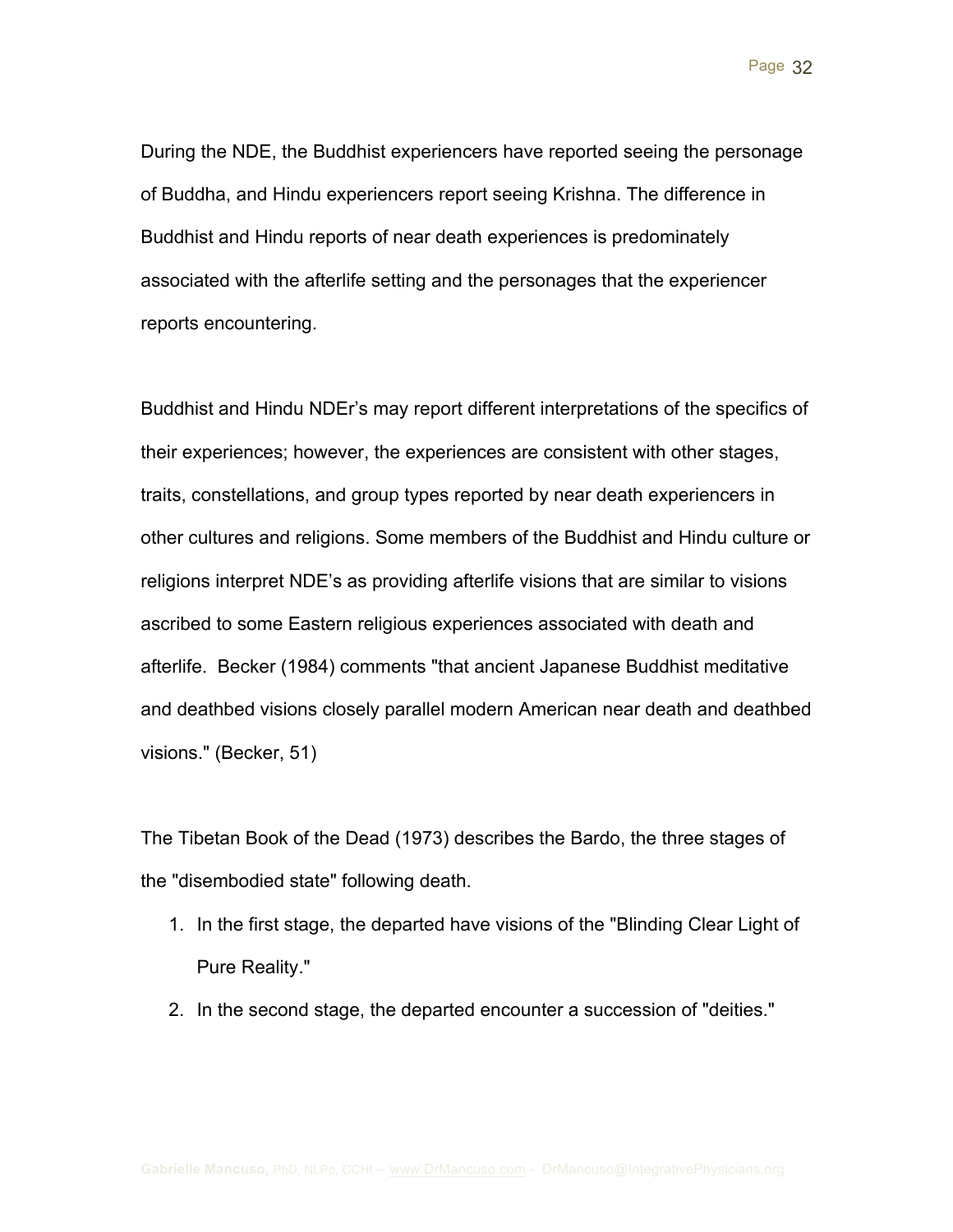3. In the third stage the departed is judged based upon past deeds by the "Dharma Raja, King and Judge of the Dead".

(http://www.ncf.net/bardo.htm)

These stages are similar in content to other reported NDE's from other religions and cultures. According to Becker (1985) these similarities include a movement through levels - such as "passing through a tunnel, visions of pure light, meeting incorporeal beings, powers of astral projections or out-of-body-experience, and a judgment about one's life." (Becker, 51).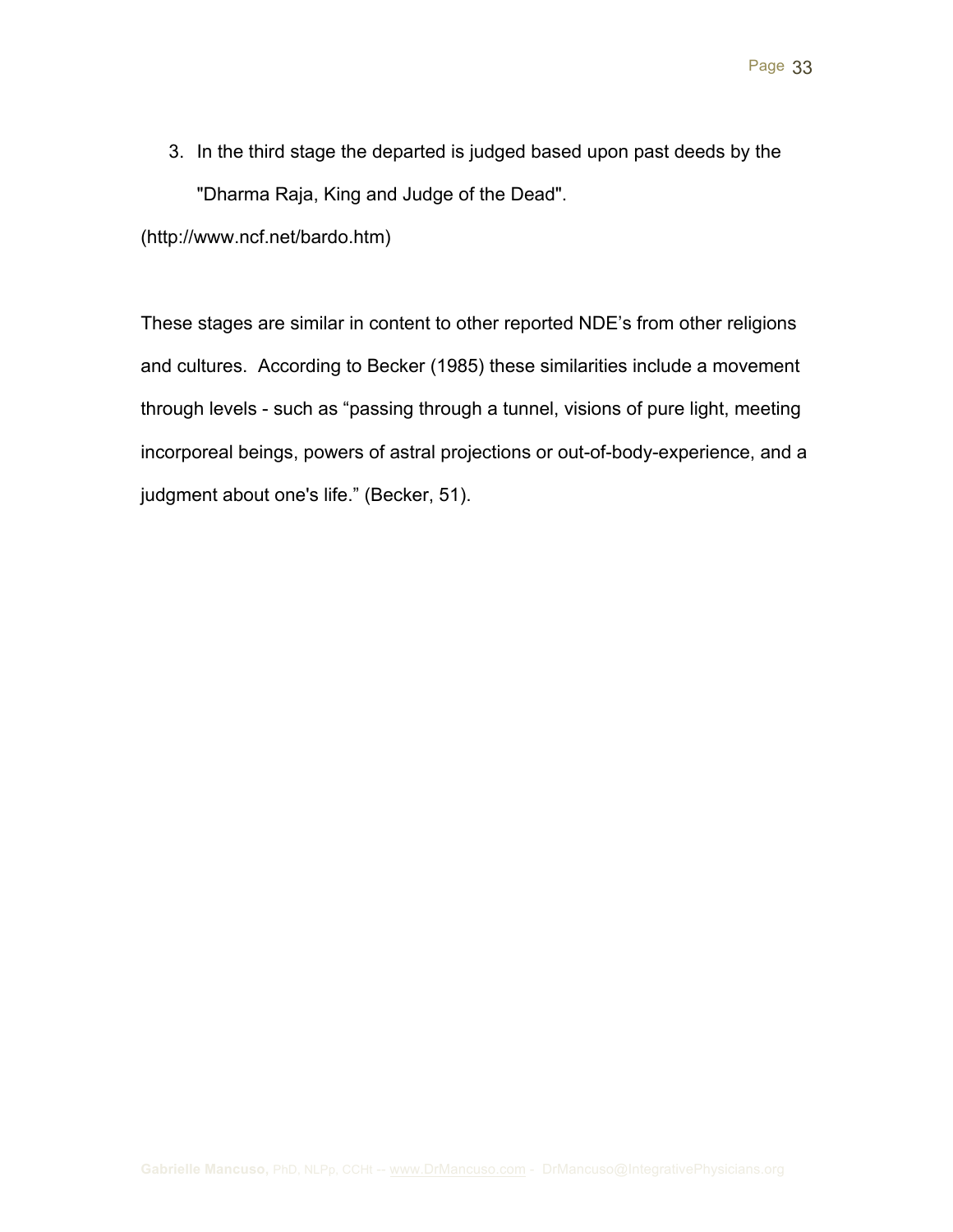#### **ISLAM**

Death, in the Islamic faith, is the cessation of biological life and the resting of the spirit, in the grave, until the Judgment Day. Some Muslims believe that the "good souls" see visions of God, and the wicked see the hell that awaits them. According to Galloway and Johnson & McGee (1991), from the time of death to the time of judgment, Muslims believe the spirit remains in a state of "dreamless sleep," with the exception of possible visions of eternity.

Faith in an afterlife is based upon the belief in the oneness of God and the belief in a day of resurrection and judgment for all regardless of religious belief. At that time, the spirit will be judged, based upon its deeds in life, and allowed to enter into Paradise and to be with God, to be thrown into the Fire for a period of purgation, or to condemned to everlasting punishment in the Fire. According to Johnson & McGee and J. Smith (1991), most Muslims believe that non-Muslims can reach Paradise only after a period of purgation.

Muslims have reported having near death experiences, according to Flynn (1986) and Rawlings (1978). In Muslim near death experiences, according to Ring (1985), the Being of Light is identified as Allah, whereas in other religions the light might be identified as God.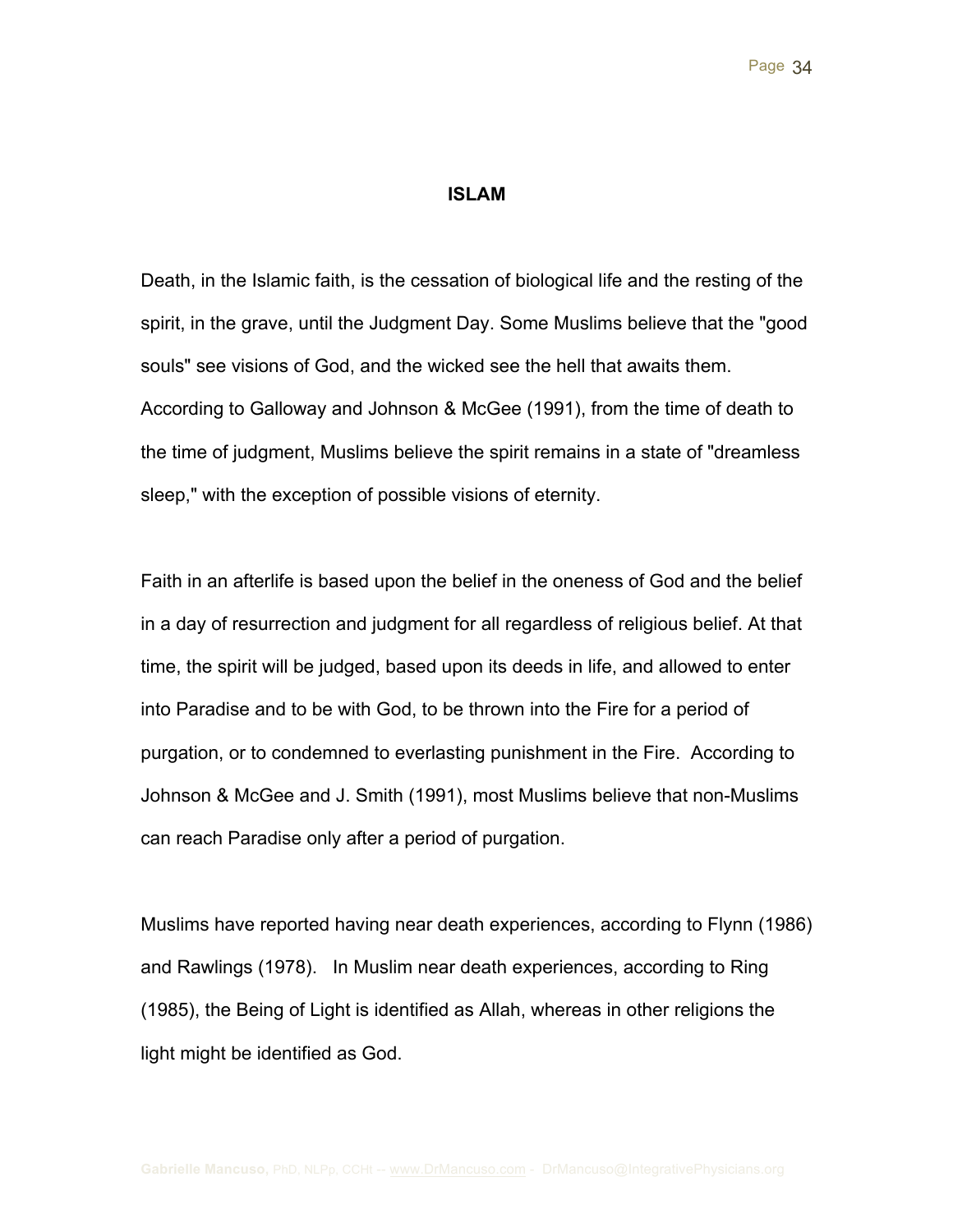Some Muslims interpret the NDE's as a possible glimpse into life after death due to the similarity of the experience with the religious visions of Muhammad and their expectations of life after death, according to Ring (1985) and Zaleski (1987). An Islamic myth describes Muhammad's "Night Journey" as his experience of passing through the realms of the afterlife where he encounters spirits who have died, has a vision of heaven and hell, and communes with Allah.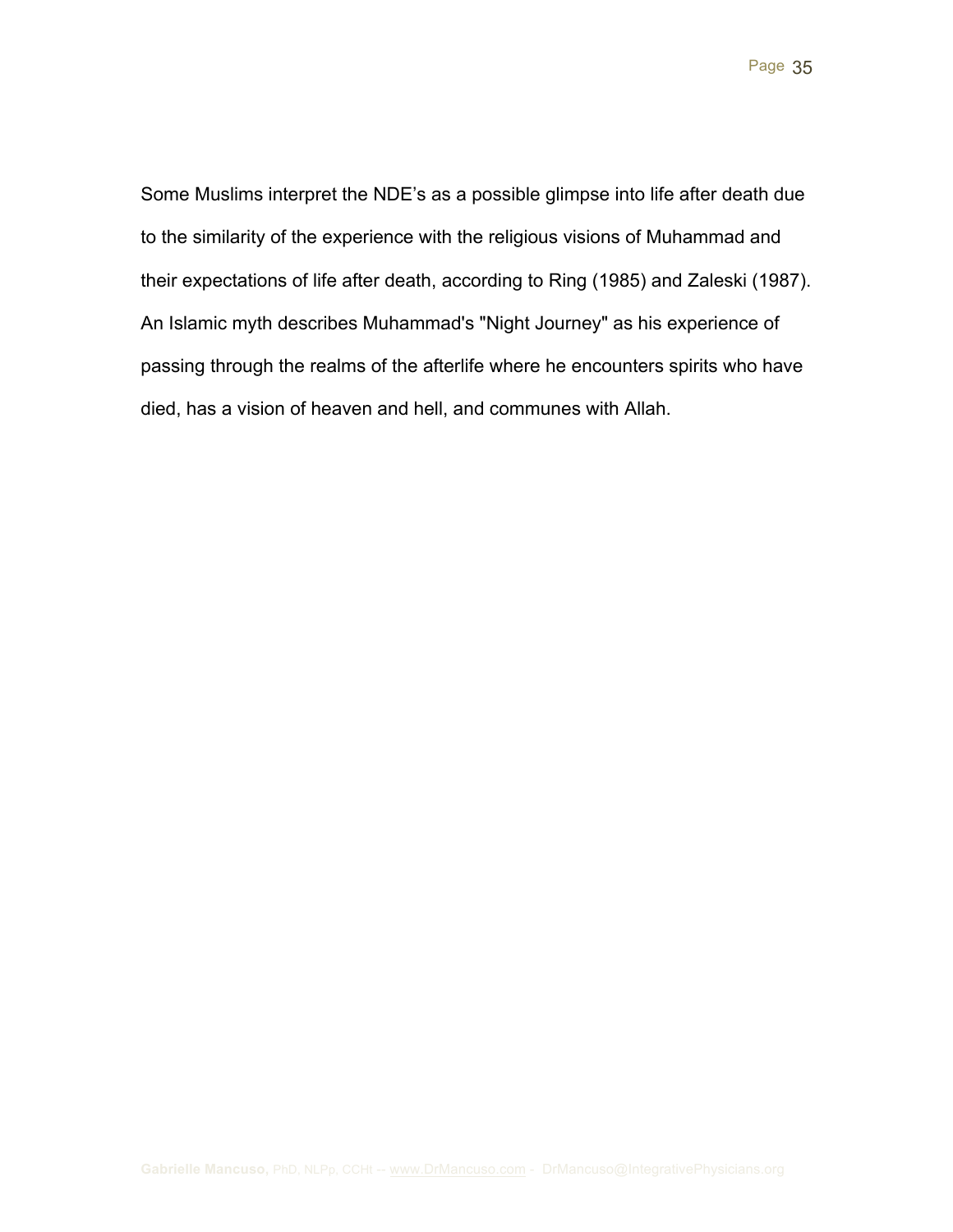#### **JUDAISM**

The Jewish religion generally emphasizes the current life, and not life after death. Although Judaism recognizes that the life of the spirit does not end at the point of bodily death, it is the Jew's responsibility to focus on a meaningful life and not speculate on life after death. According to Elb (1906), the Jewish Bible states that the actions taken in the present life will reward the righteous and chastise the wicked. It does not specifically address the concept of an afterlife. Even though the Jewish Bible does not directly address immortality, traditional Jews believe that immortality will bring the resurrection of the body and soul, followed by the judgment of the worth of their lives by God. According to Ponn (1991), The Reformed Jew believes that resurrection involves only the soul. Jews believe they live and die only once.

Since there is no discussion, in the Jewish Bible, of afterlife, there is no official Jewish religious opinion regarding life after death. However, according to Ponn (1991), many Jews believe that human souls will be held accountable before God for what has been accomplished in the current life. After death, many Jews believe that they will be reunited with family members in heaven. Their belief in God's caring nature disavows a sadistic punishment in hell. Entrance into heaven is accomplished by righteous living and repentance. Galloway and Johnson &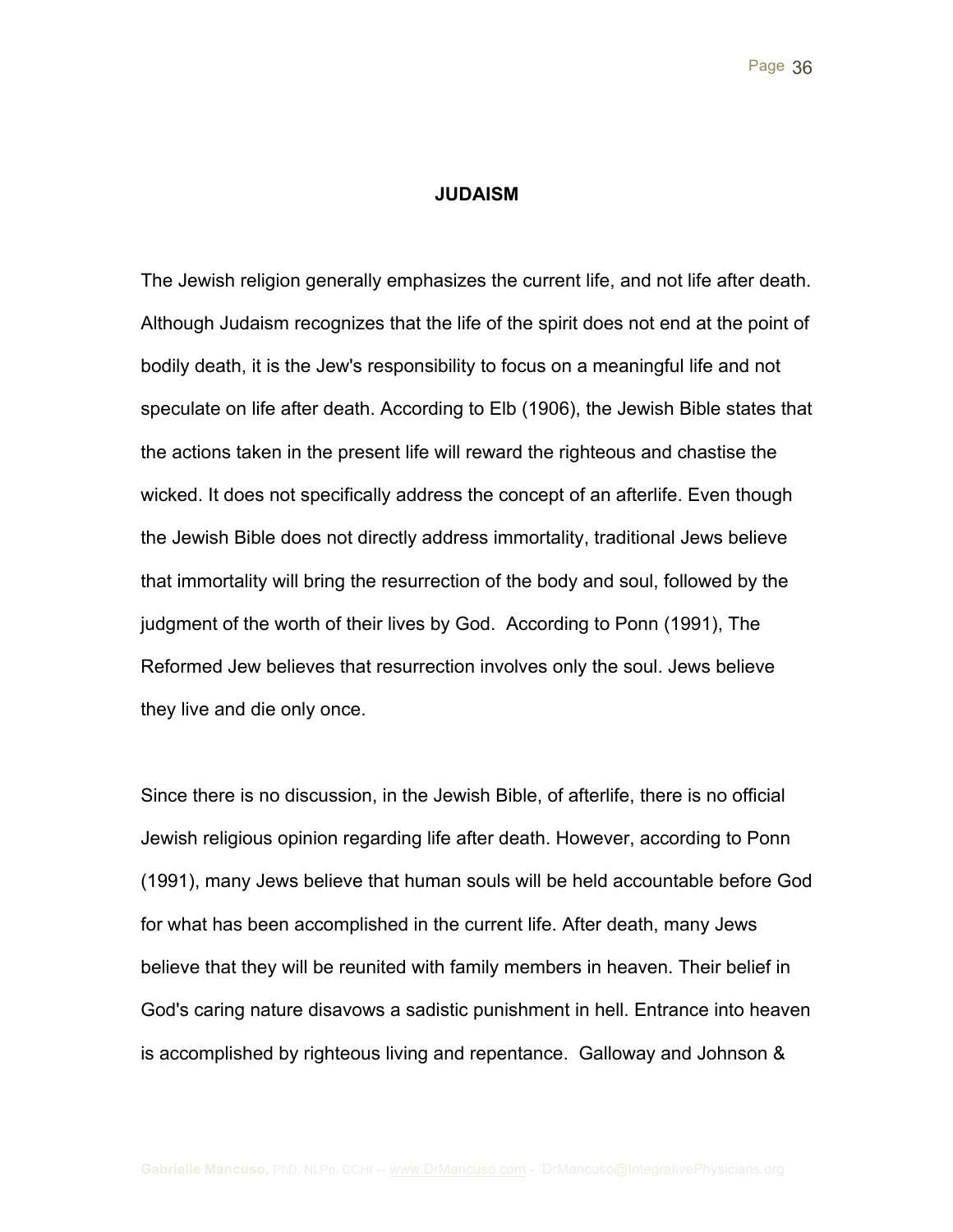McGee (1991) point out an important belief, could it be that Heaven is considered a place where anxiety and pain is ended?

There have been a number of reported NDE's by members of the Jewish faith. Barbara Harris, a practicing Jew, reports having had several near death experiences since 1975. Harris and Bascom's (1990) book, Full Circle - The Near death Experience and Beyond, is a narrative of Harris' near death experiences. Jewish people who have had a near death experience relate similar observations and experiences as the experiences of other religious-spiritual believers. There the dying person sometimes meets a 'being of light' and reviews their past existence with the aid of this being. At some point the person is told that it is not time to die or makes a conscious choice to return to life, and the soul returns to the physical body." (http://www.spiritualtravel.org/OBE/neardeath.html) Biblio: Near Death Experience. SpiritualTravel.org. n.d. Web. Jan 2013.

This experience is similar to the Jewish belief that what is important in life is the attending to the responsibilities of living a meaningful, productive life. Many NDErs report being met by family members. These reports are consistent with the Jewish belief that after death they will be reunited with family members in Heaven.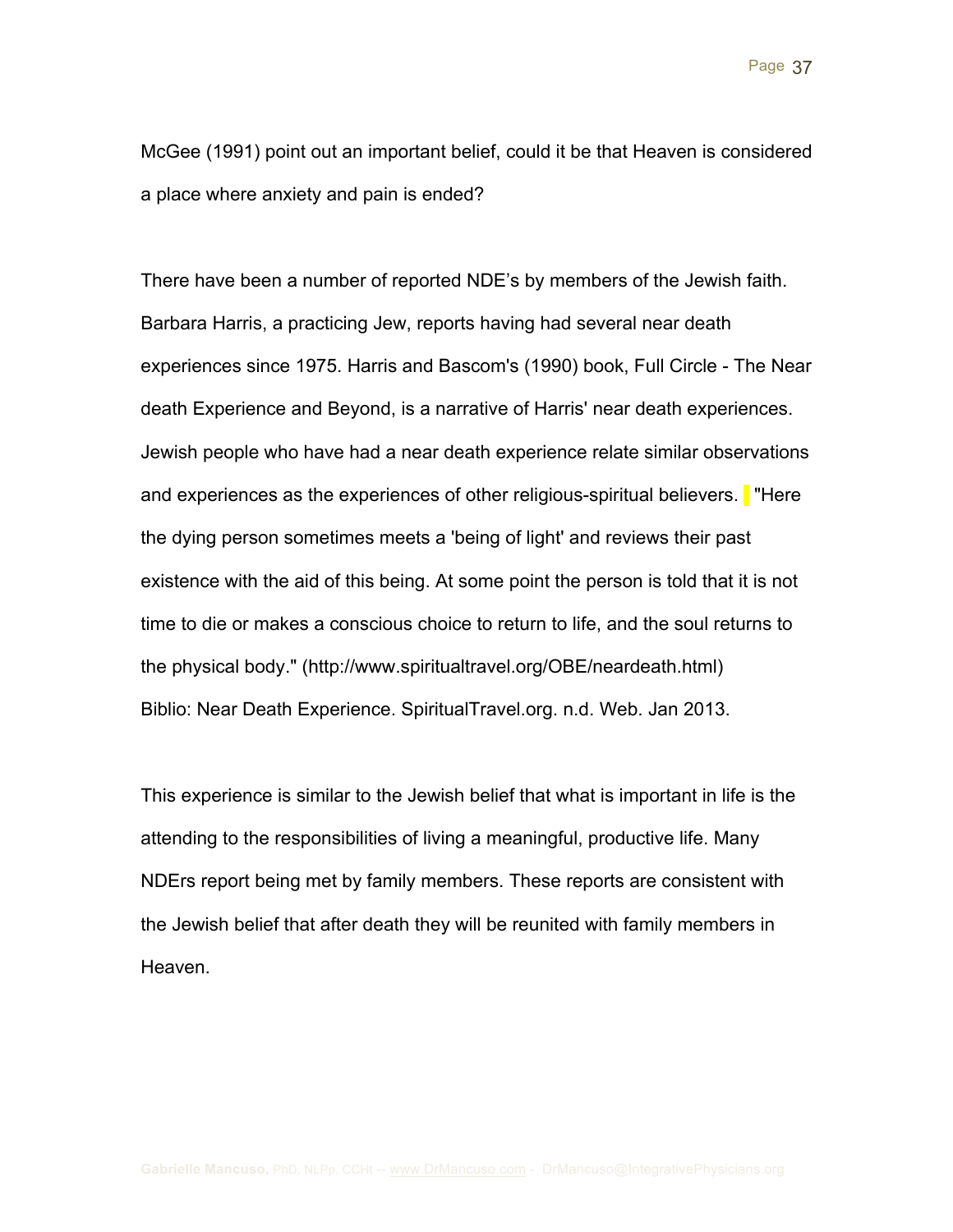#### **CHRISTIANITY**

Modern Christians are united in their belief that Jesus is the son of God and that there is an afterlife. Upon death, Christians believe that they come before God and are judged. According to Smith (1991), following death, human life is fully translated into the supernatural domain. Fundamentalists and conservatives interpret the Holy Bible (1952) literally and believe that there is a heaven and hell.

NDE's appear to be familiar paranormal occurrences to Christians. Bechtel, Chen, Pierce, & Walker (1992) reported that 98% of the clergy that they surveyed were familiar with near death phenomena and that almost half of them have counseled parishioners who had a near death experience.

As with other religious interpretations of the NDE, Christians also report encounters with religious beings such as Jesus, Mary, or angels. According to Moody (1975) and Morse (1990), experiencers report similar OBE's, meeting recognizable spiritual entities, movement toward a bright light, and a sense of being in the presence of an energy of "unconditional love" while the experiencer judges his or her life.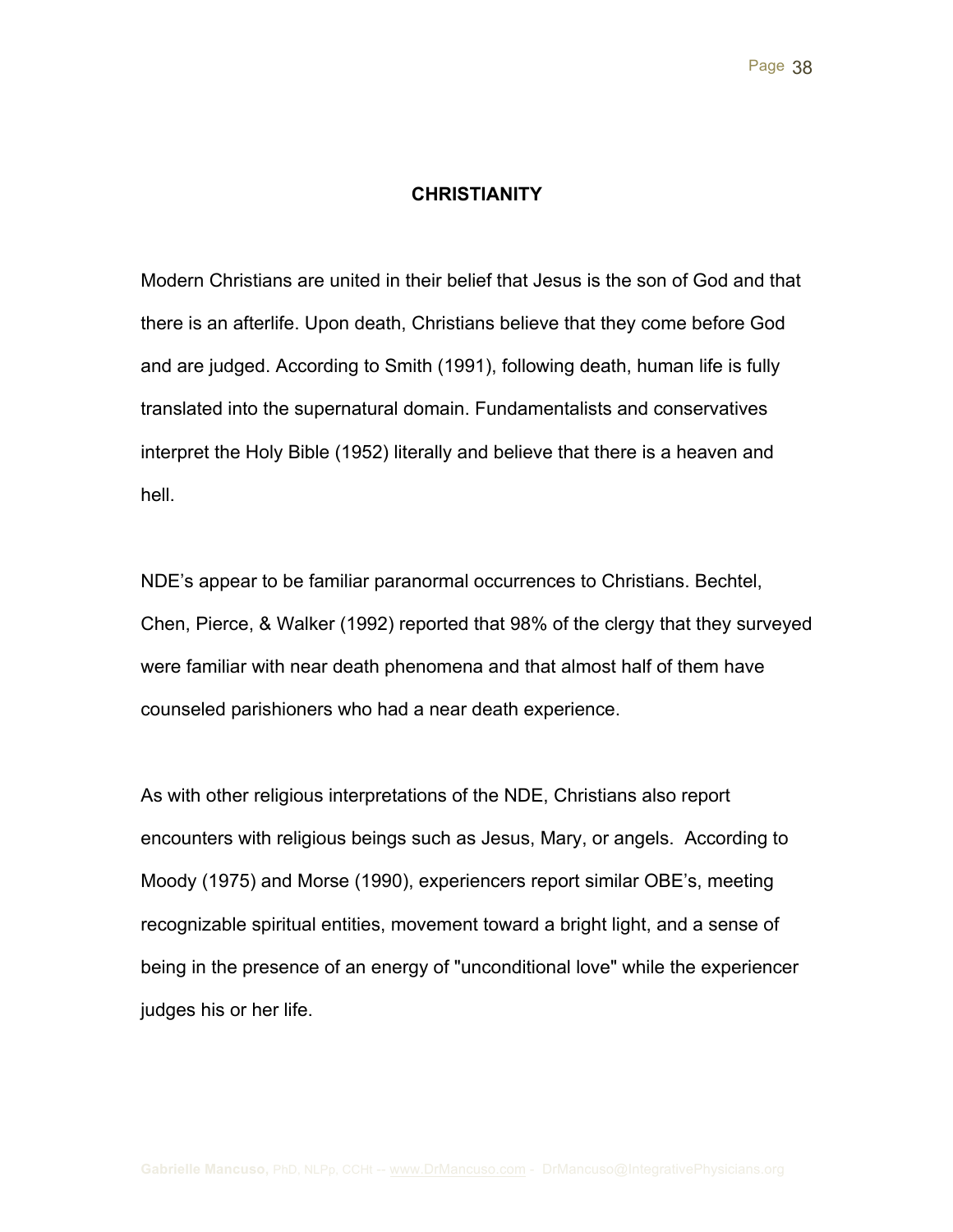According to Flynn (1986), to many experiencers, the NDE affirms the uniqueness and centrality and indispensability of Christ, but in a universalistic way that does not negate or diminish the value of other religious traditions…. (It will) break through sectarian and other barriers and shine a laser beam of Light on the true essence and meaning of Christ for all people.

Ring (1985) supports Flynn's comments, in his conclusions regarding the universalistic spiritual orientation of experiencers following near death experiences. He found that following a near death experience, the "Christian experiencer gravitated towards a religious world view that may incorporate and yet transcend the traditional Christian perspective". (Ring, 147)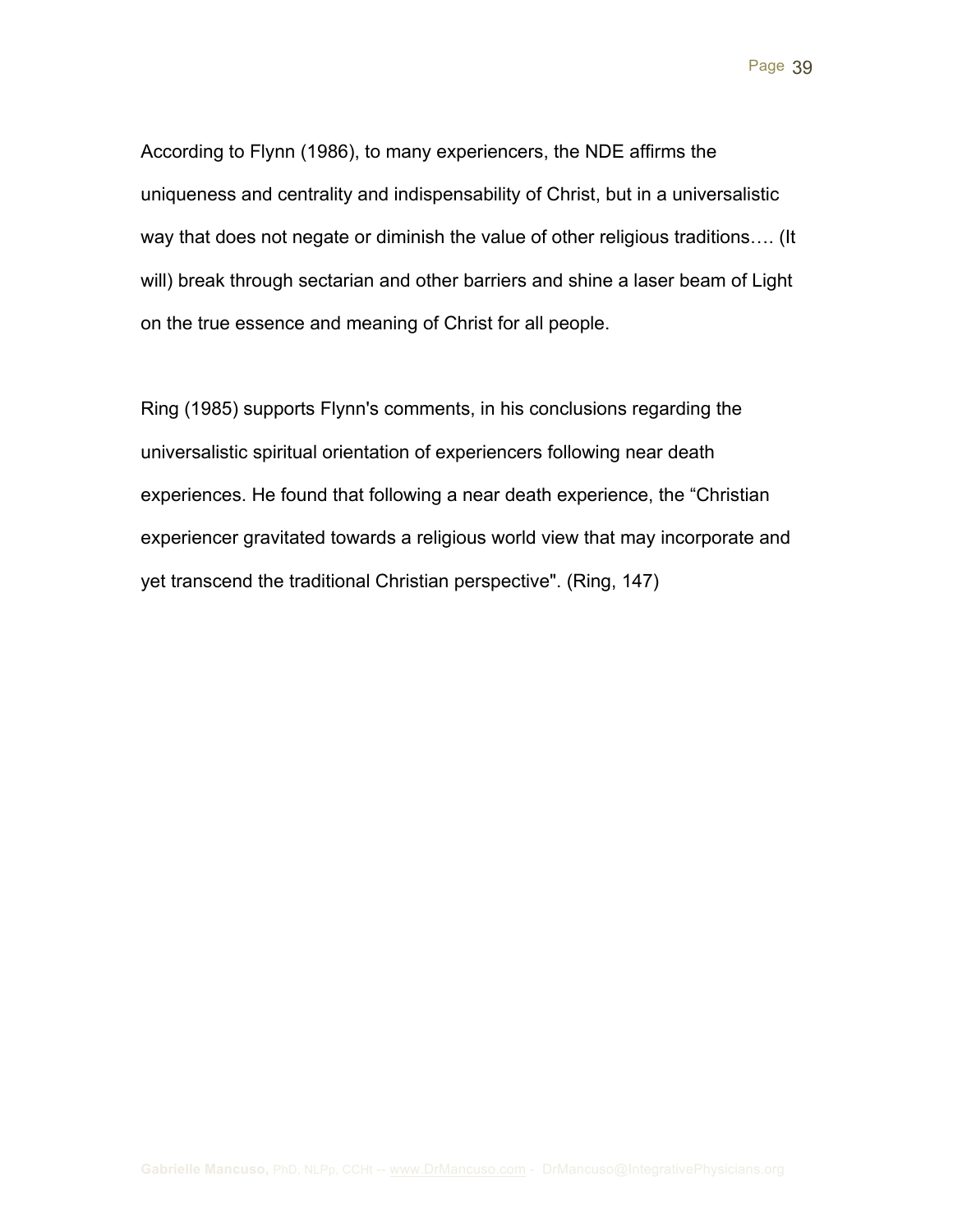#### **MORMONISM**

Death in the Mormon religion is not considered to be the end of existence of the individual but the beginning of a new existence as the same person. Mormons believe that they have always lived and will always live as the same individual, "never as someone else or in another life-form" (Eyre, 139).

Members of the Church of Jesus Christ of the Latter-day Saints are saddened by the death of a loved one but are comforted in the belief that upon death the spirit is united with God in a spirit world, continuing to progress in knowledge, and await the coming of other family members, the resurrection of the physical body, and the final judgment. A belief in an afterlife is an essential part of the faith of the members of the Church of the Latter Day Saints.

In Mormonism, only "sons of perdition" - former believers who betray the church are destined for eternal punishment. All others are assured at least an entry into a lesser Paradise, called the "Telestial Kingdom," where one spends eternity apart from God. The most faithful attain the "Celestial Kingdom," where they commune directly with God and eventually may they themselves become gods and populate new universes with their own spiritual offspring. The Mormon Church is the only church that has a way to be redeemed. So if a spirit has not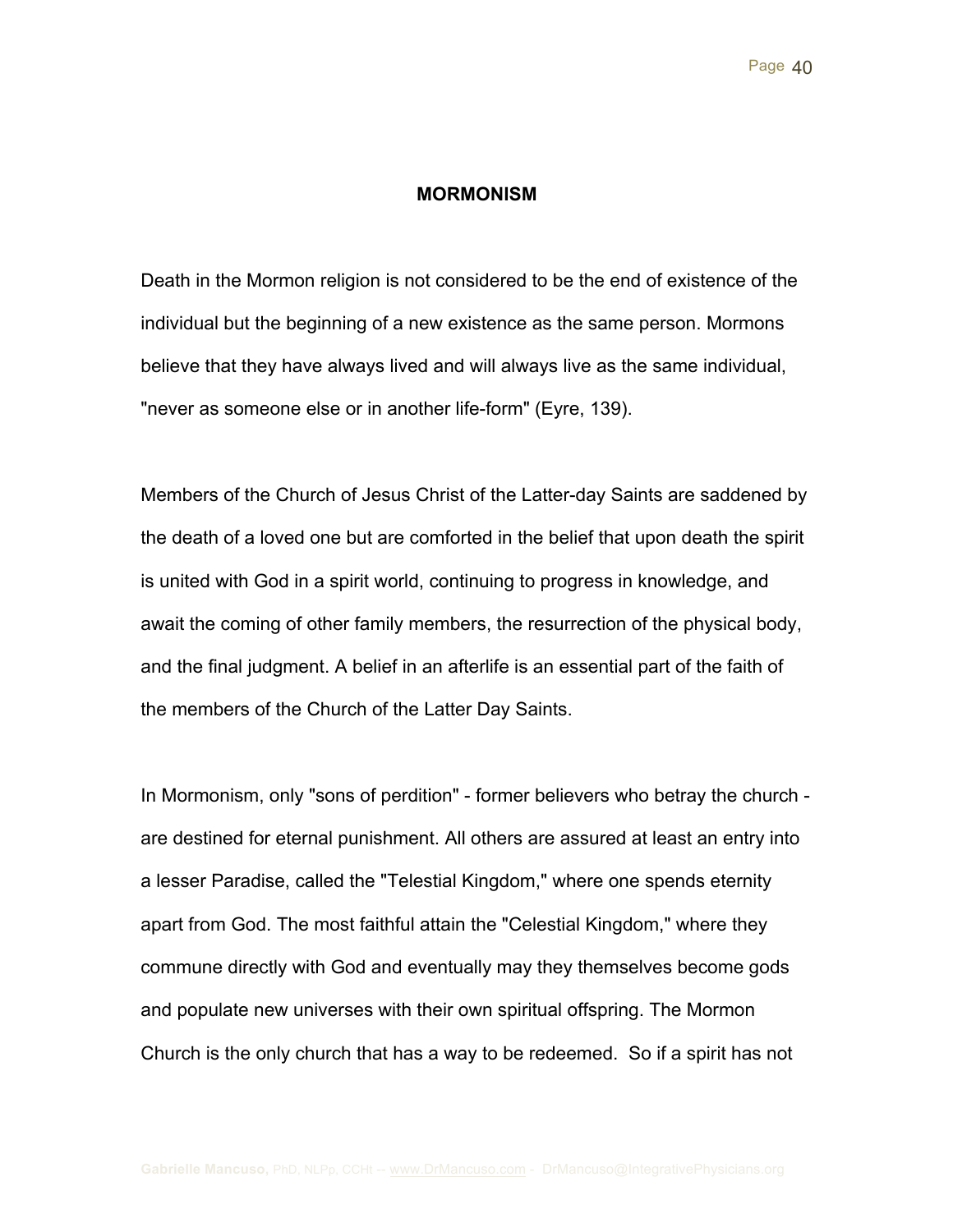been exposed to the Gospel of Jesus Christ before Judgment Day, then he is given a chance to hear the Gospel, accept the teachings and be redeemed.

The judgment reported by Mormon NDEr's essentially a self-judgment. This selfjudgment is similar to the reported life reviews and self-judgment that are reported in NDE's. Experiencers report that they see a panoramic review of their entire life and then judge their own actions while awash in the "unconditional love" of the "Being of Light". According to Eyre (1991), after the judgment, the spirit dwells with others that are most like it. As with many other religious groups, Mormon NDEr's consistently report meeting with deceased family members, and being in the presence of a being of light which they call God. However, some Mormon NDErs report two events that appear to be uncommon with non-Mormon experiencers. They report that they are requested to do something in the world, when they return to life. According to Lundahl (1982), much like instructions from the "other world", beings accomplish or help others in the earth plane.

Furthermore according to Lundahl (1982), members of the Church of Jesus Christ of the Latter-day Saints report a high number of NDE's per capita of their religion. The high number of reported NDE's is probably due to the social values of the Latter-day Saints which encourages individuals to share their NDE's much more openly than most other social groups. Mormons interpret the NDE's as part of their religious beliefs and a glimpse of life after death.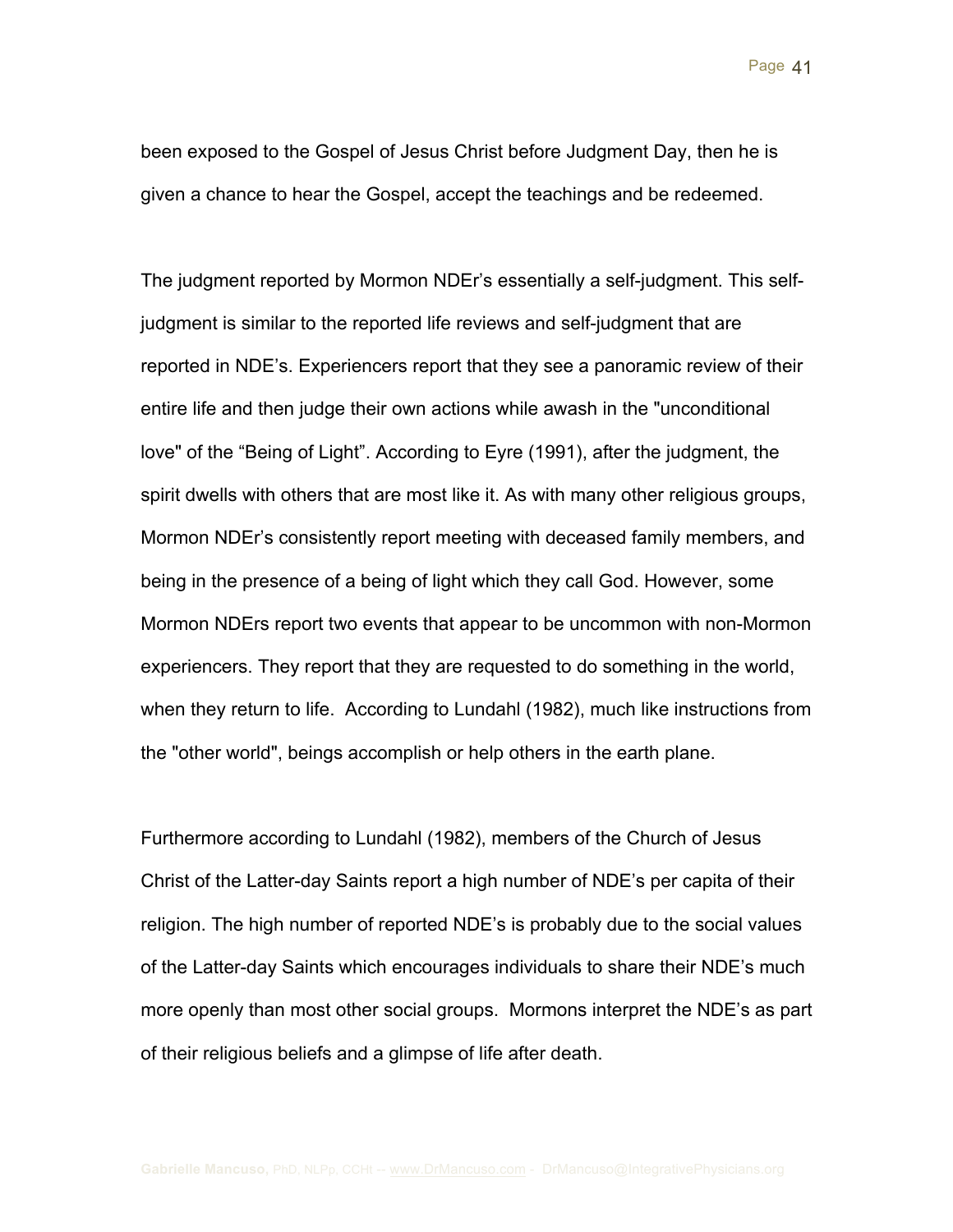#### **SCIENTIFIC FINDINGS – A DIFFERENT VIEW**

To scientifically tract NDE's is virtually impossible. One cannot induce death in order to bring a human back to life and study their death experience. There are no double blind studies. However there is much interviewee data accumulation studies. The Pim van Lommel study is a good example to give a generalization of todays scientific stand on NDE's.

The Pim van Lommel study was done in Holland and published in Lancet. These Dutch scientists found that "12 percent (or 18 percent, depending on how NDE is defined) of 344 resuscitated patients who had experienced cessation of their heart and/or breathing function reported an NDE." (Impey, 40) Which lead them to conclude that the cause of the NDE was purely physiological, the researchers reasoned that all of the patients should have had one because of their similar plight. Psychological factors were ruled out by the researchers, as were the medications taken by the patients. However, the researchers believe that neurophysiological processes must play some part in NDE. Similar experiences can be induced through electrical stimulation of the temporal lobe (and hence of the hippocampus) during neurosurgery for epilepsy, with high carbon dioxide levels (hypercarbia), and in decreased cerebral perfusion resulting in local cerebral hypoxia as in rapid acceleration during training of fighter pilots, or as in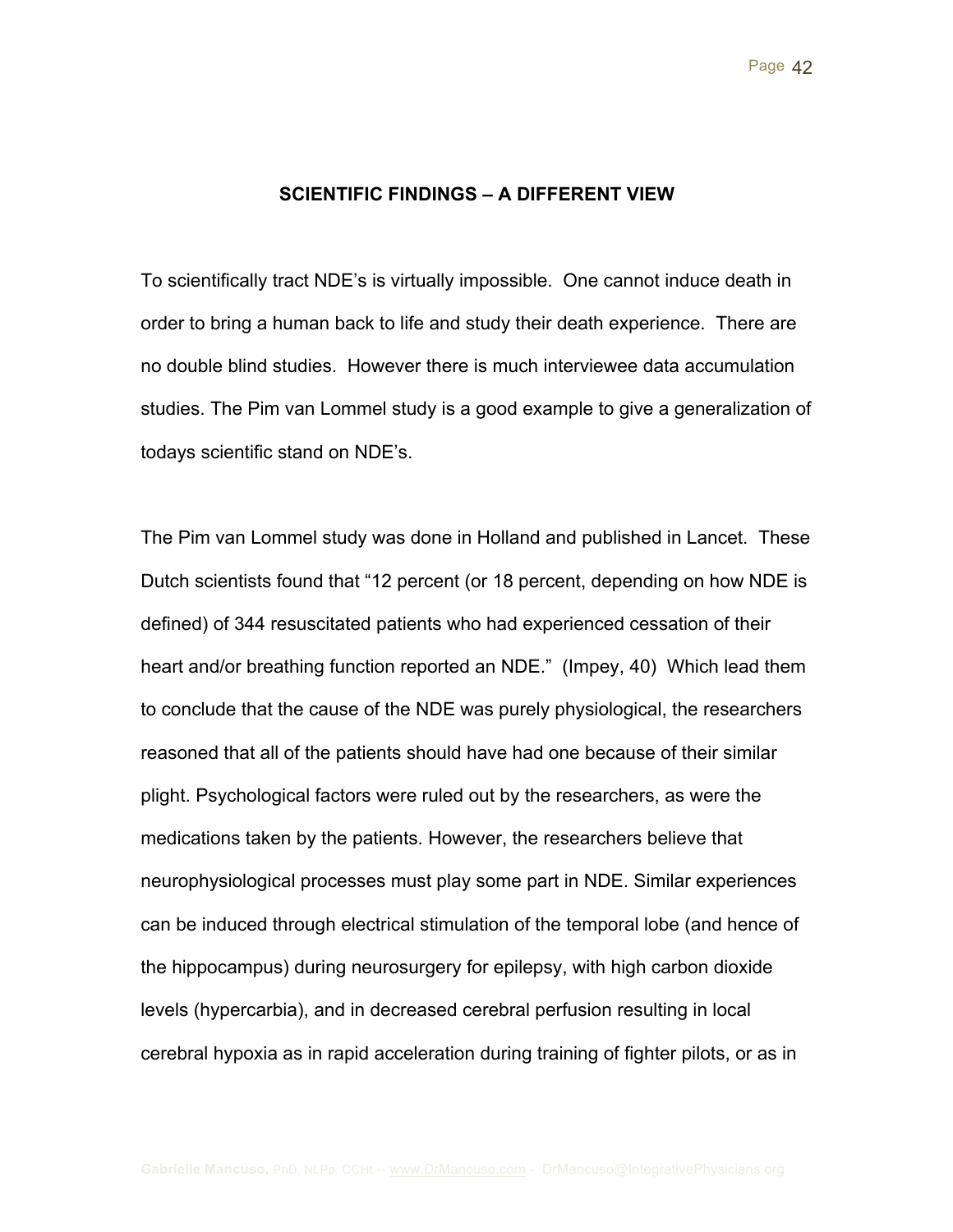hyperventilation followed by Valsalva Manoeuvre. Ketamine-induced experiences resulting from blockage of the NMDA receptor, and the role of endorphin, serotonin, and enkephalin have also been mentioned, as have near death like experiences after the use of LSD, psilocarpine, and mescaline. These induced experiences can consist of unconsciousness, OBE's, and perception of light or flashes of recollection from the past. These recollections, however, consist of fragmented and random memories unlike the panoramic life-review that can occur in NDE. Further, transformational processes with changing life-insight and disappearance of fear of death are rarely reported after induced experiences. Thus, induced experiences are not identical to an NDE.

"The only significant factor between the NDEr's and non-NDEr's in the Dutch study," according to van Lommel and his colleagues, "was age: those who had NDEs tended to be younger. This is partly due to the fact that older cardiac arrest patients are more likely to die than younger ones, but it may also be partly due the fact that younger brains are more likely to have better short term memory functions than older brains." (http://www.skepdic.com/nde.html)

They also found other significant differences between those who reported the NDE and those who didn't, but they occurred after the experience. According to Greyson (1998), "NDEr's had become much more empathic and accepting of others since their NDE than had the non-NDEr's. And NDEr's had become both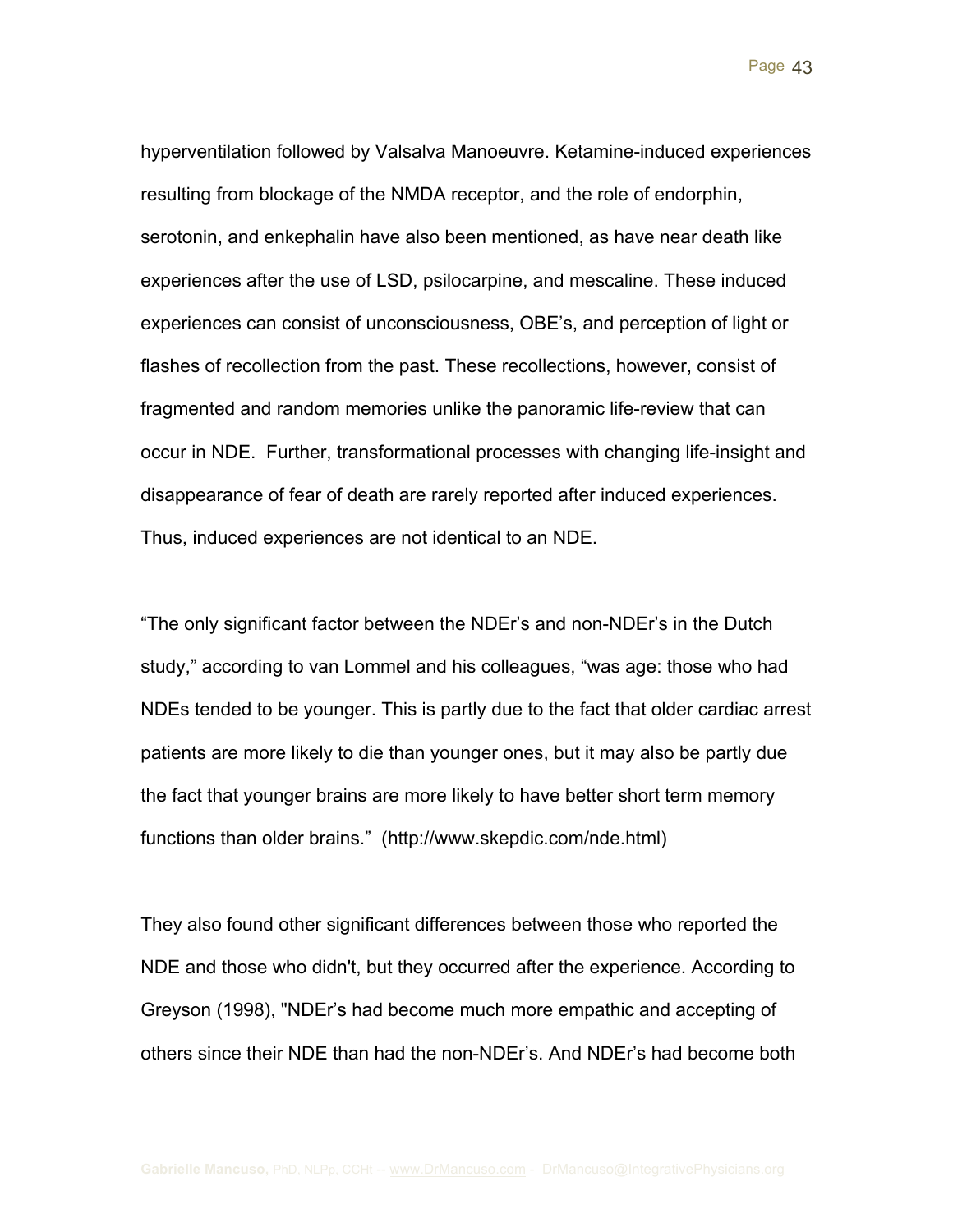more appreciative of the ordinary things of life and much less afraid of death than had the non-NDEr's." (http://www.skepdic.com/nde.html) This difference certainly supports the claim that the NDE is a profound and potentially lifealtering experience. It does not, however, support the Dutch researchers' contention that it provides important evidence for consciousness existing outside of the brain.

Moody, on the other hand, is sure that NDE's are evidence of consciousness existing separately from the brain. He thinks that NDE's prove the existence of life after death. Skeptics, on the other hand, believe that NDE's can be explained by neurochemistry and are the result of brain states that occur due to a dying, demented, extremely stressed, or drugged brain. For example, neural noise and retino-cortical mapping explain the common experience of passage down a tunnel from darkness into a bright light. According to Susan Blackmore (1993), vision researcher Dr. Tomasz S. Troscianko of the University of Bristol speculated: "If you started with very little neural noise and it gradually increased, the effect would be of a light at the center getting larger and larger and hence closer and closer....the tunnel would appear to move as the noise levels increased and the central light got larger and larger....If the whole cortex became so noisy that all the cells were firing fast, the whole area would appear light." (http://www.skepdic.com/nde.html)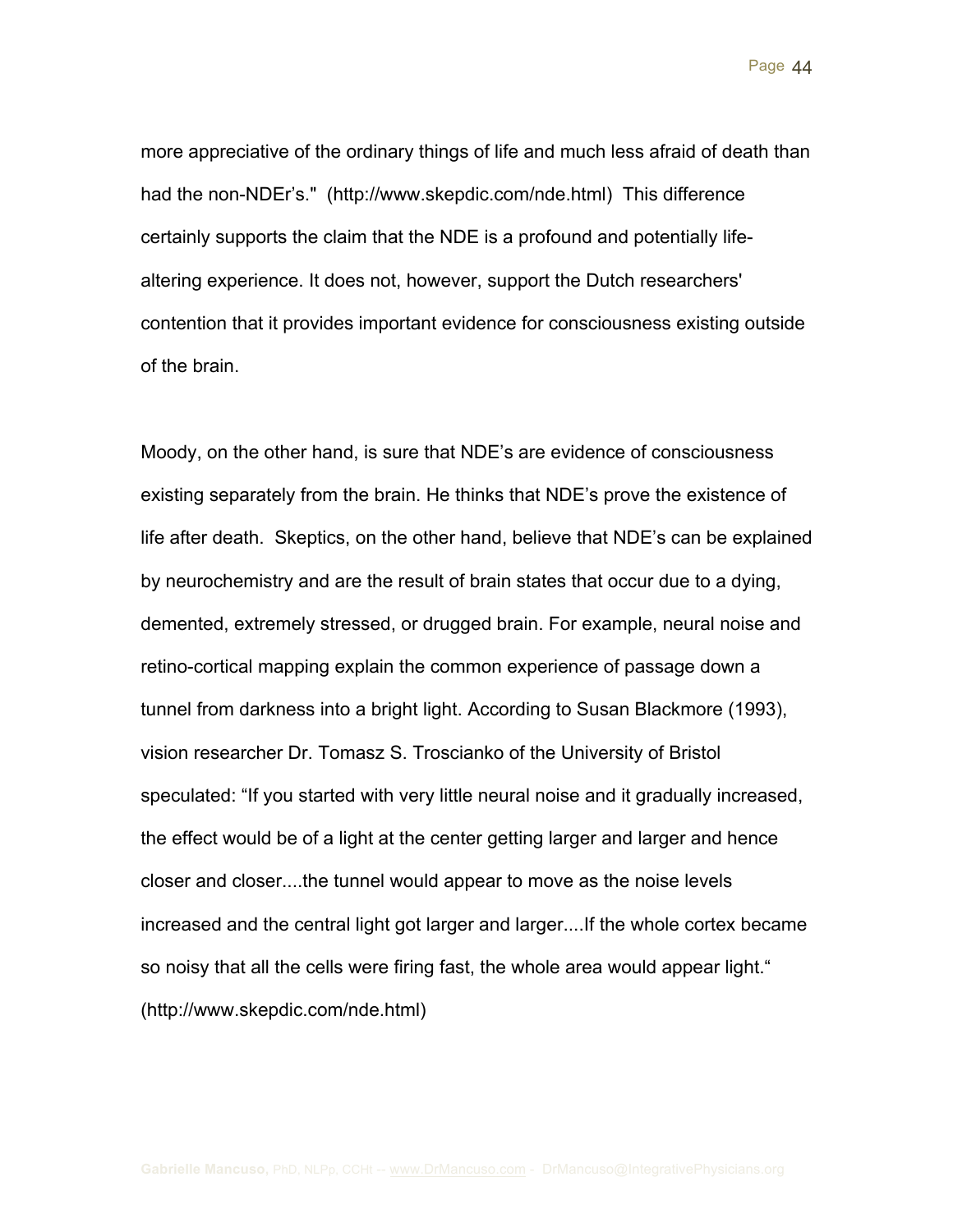Blackmore attributes the feelings of extreme peacefulness of the NDE to the release of endorphins in response to the extreme stress of the situation. The buzzing or ringing sound is attributed to cerebral anoxia and consequent effects upon the connections between brain cells. Dr. Karl Jansen has reproduced NDE's with ketamine, a short-acting hallucinogenic, dissociative anesthetic.

It is possible that a person may appear dead to our senses or our scientific equipment but still be perceiving? The visual and auditory perceptions occurring while unconscious-but-perceiving may be produced by a variety of neuronal mechanisms. In fact, we now have evidence that patients who appear brain dead may in fact be capable of conscious thought. In 2006, scientists in the UK and Belgium did an FMRI (functional magnetic resonance imaging) on a woman in a vegetative state and found that parts of her brain showed activity when she was spoken to and asked to think about things like playing tennis.

The scientists were startled to find that her brain patterns, when she was asked to imagine herself playing tennis or moving around her home, displayed the same activated cortical areas in a manner indistinguishable from that of the healthy volunteers.

It is possible that the soul leaves the body, but it is not necessary to posit a soul to explain these experiences. "… in any case, we do not yet know whether NDE's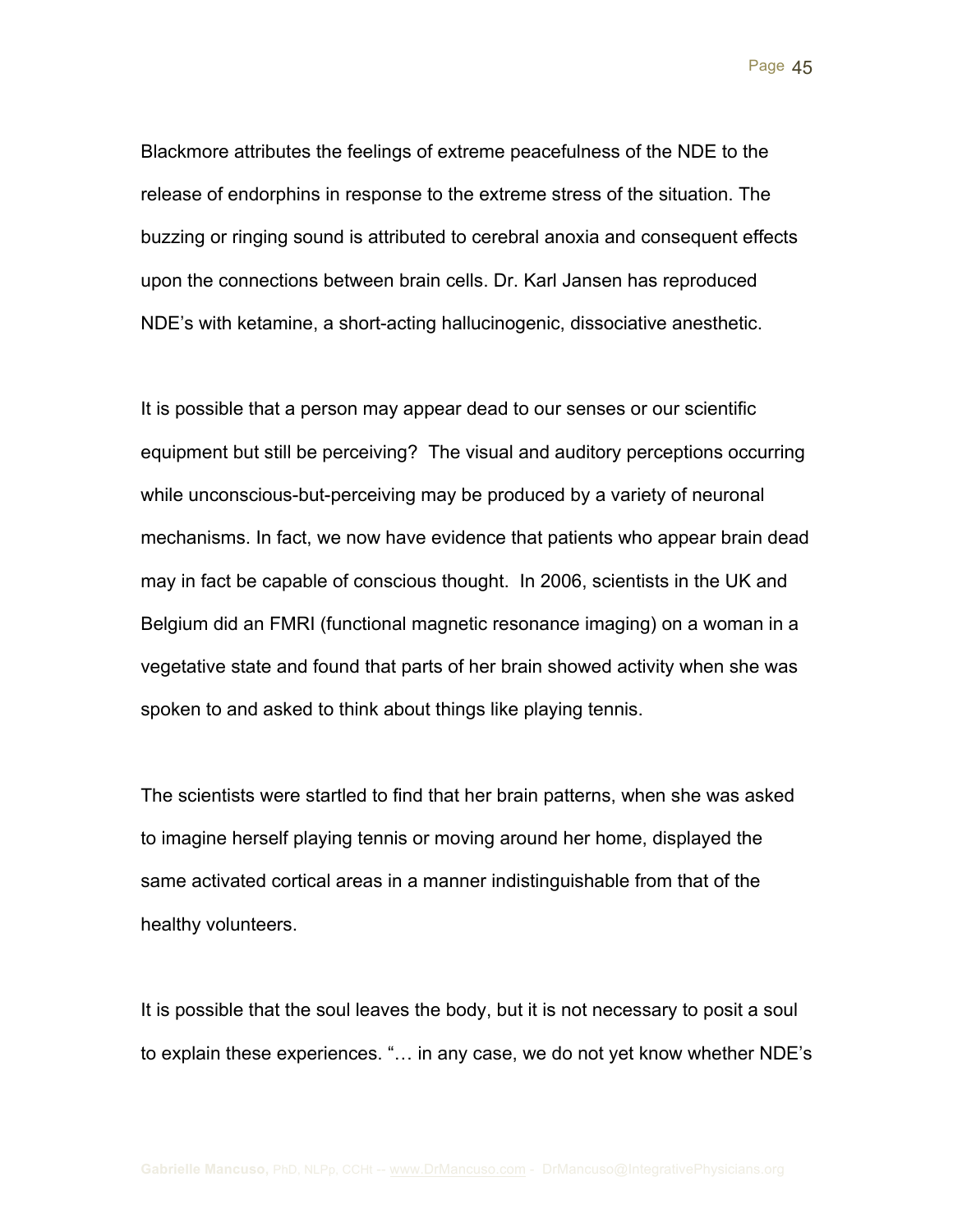take place just before the crisis, during it, just after it or even during the process of trying to describe it to someone else. If clear consciousness were really possible with a completely flat EEG, this would indeed change our view of the mind/brain relationship, but so far this has not been conclusively demonstrated." (Blackmore 264)

Finally, Raymond Quigg Lawrence (Blinded by the Light) thinks that NDE's are the work of Satan. Perhaps, or they may be telepathic communications from doctors, nurses, or others in attendance when the subject is near death, or they may be mixed memories composed after waking up and hearing others talk about what was happening while one was near death, or they may be recollections of subconsciously recorded data overheard while in a groggy state. At this point in our knowledge, to claim that NDE's provide strong evidence that the soul exists independently of the body, and that there is an afterlife awaiting that soul that just happens to coincide with the beliefs and wishes of the near death experiment, seems premature.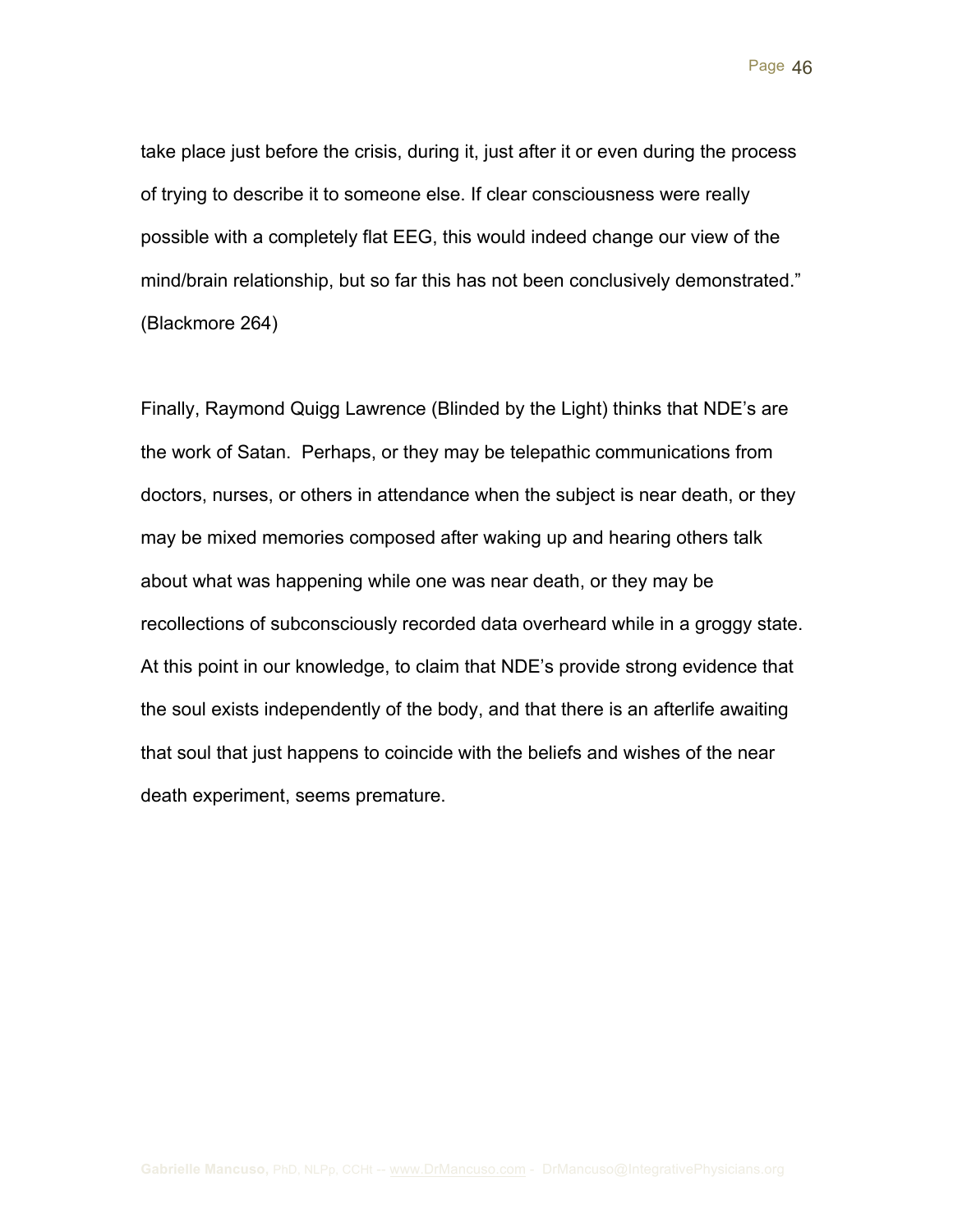#### **RESULTS**

Throughout history Buddhists and Hindus, Muslims, Jews, Christians, and Mormons have all reported having NDE's. These experiences are similar to some of the visions or journeys into the afterlife that are described in some of the sacred texts of their cultures and religions. The descriptions of the NDE by members of these religious groups are believed, by many, to be a glimpse into life after death, and appear to be consistent with each religious group's interpretation of the afterlife.

Due to the subjective nature of an NDE there can be no conclusive proof that these experiences provide visions of life after death: however, the reports of outof-body experiences, the near death experiences of children, and the notable changes in the near death experiencers' life following his or her experience support the possibility of the validity of this theory. Because of the transpersonal nature of NDE's, it is sometimes reported that it is difficult to describe the experience in words. NDE's report that there are not appropriate words to accurately describe the experience. They therefore interpret the experience using words, phrases, and metaphors that reflect their religious-cultural backgrounds.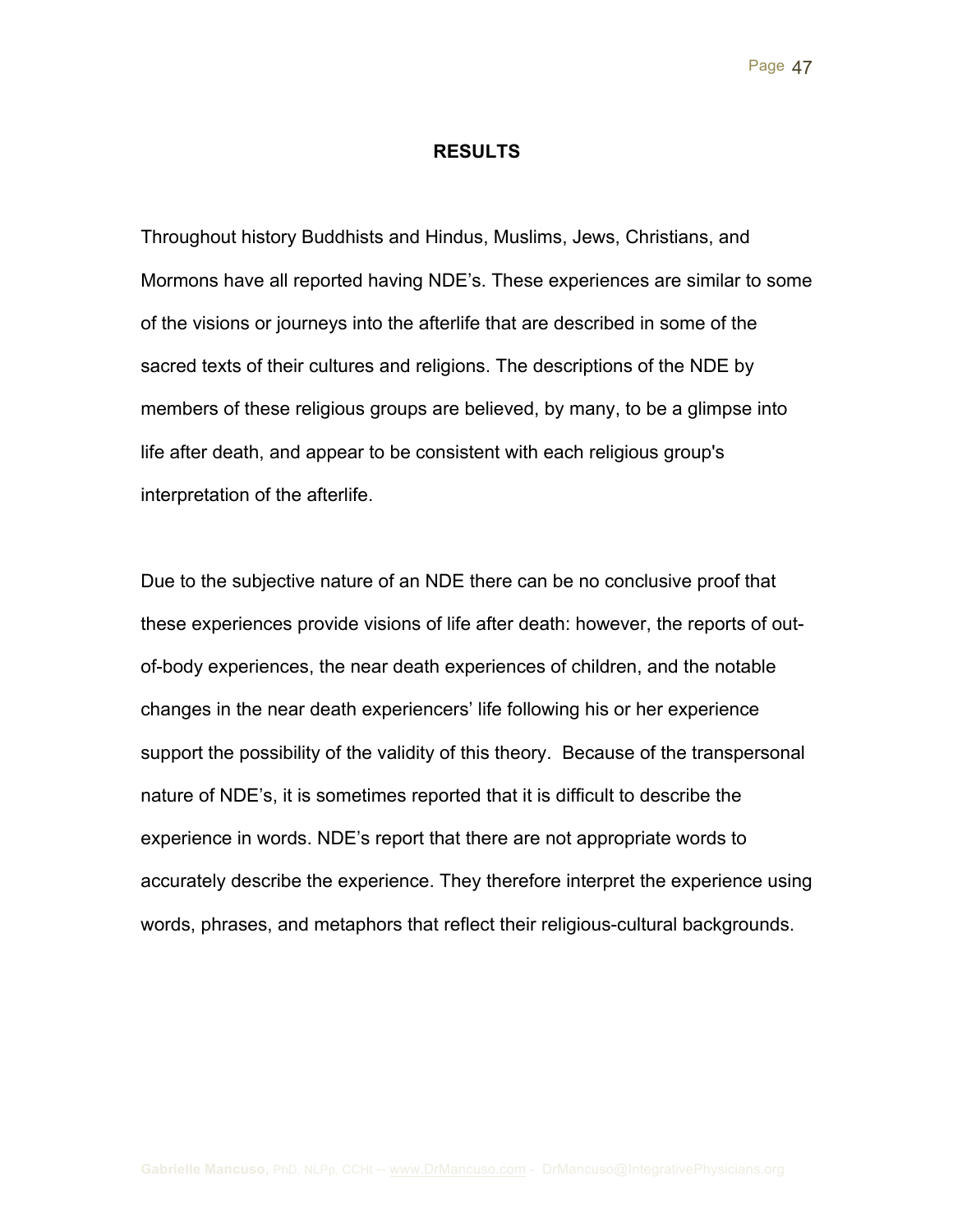# **CHAPTER FIVE**

# **DISCUSSION**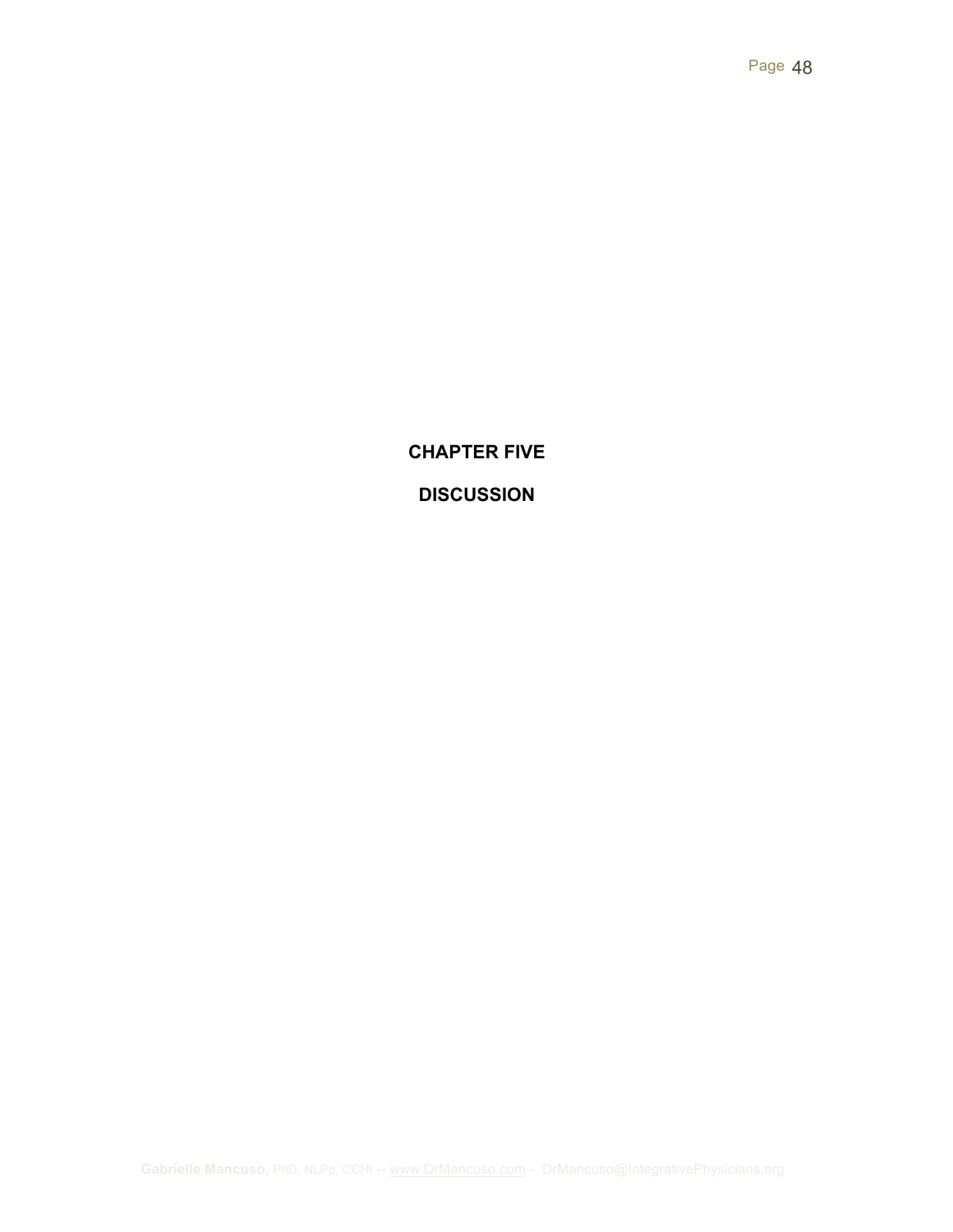### **DISCUSSION**

For decades near death experiences have been written off as delusions by scientists. They are dismissed as no more than the last twitches of a dying brain. Modern science has no place for mysticism and the paranormal. But now a group of British researchers are challenging the scientific establishment by launching a major study into NDE's. They hope to settle once and for all the question of whether there truly is life after death.

Some people who have survived a life-threatening crisis report extraordinary experiences through their books. I was honored and privileged to speak with these three authors in person. I am giving you one statement from each that I feel personally made a profound difference in my own life.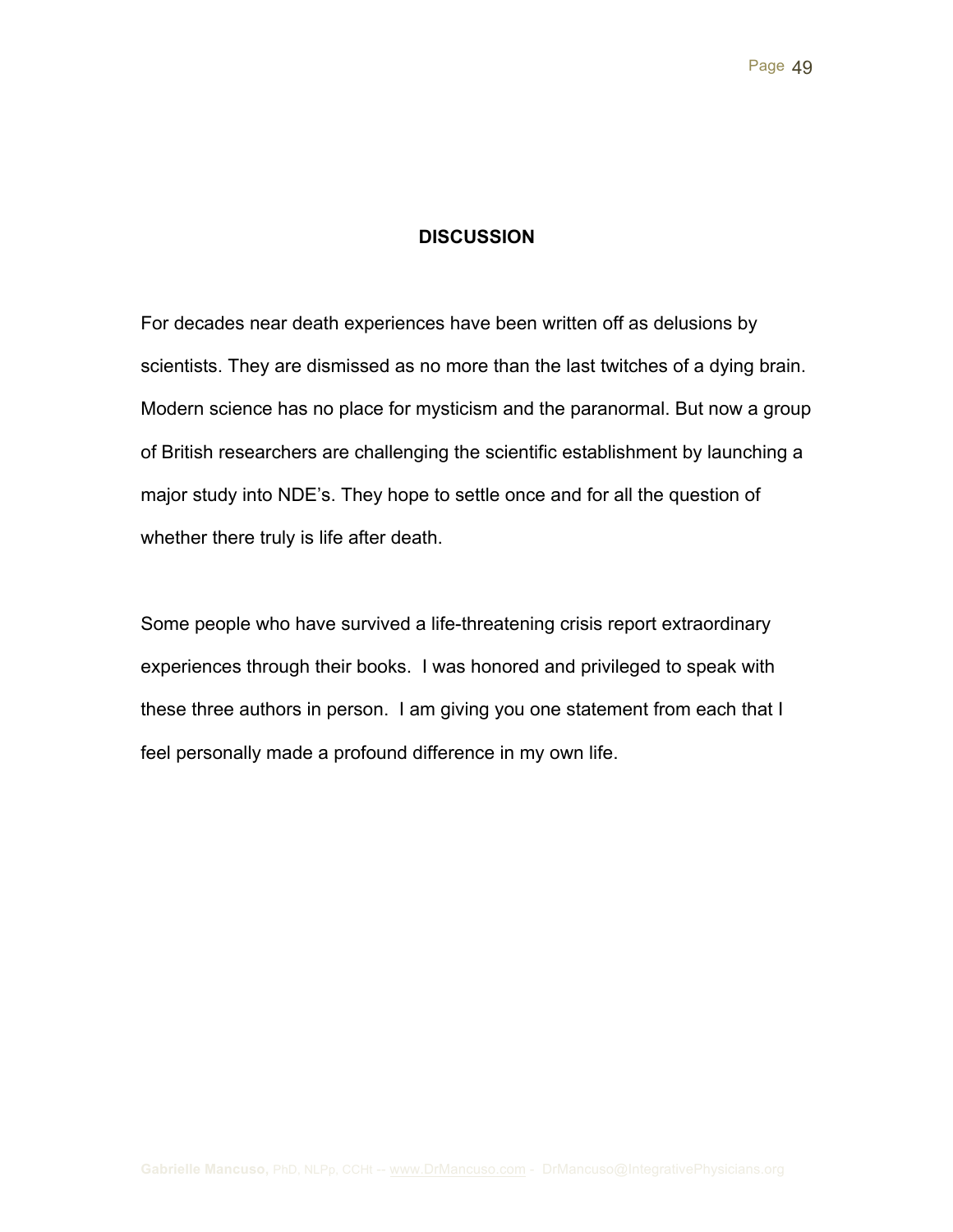### **IN PERSON INTERVIEWS WITH THREE NDE BEST SELLING AUTHORS**

#### **Mellen-Thomas Benedict**

(California, USA)

Interviewed in Sedona, Arizona

Oct 3rd 2010

*After suffering from a terminal illness, in 1982 Mellen-Thomas Benedict 'died' and for an hour and a half he was monitored showing no vital signs. Miraculously he returned to his body with a complete remission of the disease.*



# *Question:* What do you remember most about your NDE to this day?

**Answer:** "I was in pre-creation, before the Big Bang. I had crossed over the beginning of time/the First Word/the First vibration. I was in the Eye of Creation. I felt as if I was touching the Face of God. It was not a

religious feeling. Simply I was at one with Absolute Life and Consciousness.

When I say that I could see or perceive forever, I mean that I could experience all of creation generating itself. It was without beginning and without end. That's a mind-expanding thought, isn't it? Scientists perceive the Big Bang as a single event, which created the Universe. I saw during my life after death experience that the Big Bang is only one of an infinite number of Big Bangs creating Universes endlessly and simultaneously. The only images that even come close in human terms would be those created by super computers using fractal geometry equations.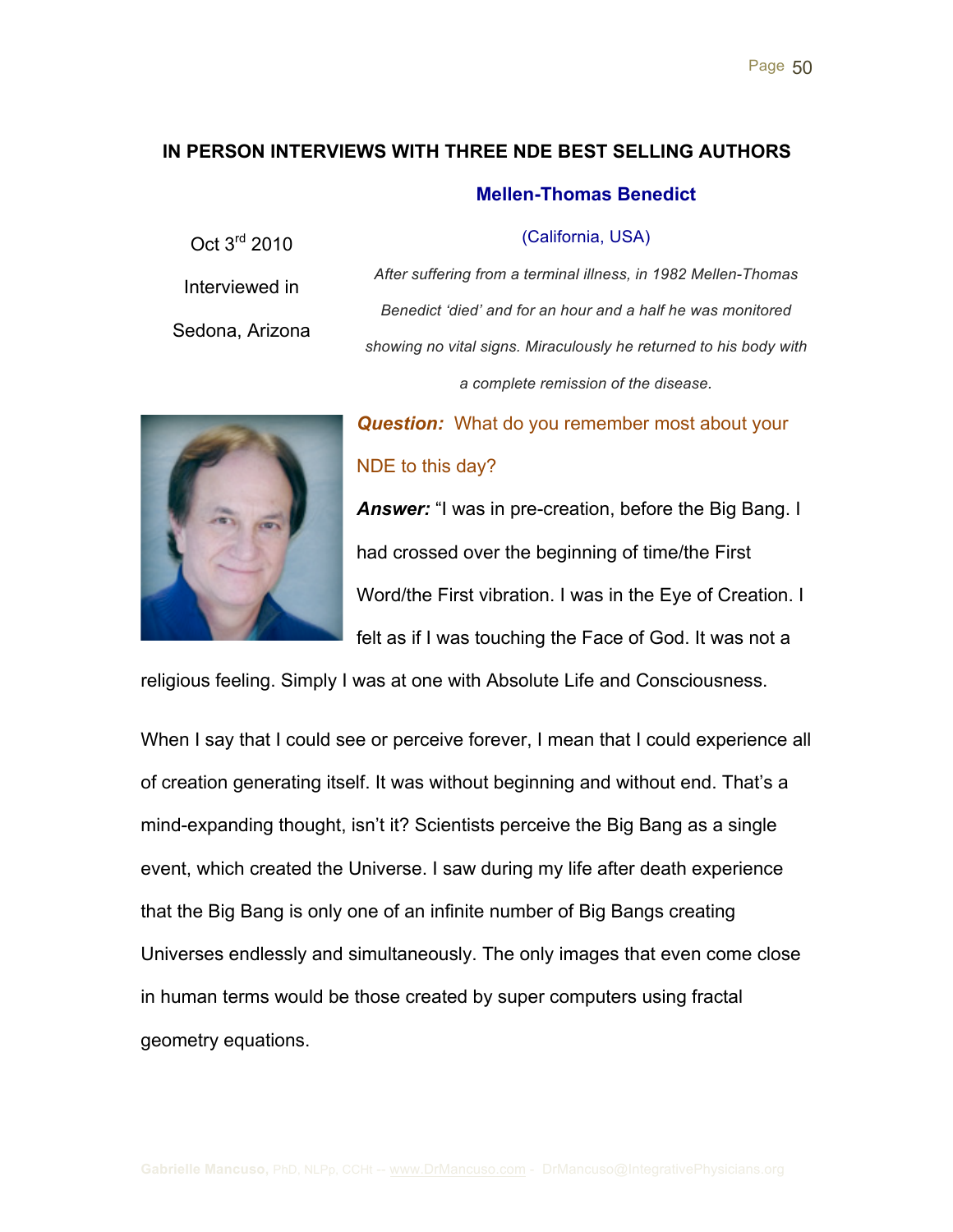The ancients knew of this. They said God had periodically created new Universes by breathing out, and recreated other Universes by breathing in. These epochs were called Yugas. Modern science called this the Big Bang. I was in absolute, pure consciousness. I could see or perceive all the Big Bangs or Yugas creating and recreating themselves. Instantly I entered into them all simultaneously. I saw that each and every little piece of creation has the power to create. It is very difficult to try to explain this. I am still speechless about this."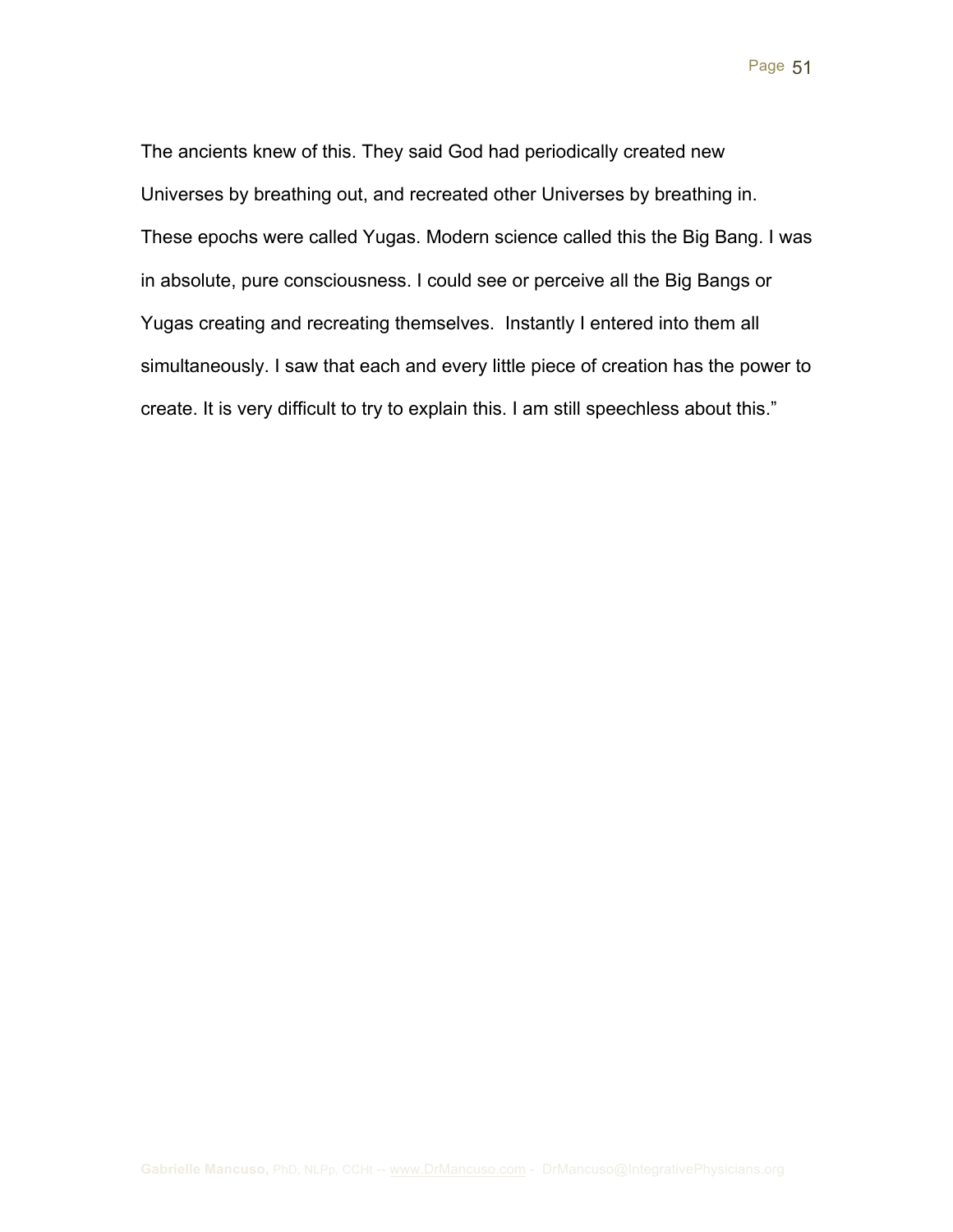Nov  $9^{th}$ , 2012 Interviewed in Monterey, California



### **Anita Moorjani**

Anita Moorjani is the bestselling author of "Dying to be Me - My journey from cancer to near death to true healing

(Hong Kong, Hong Kong)

**Question:** When you went to the other side did you see Jesus or Mohammad or any other religious icon? **Answer(s):** "No, it wasn't like that. I saw my father. He and I spoke through our knowing. He told me I might want to come back. That it wasn't my time. But I did not see

anyone else. I had an overwhelming sense of BEING all of those holy icons. We are all one there. On this earth I believe in Jesus, but I also believe in Buddha, Krishna, Allah, Shiva, and so on. They each served a different culture and different era, and we are free to choose whom to believe in (or not believe). Problems only arise when we believe that our chosen (religion or deity) is the one and only path to truth, superior to all others…….

...... On that side EVERY part of you is magnificent – your ego, intellect, body, spirit. It's who you are – a beautiful product of this Universe's creation. There's nothing to let go, nothing to forgive, nothing to attain. You already are everything you need to be…….

…… I can't stress enough how important it is to enjoy yourself and not take yourself or life too seriously. One of the biggest flaws with many traditional spiritual systems is that they often make us take life too seriously. Although you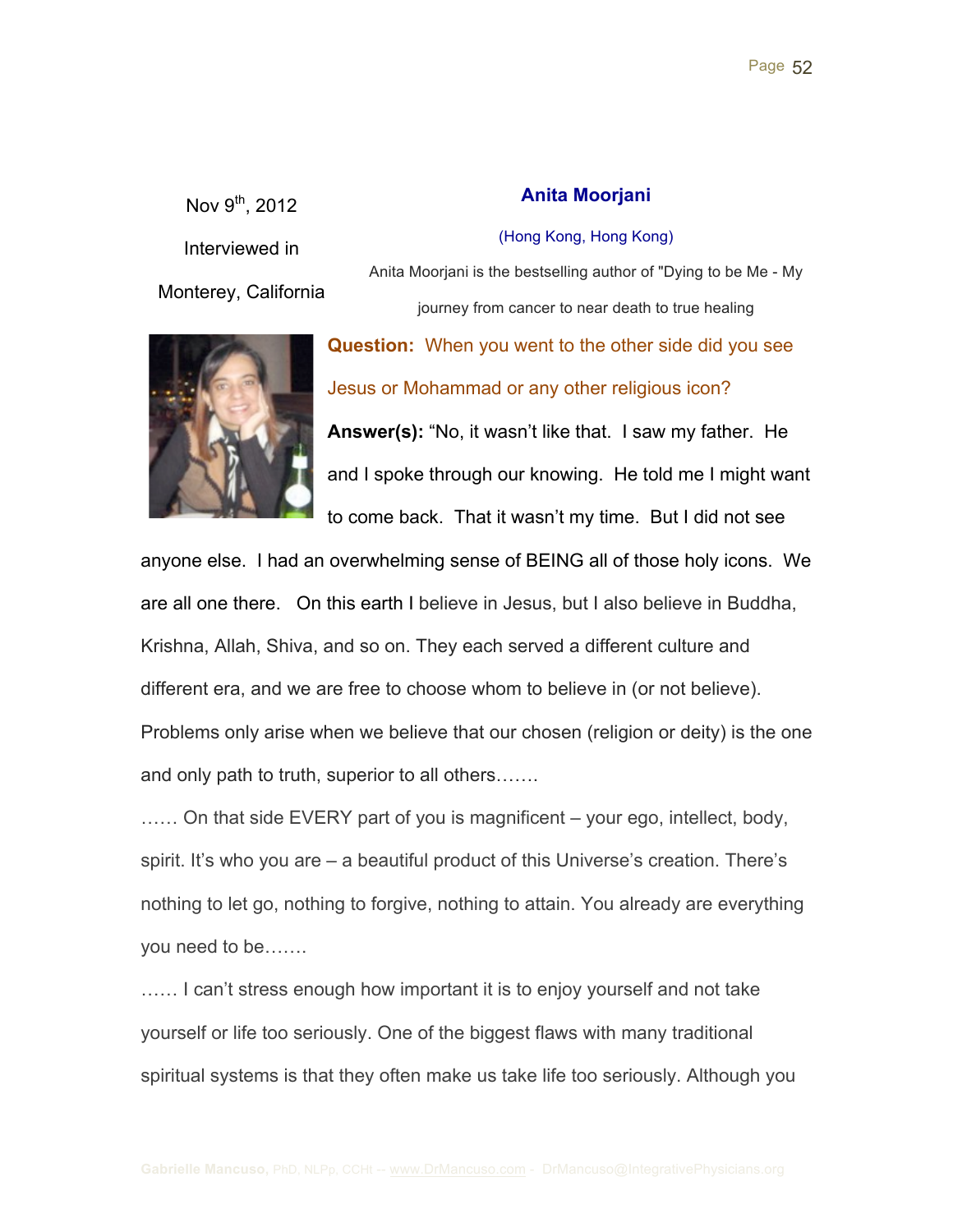know that I abhor creating doctrines, if I ever had to create a set of tenets for a spiritual path to healing, number one on my list would be to make sure to laugh as often as possible throughout every single day – and preferably laugh at myself. This would be hands down over and above any form of prayer, mediation, chanting, or diet reform. Day-to-day problems never seem as big when viewed through a veil of humor and love."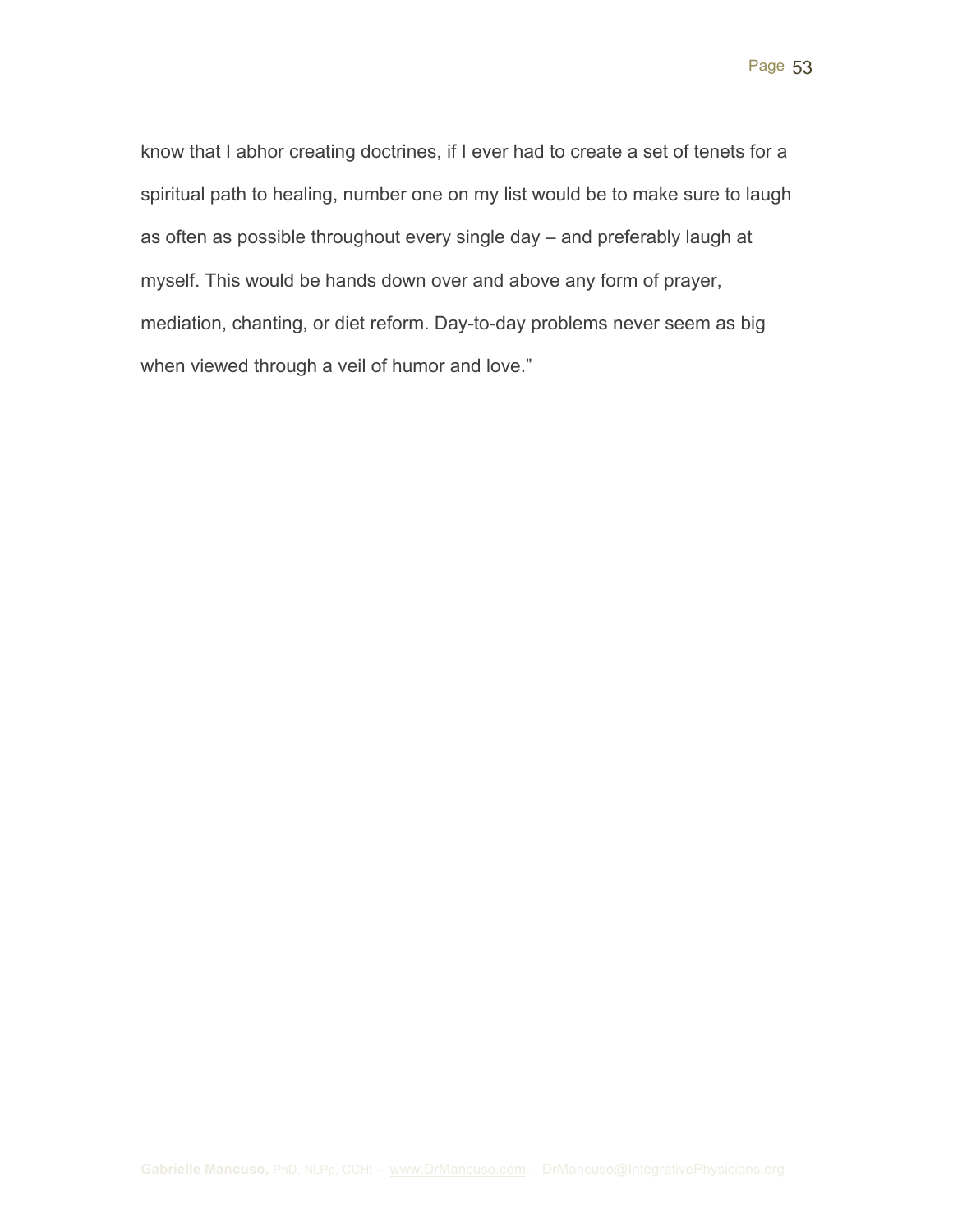### **Julia Assante, PhD**

#### (Germany)

Nov 30<sup>th</sup>, 2012 Interviewed in Carmel, California

Julia Assante is an established social historian and academic of the ancient Near East. In her new book, The Last Frontier, she discusses her uniquely rigorous investigation of where we go after we die.

### *Question:* What happens after death?



**Answer:** "Knowing that what awaits us is ineffable love, understanding, and forgiveness restores our innate morality. It creates a safe, positive framework of reality that fosters honest evaluations of our lives now—where

our fears are blocking self-expression, creativity, and love. And it fosters forgiveness. Knowledge of the afterlife is known for sharpening a sense of life purpose, while expanding our definitionof the self. As it is now, we impose enormous limitations on humanity; which would be immediately lifted if we better understood the self that survives the body. Knowledge of the afterlife includes knowledge about reincarnation and how it works. Realizing that our soul histories include different races, different sexes and social categories would break down prejudice. Lastly, I have worked with a great many people who died confused about the afterlife or with false expectations and it caused a lot of unnecessary trouble after their deaths."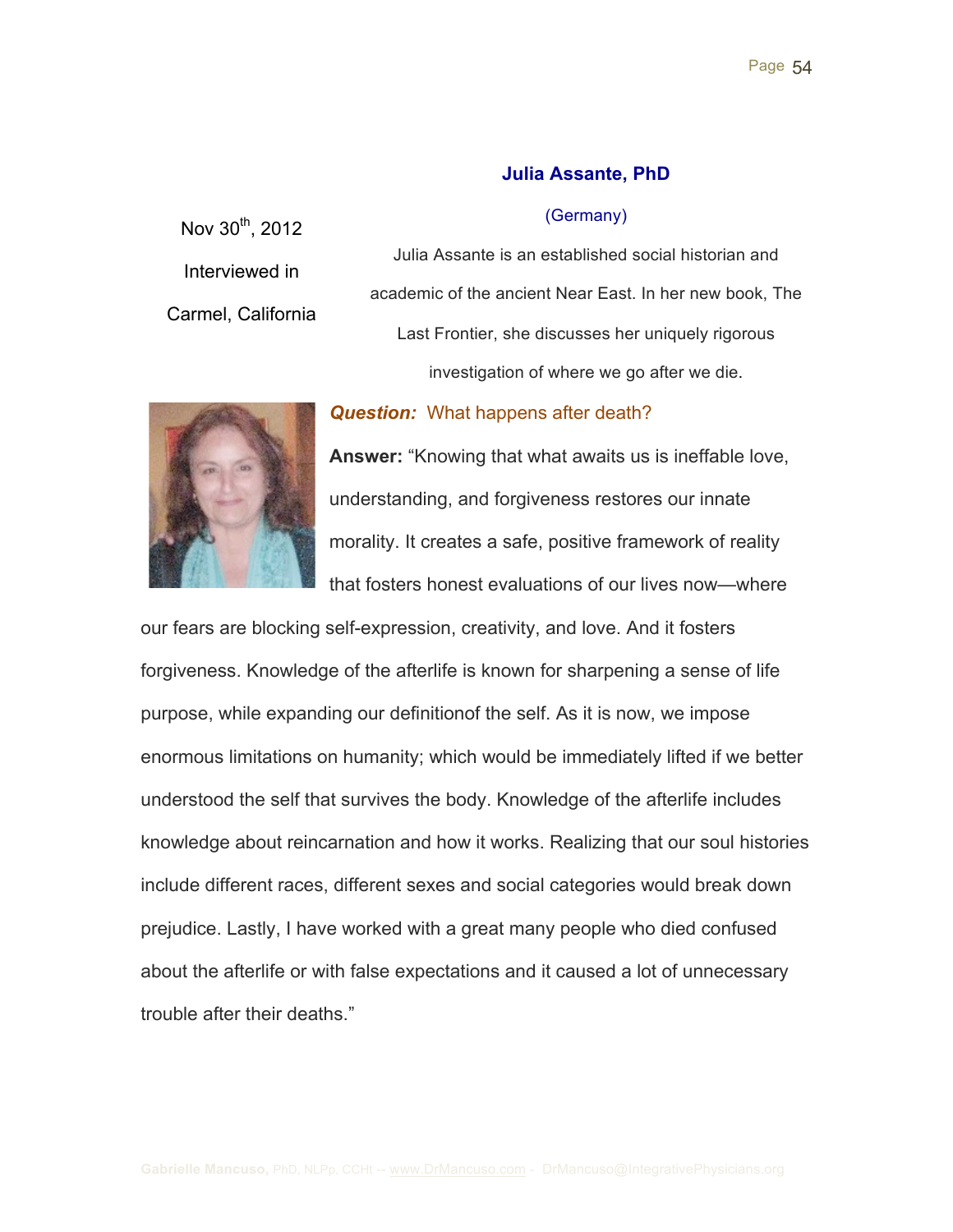# **CHAPTER SIX**

# **SUMMARY AND CONCULSIONS**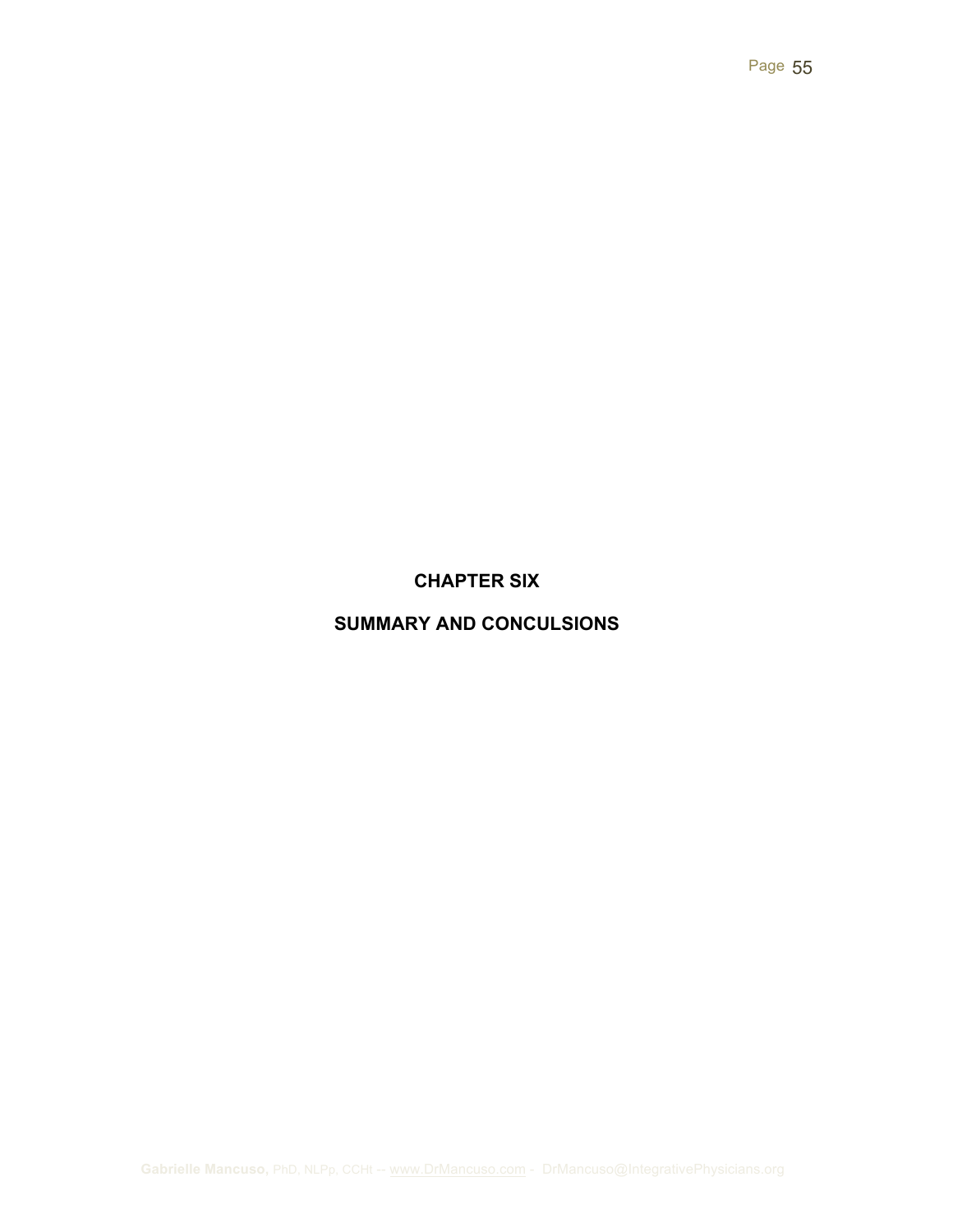#### **SUMMARY & CONCLUSION**

In this thesis I have discussed the phenomena of the Near Death Experience and some of the arguments against the plausibility of reductionist theories and for the plausibility of NDE's. The research and "coming forward" of which has only been in the last 25 to 30 years, though one might assume it's been happening throughout the life of mankind.

I believe the near death experiences of individuals of various beliefs are consistent with many religious beliefs concerning life after death and do not compromise the foundations of their religious traditions. Many choose to practice their new sense of universal spirituality within their earlier religions; however, NDErs move toward a religion that is more congruent with their new found knowledge, or choose to practice their spirituality through a religious rituals and practices.

I hope I have provided an overview of the human consciousness of life after death, cultural and religious beliefs concerning death and afterlife, and interpretations of near death experiences by different cultural groups. I believe that the consistency between numerous reports of NDE's, regardless of cultural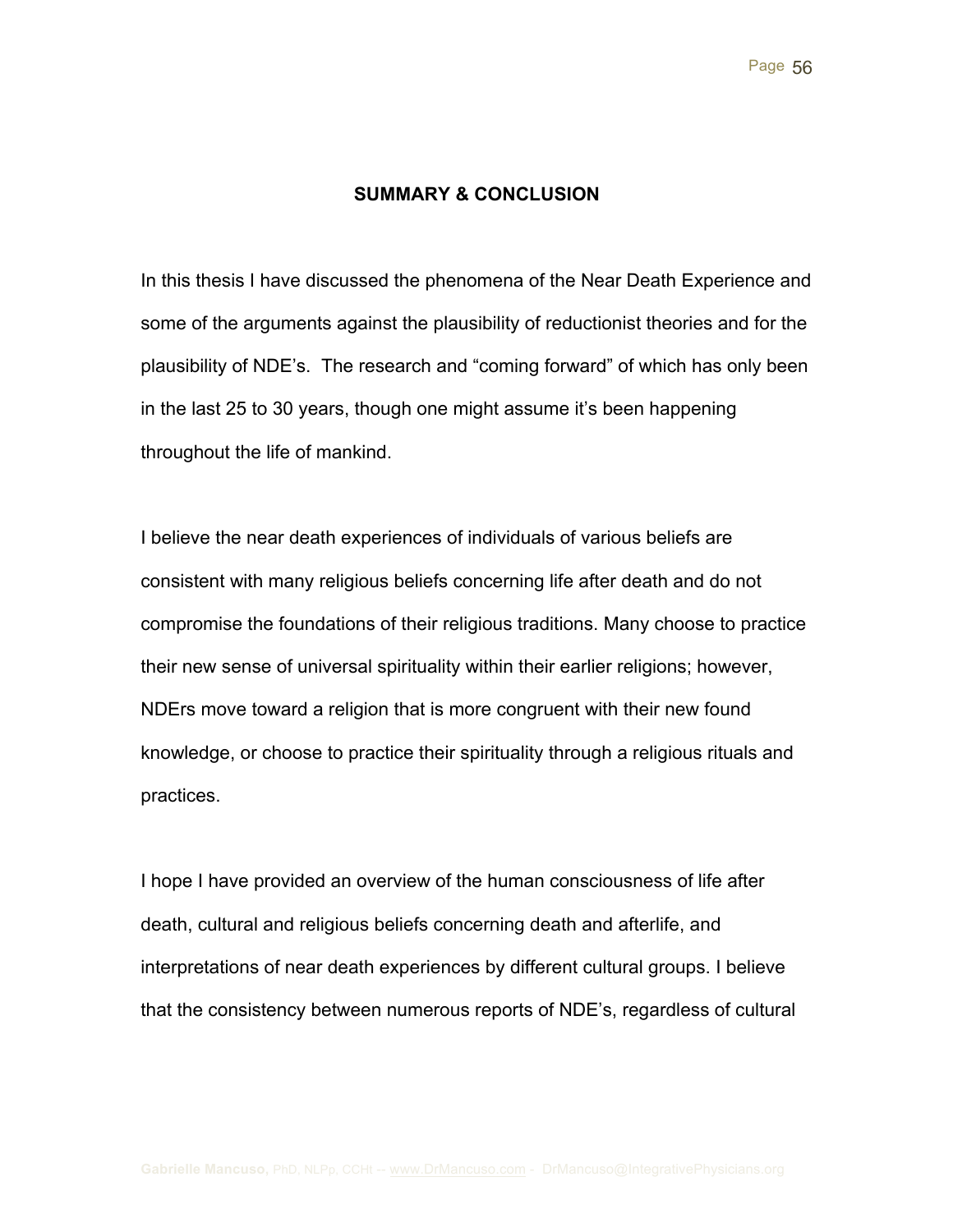or religious beliefs the reports by all experiencers provide plausible arguments for the theories of this experience.

Where are the cultural differences in these experiences? Tribal people may report paddling in a canoe down a long dark river for three days towards the sun, for example, rather than floating down a tunnel towards the light. The experience, whatever the cultural differences, usually has a deep and long lasting effect. It often leaves behind a legacy of profound spirituality and removes the fear of death.

If the mind does continue after the brain has died then this will prove, by default, that the 'soul' is independent of the body. "It comes back to the question of whether the mind or consciousness is produced by the brain," says Dr Parnia. "If we can prove that the mind is produced by the brain then I don't think that there is anything after we die. If the brain dies then we die. It's final and irreversible." "If, on the contrary, the brain is like an intermediary which manifests the mind, like a television will act as an intermediary to manifest radio waves into a picture or a sound, then we should be able to show that the mind is still there after the brain is clinically dead. That will be a significant discovery of life after death." (http://www.newsmonster.co.uk/paranormal-unexplained/near-deathexperiences-are-real-and-we-have-the-proof-say-scientists.html)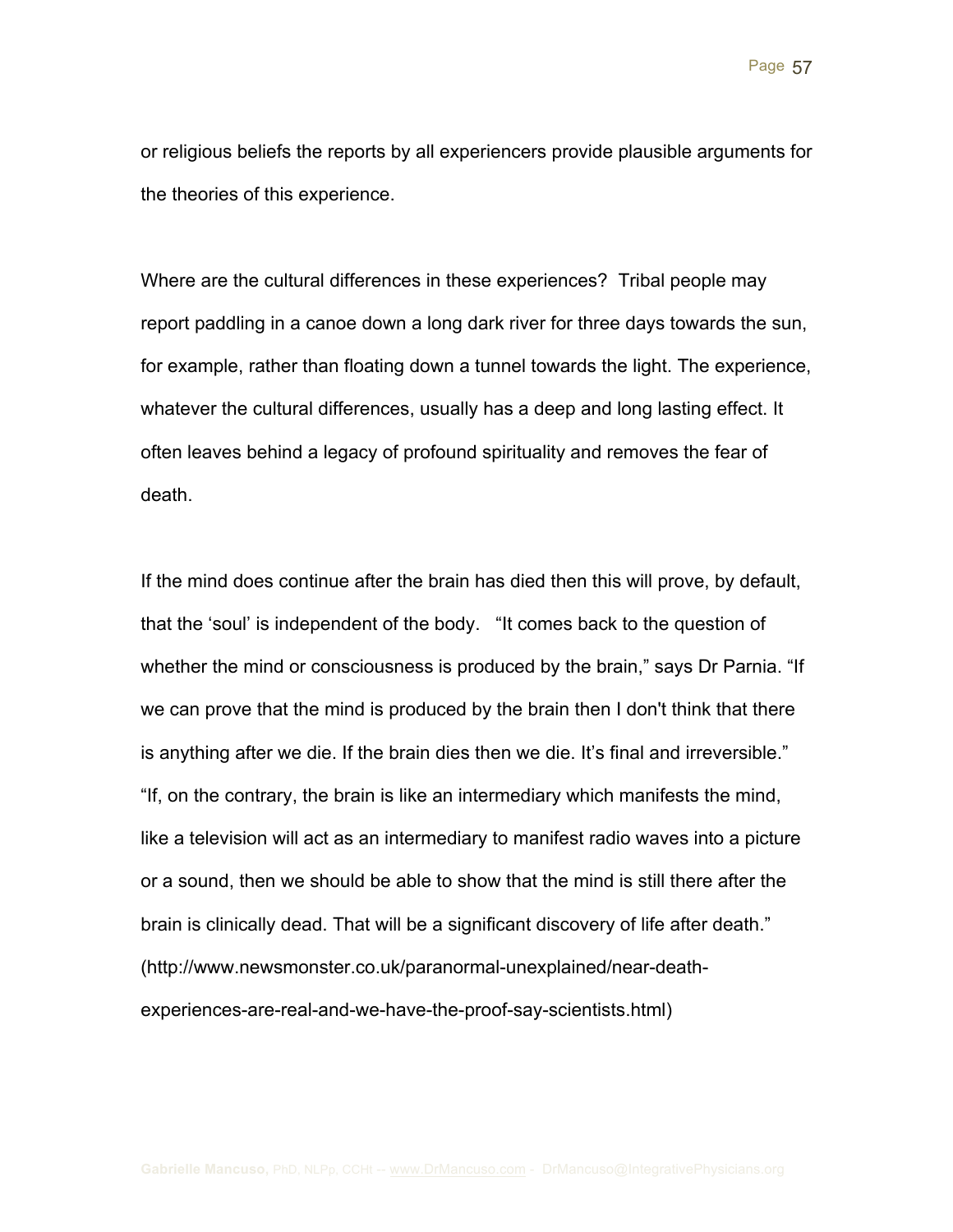All of the theories and questions posed by scientists are simply academics to those who have had an NDE. They KNOW the answers. Whether a spiritual or biological indention. None of the NDErs has one doubt in their minds that there is life after physical death. To them as to the author of this thesis there absolutely is. And we believe in a loving benevolent presence there for and with us. Even the atheists and agnostics come back "different", more hopeful, and often with more definitive purpose, kinder more patient and more generous. Who can deny that it doesn't matter from which culture or religion one hails? We are indeed **ALL ONE**.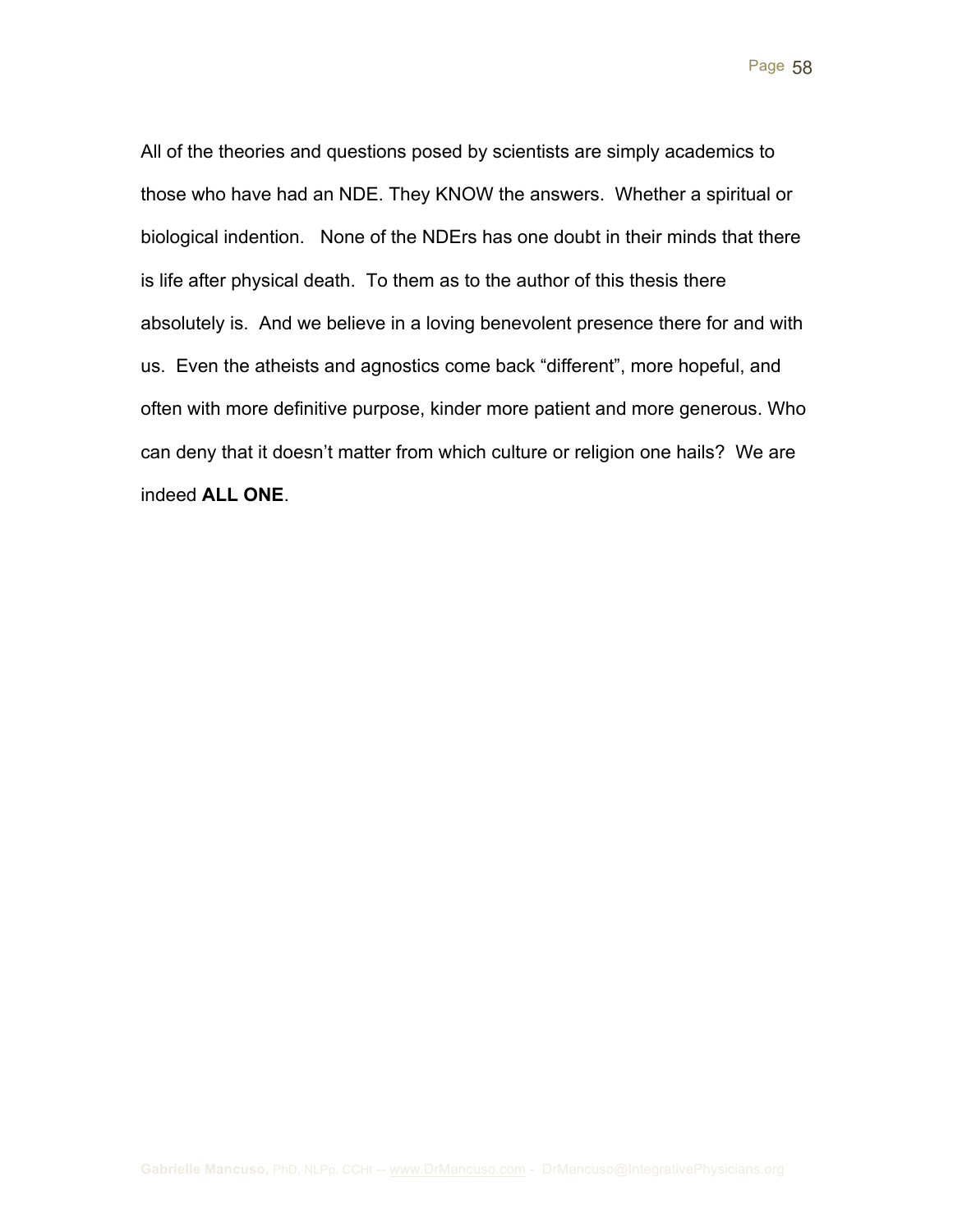### **BIBLIOGRAPHY**

|                           | Holy Bible - Revised standard version. New York:        | 1952    |
|---------------------------|---------------------------------------------------------|---------|
|                           | American Bible Society.                                 | Edition |
|                           | Hinduism. In C. J. Johnson & M. G. McGee (Eds),         |         |
| Adiswarananda, S          | How different religions view death and afterlife        | 1991    |
|                           | Philadelphia, PA: The Charles Press.                    |         |
|                           | Proof of Heaven: A Neurosurgeon's Journey into the      | 2012    |
| Alexander, Eben           | Afterlife, Hay House, San Diego, CA                     |         |
|                           | Psychiatric disorders of childhood. II: Psychoneurotic, |         |
| Anthony, E. J.            | psychophysiological, and personality disorders. In A.   | 1987    |
|                           | M. Freedman & H. I. Kaplan (Eds.), Comprehensive        |         |
|                           | textbook of psychiatry. Baltimore: Williams & Wilkins.  |         |
| Aquinas, T.               | The pocket Aquinas. Bourke, V. J. (Ed.). New York:      | 1960    |
|                           | Washington Square Press.                                |         |
| Aron, E                   | The highly sensitive child. New York:                   | 2002    |
|                           | Broadway.Atwater, P. M. H., L.H.D.                      |         |
| Assante, Julia            | The Last Frontier: The Afterlife and Transforming Our   | 2012    |
|                           | Fear of Death The New World Library, Austria            |         |
| Atwater, P.M.H.           | "Children's Near Death Experiences". International      | 2011    |
|                           | Association of Near Death Studies. Web.                 |         |
| Atwater, P. M. H. with    | The Complete Idiot's Guide to the Near death            | 2000    |
| Morgan, D. H.             | Experience. Indianapolis, IN: Alpha Books               |         |
| Atwater, P.M.H.           | The Quest. The aftereffects of transformation.          | 1992    |
| Bechtel, L. J., Chen, A., | Assessment of clergy knowledge and attitudes toward     | 1992    |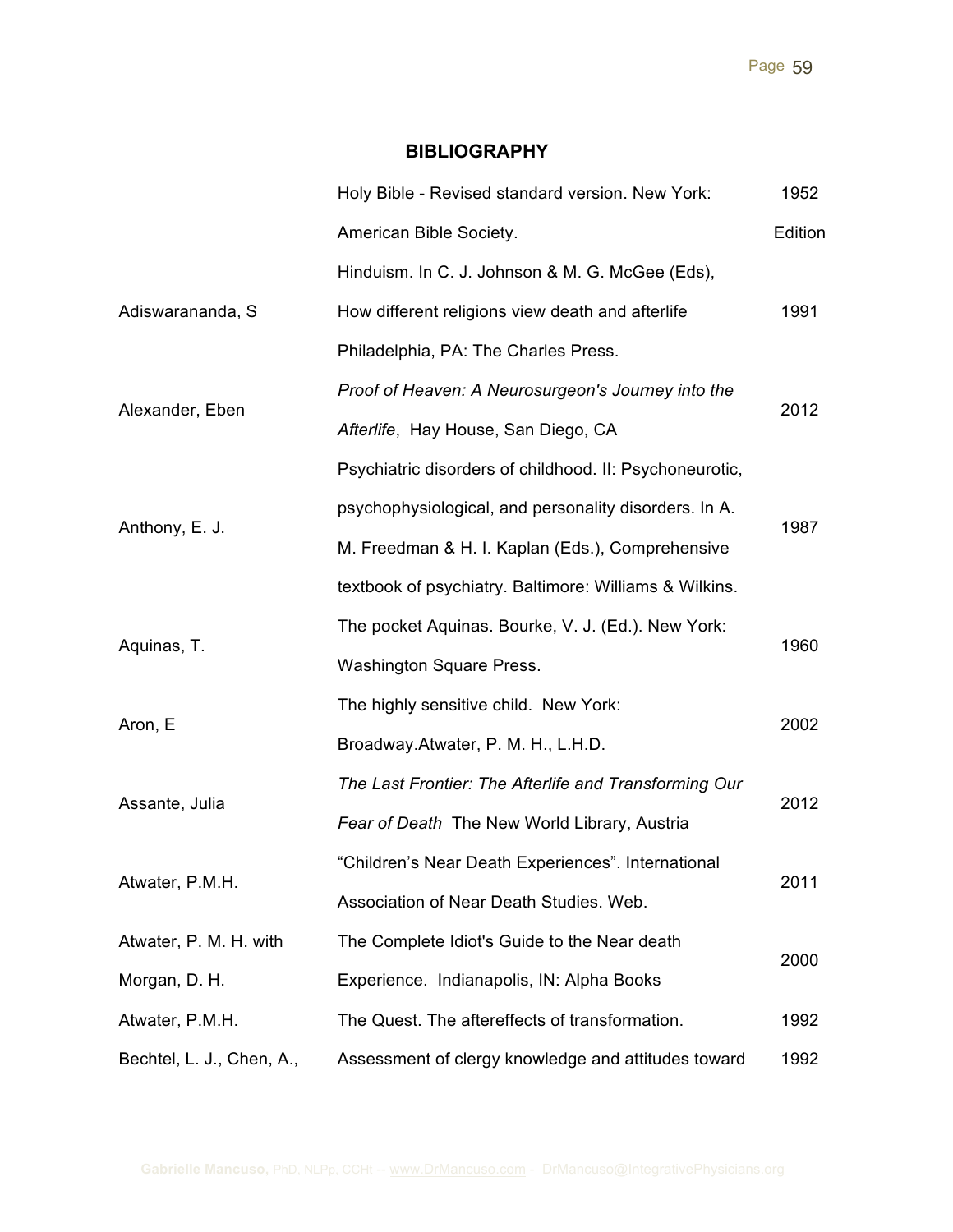|                          | Pierce, R. A., & Walker, B. near death experiences. Journal of Near death |      |
|--------------------------|---------------------------------------------------------------------------|------|
| Α.                       | Studies.                                                                  |      |
| Becker, C.               | Views from Tibet: Near death Experiences and the                          | 1985 |
|                          | Book of the Dead. Vital Signs.                                            |      |
|                          | The centrality of near death experiences in Chinese                       |      |
| Becker, C.               | Pure Land Buddhism. Anabiosis - The Journal of Near                       | 1987 |
|                          | death Studies.                                                            |      |
|                          | The Pure Land revisited: Sino-Japanese meditations                        |      |
| Becker, C.               | and near death experiences of the next world.                             | 1988 |
|                          | Anabiosis - The Journal of Near-Death                                     |      |
| Benedict, Mellon-Thomas  | Insights From The Other Side, Harper, San Francisco                       | 2008 |
| Benedict, Mellon-Thomas  | Spirit of Gaia, Harper, San Francisco                                     | 2012 |
| Blackmore, Susan J.      | Consciousness: An Introduction. Oxford University                         | 2011 |
|                          | Press Inc, New York, NY.                                                  |      |
| Brg, W. R. & Gall, M. D. | Educational research - 5th Edition. New York:                             | 1989 |
|                          | Longman                                                                   |      |
| Budge E. A. W. (Ed.)     | The book of the dead. New York: Arkana.                                   | 1989 |
|                          | The Skeptic's Dictionary: A Collection Of Strange                         |      |
| Carroll, Robert Todd     | Beliefs, Amusing Deceptions, And Dangerous                                | 2003 |
|                          | Delusions. John Wiley & Sons Inc, Hoboken, NJ.                            |      |
|                          | Print.                                                                    |      |
| Carroll, Robert          | "near-death experience (NDE)". The Skeptic's                              |      |
|                          | Dictionary: A Collection of Strange Beliefs, Amusing                      | 2012 |
|                          | Deceptions, And Dangerous Delusions. Web.                                 |      |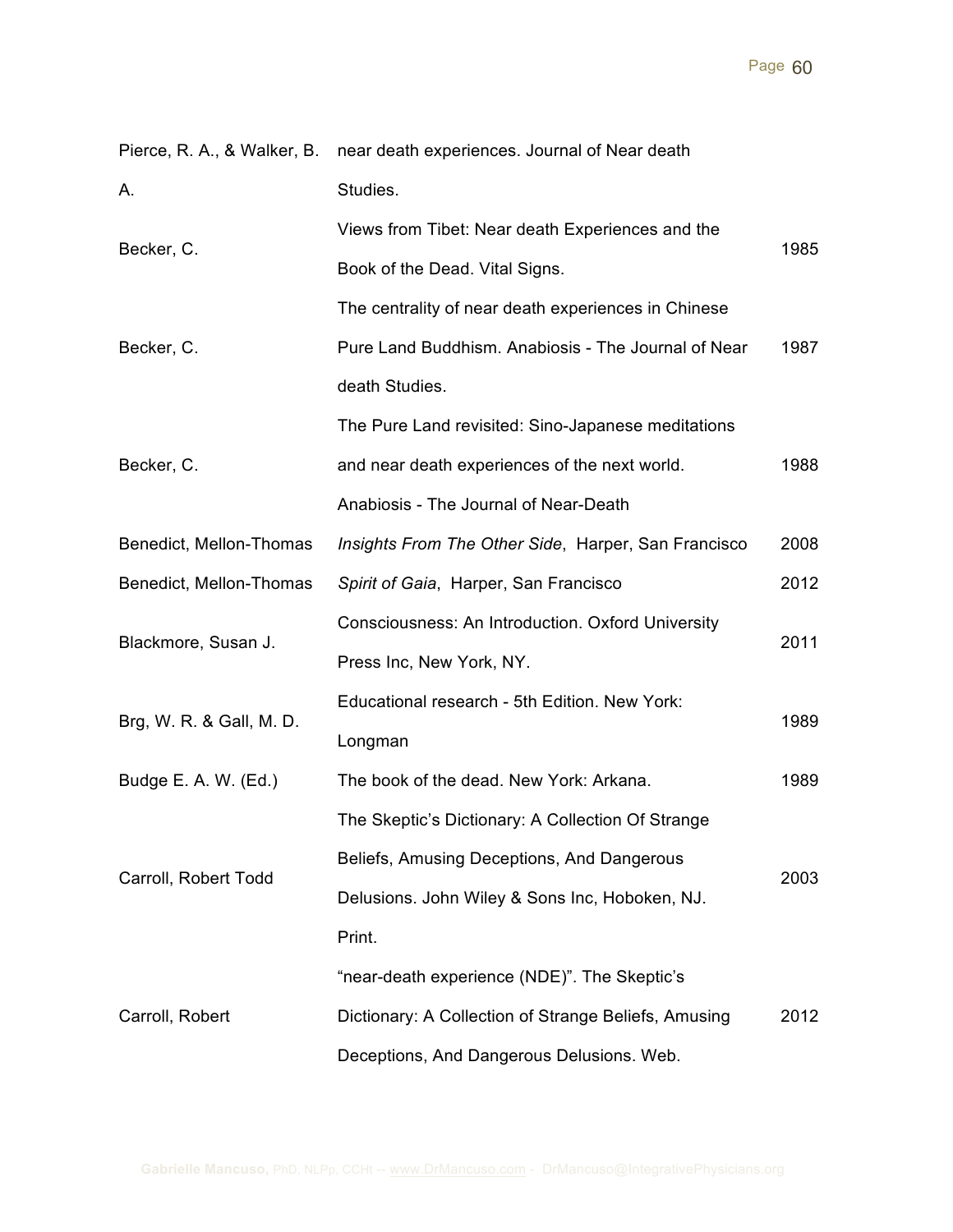| Couliano, I. P.           | Out of this world - Otherworldly journeys from         | 1991 |
|---------------------------|--------------------------------------------------------|------|
|                           | Gilgamesh to Albert Einstein. Boston, MA: Shambhala    |      |
| DeSpelder, L. A. &        | The last dance - encountering death and dying. Palo    | 1983 |
| Strickland, A. L.         | Alto, CA: Mayfield Publishing.                         |      |
| Eadie, B.                 | Embraced by the light. California: Gold Leaf Press.    | 1992 |
|                           | The adventure of dying. The Spectator, 5 198:185-      | 1928 |
| Edgar, William C.         | 186                                                    |      |
| Elb, L.                   | Future life in the light of ancient wisdom and modern  |      |
|                           | science. Cambridge: The University Press.              | 1906 |
| Eliade, M. & Couliano, I. | The Eliade guide to world religions. New York:         | 1991 |
| Р.                        | <b>HarperCollins</b>                                   |      |
|                           | The Tibetan book of the dead. New York: Causeway       | 1973 |
| Evans-Wentz, W.Y.         | <b>Books</b>                                           |      |
|                           | The Church of Jesus Christ of Latter-day Saints. In C. |      |
|                           | J. Johnson & M. G. McGee (Eds.), How different         |      |
| Eyre, R. M.               | religions view death and afterlife. Philadelphia, PA:  | 1991 |
|                           | The Charles Press.                                     |      |
| Ferris, T.                | A Cosmological Event. New York Times.                  | 1991 |
|                           | After the beyond - Human transformation and the        | 1986 |
| Flynn, C. P.              | near death experience. New Jersey: Prentice-Hall       |      |
| Foos-Graber, A.           | Deathing: An intelligent alternative for the final     | 1989 |
|                           | moments of life. York Beach, ME: Nicolas-Hays          |      |
| Frank, K.                 | Dying children. In J. Haber, A. M. Leach, S. M.        |      |
|                           |                                                        | 1982 |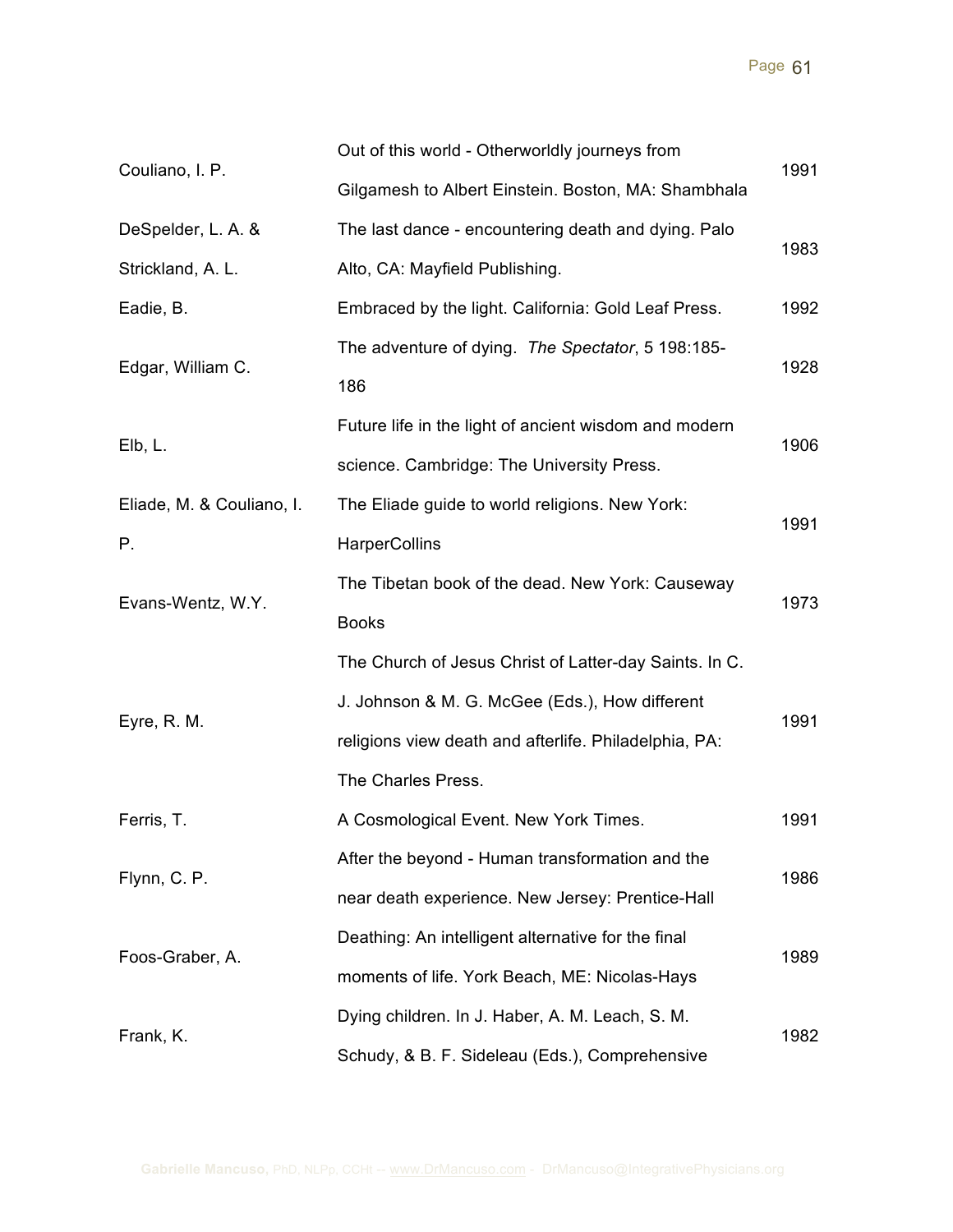|                            | psychiatric nursing - 2nd Edition. New York: McGraw- |      |
|----------------------------|------------------------------------------------------|------|
|                            | Hill                                                 |      |
| Freire, Augusto            | Near death experience: a new opportunity for         | 2001 |
|                            | changing, Journal of Conscientiology, vol 4, no. 13  |      |
|                            | (July, 2001), International Academy of               |      |
|                            | Conscientiology, New York. [author's OBE]            |      |
|                            | Thoughts for the times on war and death. The         |      |
|                            | standard edition of the complete psychological works |      |
| Freud, S.                  | of Sigmund Freud - Vol XIV. Strachey, J. (Trans.)    | 1961 |
|                            | London: Hogarth Press Ltd.                           |      |
| Galloway, P.               | Heavens, what's next? The Orlando Sentinel.          | 1991 |
|                            | Adventures in immortality: A look beyond the         | 1982 |
| Gallup, G.                 | threshold of death. New York: McGraw-Hill.           |      |
|                            | The people's religion. New York: MacMillan           | 1989 |
| Gallup, G. & Castelli, J.  | Publishing.                                          |      |
|                            | Encyclopedia Britannica to include near death        |      |
| Greyson, B                 | experiences - Part 1, 2, 3 & 4. Vital Signs.         | 1992 |
| Grof, S. & Grof, C.        | Beyond death - The gates of consciousness. London:   |      |
|                            | Thames and Hudson Ltd.                               | 1980 |
| Harpur, T.                 | Passage to paradise. Maclean's.                      | 1992 |
| Harris, B. & Bascom, L. C. | Full circle - The near death experience and beyond.  | 1990 |
|                            | <b>New York: Pocket Books</b>                        |      |
| Hick, J. H.                | Death and eternal life. San Francisco: Harper & Row  | 1980 |
| Holck, F. H.               | Life revisited: Parallels in death experiences.      | 1980 |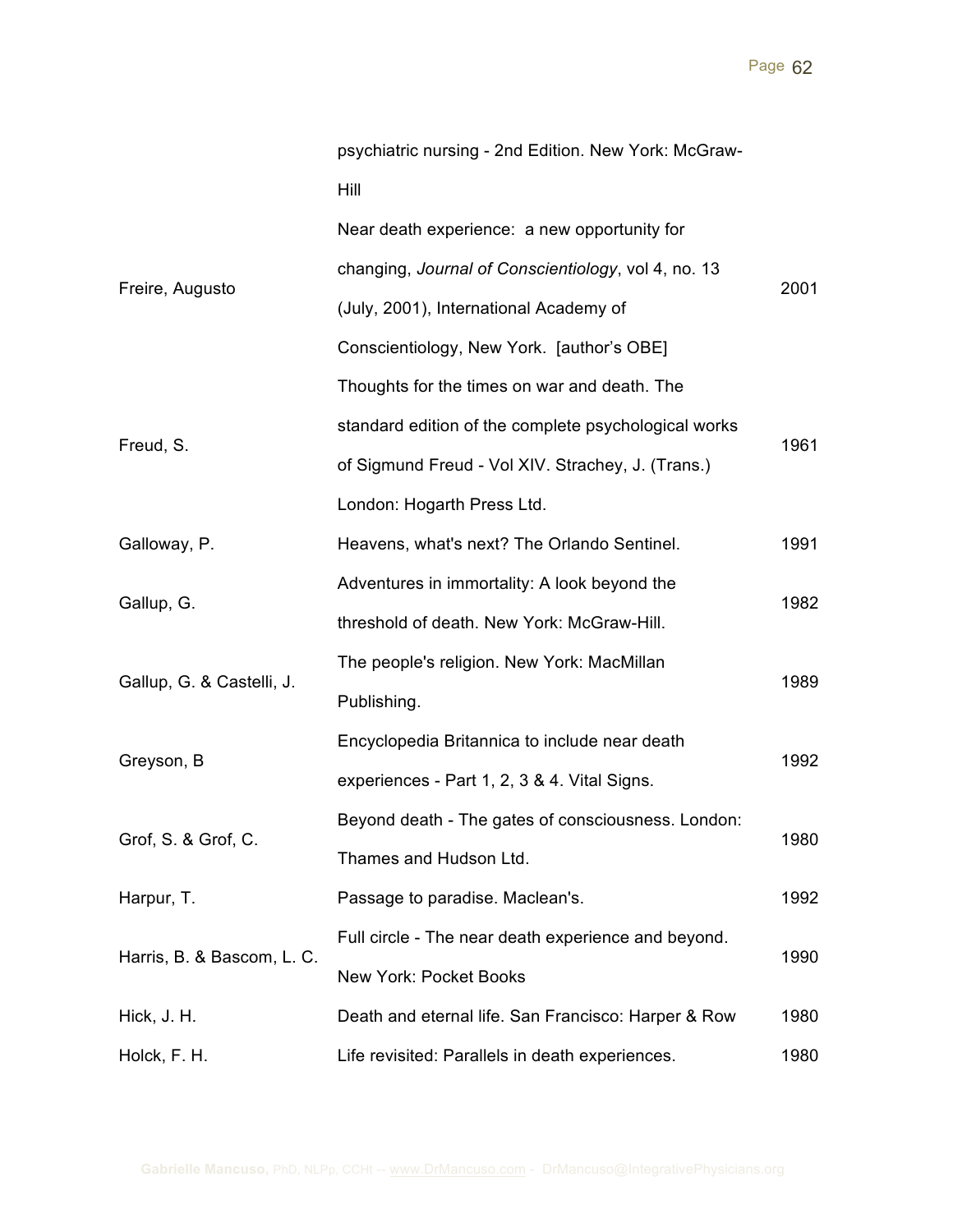|                           | Schneidman (Ed.), E. Death: Current perspectives -  |      |
|---------------------------|-----------------------------------------------------|------|
|                           | 2nd edition. Chapter 42. Palo Alto, CA: Mayfield    |      |
|                           | Publishing.                                         |      |
| Horacek, B.J.             | The darker side of near death experiences. The      |      |
|                           | Forum.                                              | 1992 |
| Hunter, E. G.             | The Apostle Paul and the NDE. Vital Signs.          | 1985 |
|                           | How It Ends: From You to The Universe. W.W. Norton  |      |
| Impey, Chris              | & Company Inc, New York, NY. Print.                 | 2010 |
| Johnson, C. J. & McGee,   | How different religions view death and afterlife.   |      |
| M. G.                     | Philadelphia, PA: The Charles Press.                | 1991 |
|                           | Memories, dreams, reflections. New York: Pantheon   | 1963 |
| Jung, C.                  | Books.                                              |      |
|                           | Death, grief, and caring relationships. California: | 1981 |
| Kalish, Richard A         | Brooks/Cole Publishing Co.                          |      |
| Kbler-Ross, E.            | On life after death. Berkeley, CA: Celestial Arts.  | 1991 |
|                           | Death: The final stage of growth. New Jersey:       | 1975 |
| Kbler-Ross, Elizabeth     | Prentice-Hall, Inc.                                 |      |
|                           | Five minutes after death: A study of beliefs and    | 1990 |
| Kellehear, A. & Irwin, H. | expectations. Journal of Near death Studies.        |      |
| Kellehear, A., Heaven P., | Community attitudes toward near death experiences:  | 1990 |
| & Gao, J.                 | A Chinese study. Journal of Near death Studies.     |      |
| Kelly, E. W.              | Near death experiences with reports of meeting      | 2001 |
|                           | deceased people. Death Studies, 25                  |      |
| Klein, A. C.              | Buddhism. In C. J. Johnson & M. G. McGee (Eds.),    | 1991 |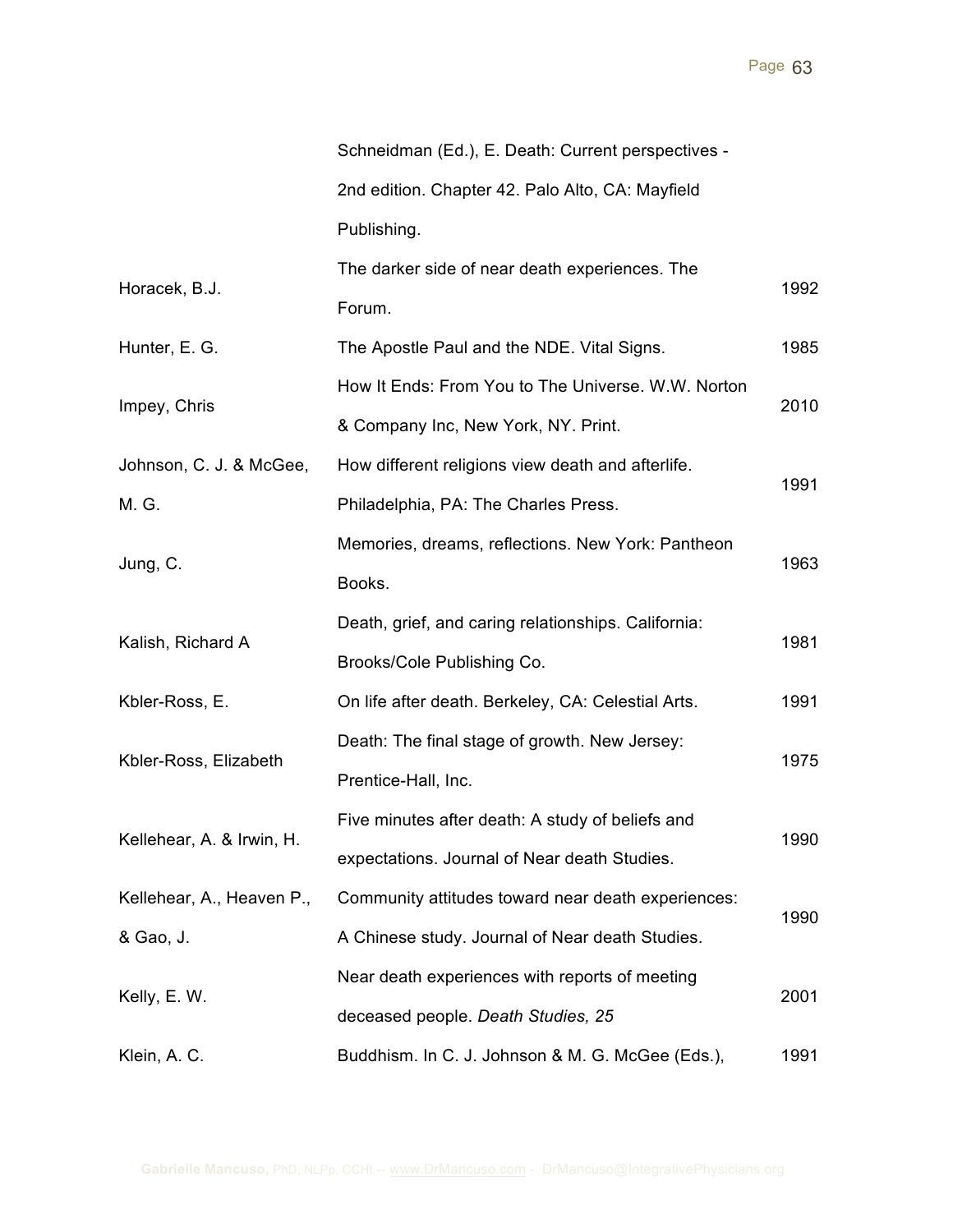|                                   | How different religions view death and afterlife                                                                        |      |
|-----------------------------------|-------------------------------------------------------------------------------------------------------------------------|------|
|                                   | Philadelphia, PA: The Charles Press.                                                                                    |      |
| Klenow, D. J. & Bolin, R.<br>C.   | Belief in an afterlife: A national survey. Omega.                                                                       | 1989 |
| Krishnamurti, J.                  | Freedom from the known. San Francisco: Harper &<br>Row                                                                  | 1969 |
| Lajoie, D. H. & Shapiro, S.<br>I. | Definitions of transpersonal psychology: The first<br>twenty-three years. The Journal of Transpersonal<br>Psychology    | 1992 |
| Levine, S.                        | Who dies? An investigation of conscious living and<br>conscious dying. New York: Anchor Books.                          | 1982 |
| Living Bible                      | Wheaton, IL: Tyndale House.                                                                                             | 1971 |
| Lund, D.                          | Death and consciousness. North Carolina:<br>MacFarland & Co.                                                            | 1985 |
| Lundahl (Ed.), C. R.              | Near death experiences of Mormons. A collection of<br>near death research readings. Chapter 10. Chicago:<br>Nelson-Hall | 1982 |
| Mauro, J.                         | Bright lights, big mystery. Psychology Today                                                                            | 1992 |
| Moody, R.                         | Life after life. New York: Bantam Books                                                                                 | 1975 |
| Moody, R.                         | Reflections on life after life. New York: Bantam Books                                                                  | 1977 |
|                                   | Questions - Life after death. In E.S. Schneidman                                                                        |      |
| Moody, R.                         | (Ed.), Death: Current perspective. Palo Alto, CA:                                                                       | 1980 |
|                                   | Mayfield Publishing.                                                                                                    |      |
| Moody, R.                         | The light beyond. New York: Bantam Books                                                                                | 1988 |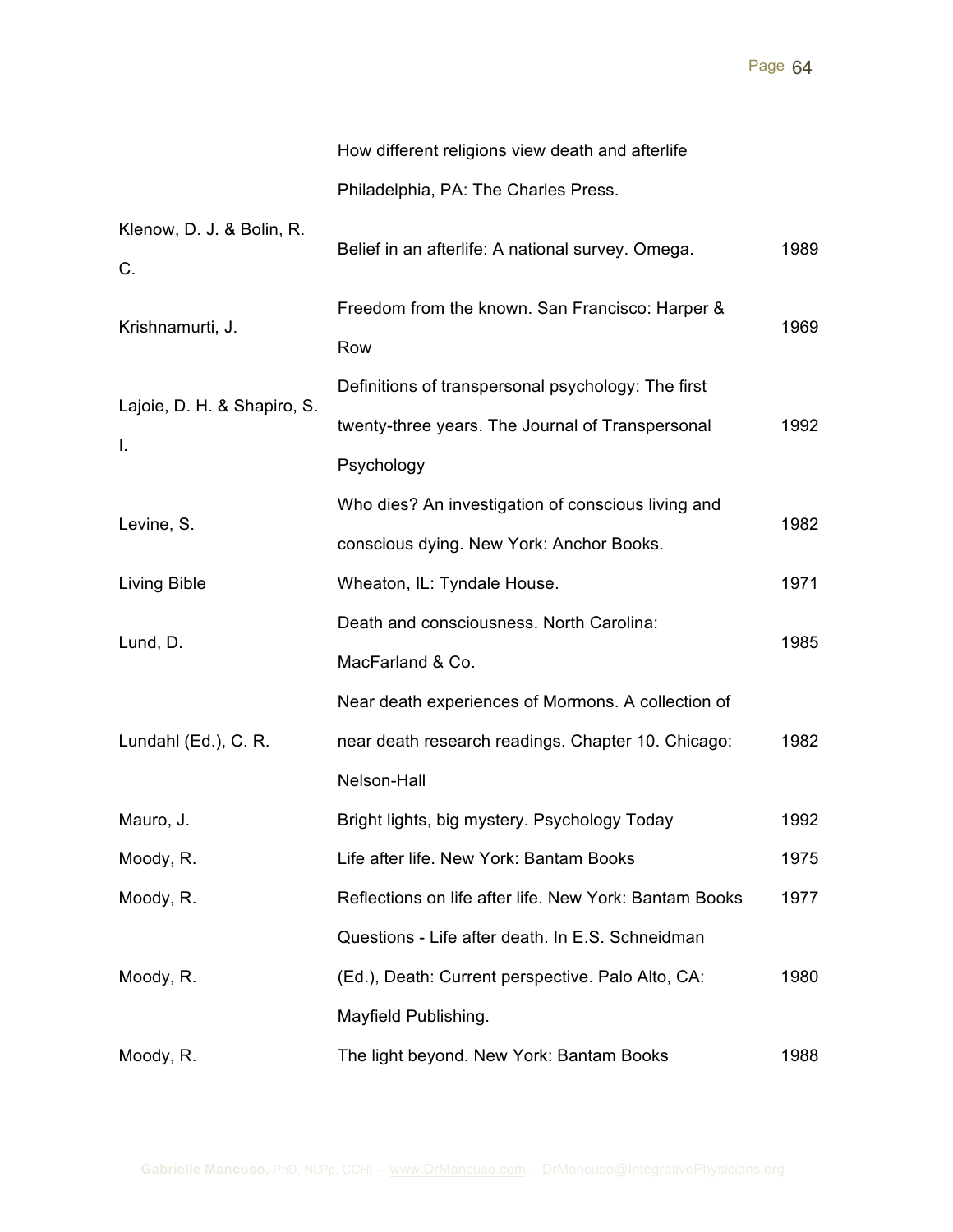| Moorjani, Anita          | Dying To Be Me: My Journey from Cancer to Near        |      |
|--------------------------|-------------------------------------------------------|------|
|                          | Death, to True Healing Hay House, San Diego, Ca       | 2012 |
| Morse, M                 | Transformed by the light. New York: Ballantine.       | 1994 |
| Morse, M.                | Closer to the light. New York: Ivy Books              | 1990 |
|                          | Closer to the Light: Learning from the Near death     | 1990 |
| Morse, M. with Perry, P. | Experiences of Children. New York: Ballantine.        |      |
|                          | Where God lives: the science of the paranormal and    |      |
| Morse, Melvin and Paul   | how our brains are linked to the universe. Harper San | 2001 |
| Perry                    | Francisco                                             |      |
| Neuhaus, Richard John    | As I lay dying: meditations upon returning. Basic     | 2002 |
|                          | Books, NewYork.                                       |      |
| Pearson, Mary            | David v. God. Harcourt Brace, San Diego CA.           | 2000 |
| Peay, P.                 | Back from the grave. Utne Reader, 47                  | 1991 |
|                          | "Near-death experiences are real and we have the      |      |
| Penman, Danny            | proof, say scientists". News Monster. Web.            | 2012 |
|                          | Shockdenken und Shockphantasien bei höchster          |      |
|                          | Todesgefahr [Shock thoughts and fantasies in          |      |
| Pfister, Oskar           | extreme mortal danger]. Zeitschrift für               |      |
|                          | Psychoanalyse, 16:430-455 (1930). [Translation and    | 1930 |
|                          | introduction by Roy Kletti and Russell Noyes, Jr. in, |      |
|                          | Mental states in mortal danger, Essence, 5 1:6-19     |      |
|                          | (1981)                                                |      |
| Plato                    | The Republic. New York: C. Scribner's Sons.           | 1928 |
| Ponn, A. L.              | Judaism. In C. J. Johnson & M. G. McGee (Eds.),       | 1991 |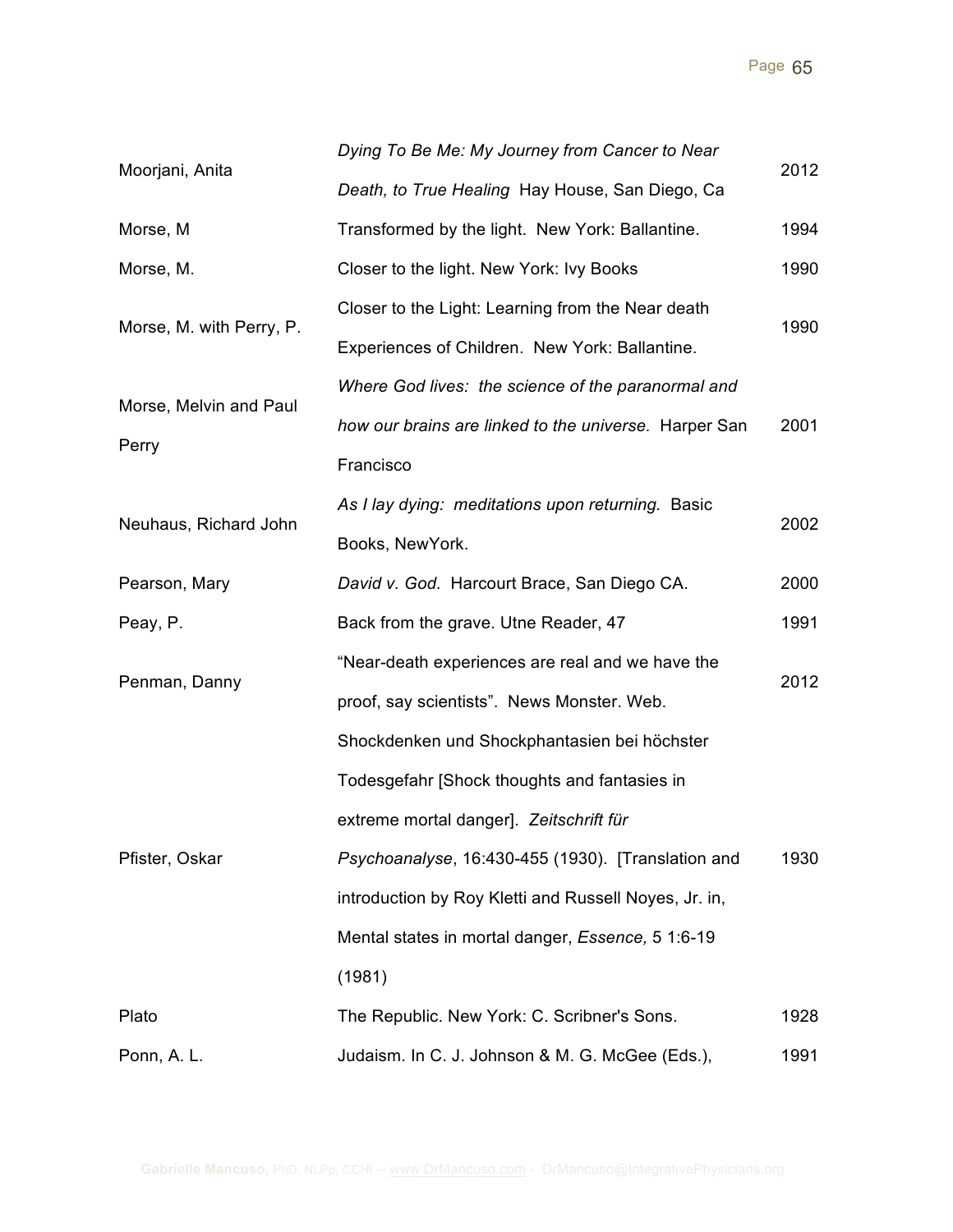| How different religions view death and afterlife. |  |  |  |
|---------------------------------------------------|--|--|--|
|                                                   |  |  |  |

Philadelphia, PA: The Charles Press.

| Rawlings, M.                     | Beyond death's door. Nashville, TN: Thomas Nelson                   | 1978 |
|----------------------------------|---------------------------------------------------------------------|------|
| <b>Religious News Service</b>    | 90% of U.S. claims a religious affiliation. The Orlando<br>Sentinel |      |
|                                  |                                                                     |      |
| Ring, K.                         | death experience. New York: Coward, McCann, &                       | 1980 |
|                                  | Geoghegan.                                                          |      |
|                                  | Heading towards Omega - In search of the meaning                    |      |
| Ring, K.                         | of the near death experience. New York: William                     | 1985 |
|                                  | Morrow.                                                             |      |
|                                  | Lessons from the light: What We Can Learn from the                  |      |
| Ring, K. & Valarino, E. E.       | Near death Experience. Portsmouth, NH: Moment                       | 1998 |
|                                  | Point Press.                                                        |      |
|                                  | Lessons from the light: what the near death                         |      |
|                                  | experience teaches about life, love and the human                   |      |
| Ring, Kenneth                    | potential. Moment Point Press, 2000. [Also                          | 2000 |
|                                  | published by Plenum, Insight Books, New York, 1998.                 |      |
|                                  | and by HarperCollins/Perseus Books, San Francisco.]                 |      |
| Rinpoche, H.E. Tai Situ          | The Six Aspects of Bardo. NCF Foundation. Web.                      | 1995 |
| Ritchie, G. G. & Sherrill,<br>Ε. | Return from tomorrow. New Jersey: Chosen Books                      | 1978 |
| Schwartz, Gary E. with           | The afterlife experiments : breakthrough scientific                 | 2002 |
| William L. Simon                 | evidence of life after death. Pocket Books, New                     |      |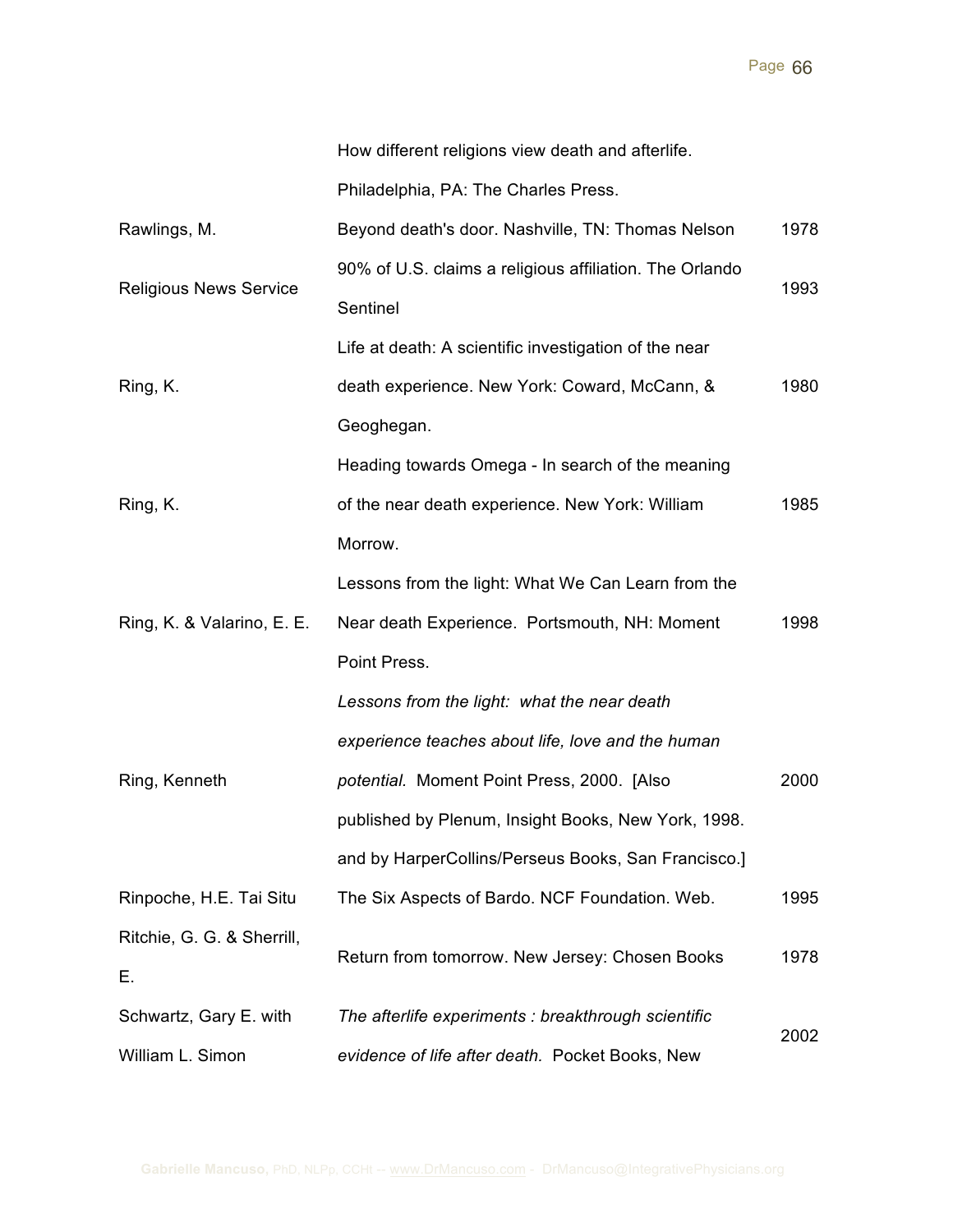|                                | York. [xxiv, 374p, illus, fwd by Deepak Chopra]       |      |  |
|--------------------------------|-------------------------------------------------------|------|--|
| Sleator, William.              | Rewind. Dutton Children's Books, New York.            | 1999 |  |
| Steiger, Brad                  | Touched by heaven's light: inspiring personal         |      |  |
|                                | glimpses into the afterlife. Signet.                  |      |  |
| Storm, Howard                  | My Descent into Death, Clairview Books                | 2000 |  |
| Sugrue, Thomas                 | There is a River: The Story of Edgar Cayce, A. R. E.  |      |  |
|                                | Press                                                 | 1990 |  |
| Talbott, Michael               | The Holographic Universe, Harper Collins, New York,   |      |  |
|                                | NY. Print.                                            | 1991 |  |
| <b>Unusual and Unexplained</b> | "Individual Human Experience with Death and the       | 2008 |  |
| Encyclopedia                   | Afterlife". Afterlife Mysteries. Web.                 |      |  |
| Van Lommel, P., van            | Near death experience in survivors of cardiac arrest: |      |  |
| Wees, R., Meyers, V., and      | A prospective study in the Netherlands. Lancet, 358,  | 2001 |  |
|                                |                                                       |      |  |
| Elfferich, I.                  | 2039-2045                                             |      |  |
|                                | Reaching to heaven: a spiritual journey through life  |      |  |
| Van Praagh, John               | and death. Dutton                                     | 1999 |  |
| Wallace, RaNelle, with         |                                                       |      |  |
| <b>Curtis Taylor</b>           | The Burning Within, Gold Leaf Press                   | 1994 |  |
|                                | Many Lives, Many Masters: The True Story of a         |      |  |
|                                | Prominent Psychiatrist, His Young Patient, and the    |      |  |
| Weiss, Brian Dr.               | Past-Life Therapy That Changed Both Their Lives,      | 1988 |  |
|                                | Harper Collins, New York, NY. Print.                  |      |  |
| Yensen, Arthur E.,             | "I Saw Heaven", Private Printing                      | 1979 |  |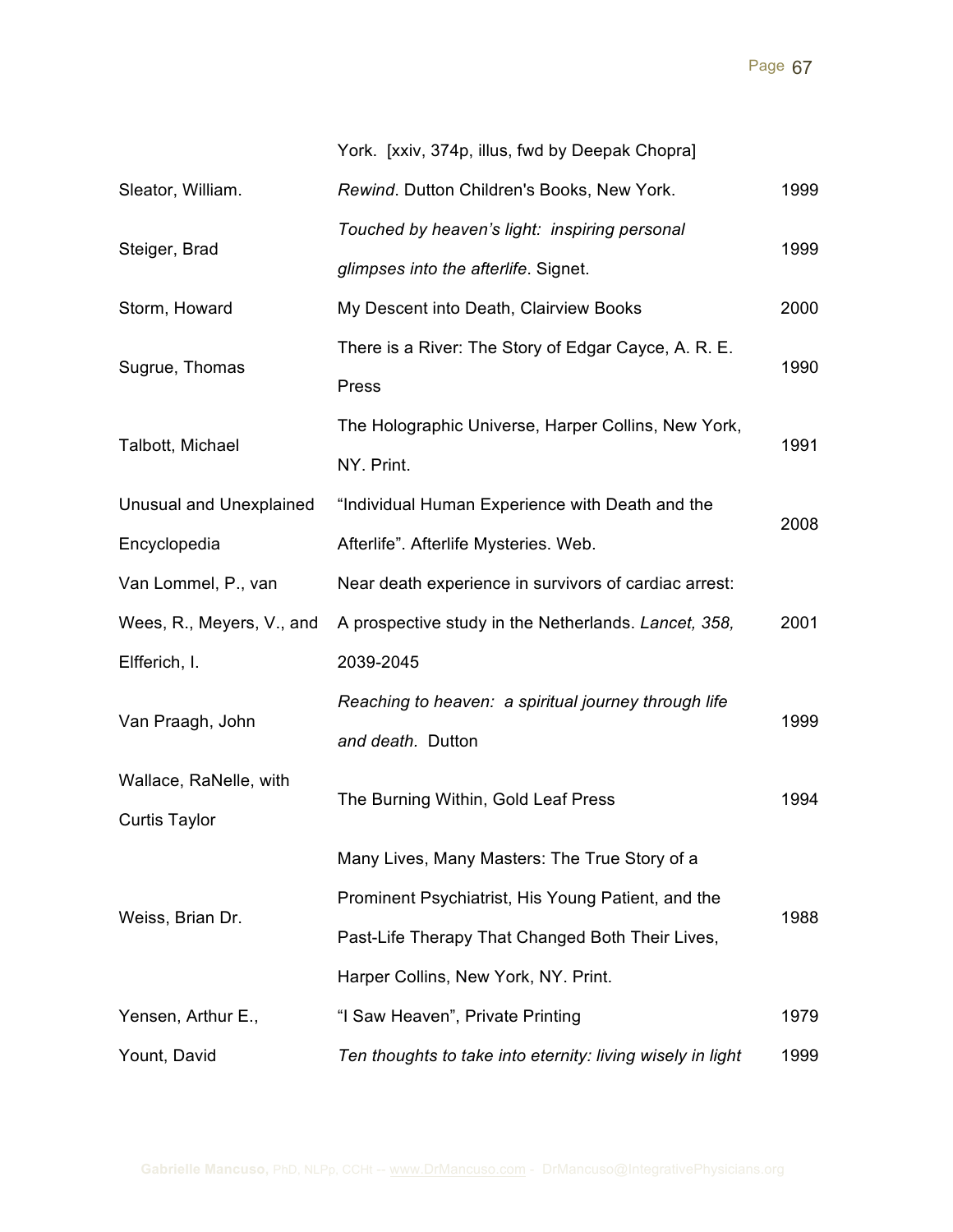|                           | of the afterlife. Simon & Schuster, New York.     |      |  |
|---------------------------|---------------------------------------------------|------|--|
| Zaleski, Carol and Philip | The book of heaven: an anthology of writings from |      |  |
|                           | ancient to modern times. Oxford University Press, | 2000 |  |
| Zaleski [Eds.].           | New York                                          |      |  |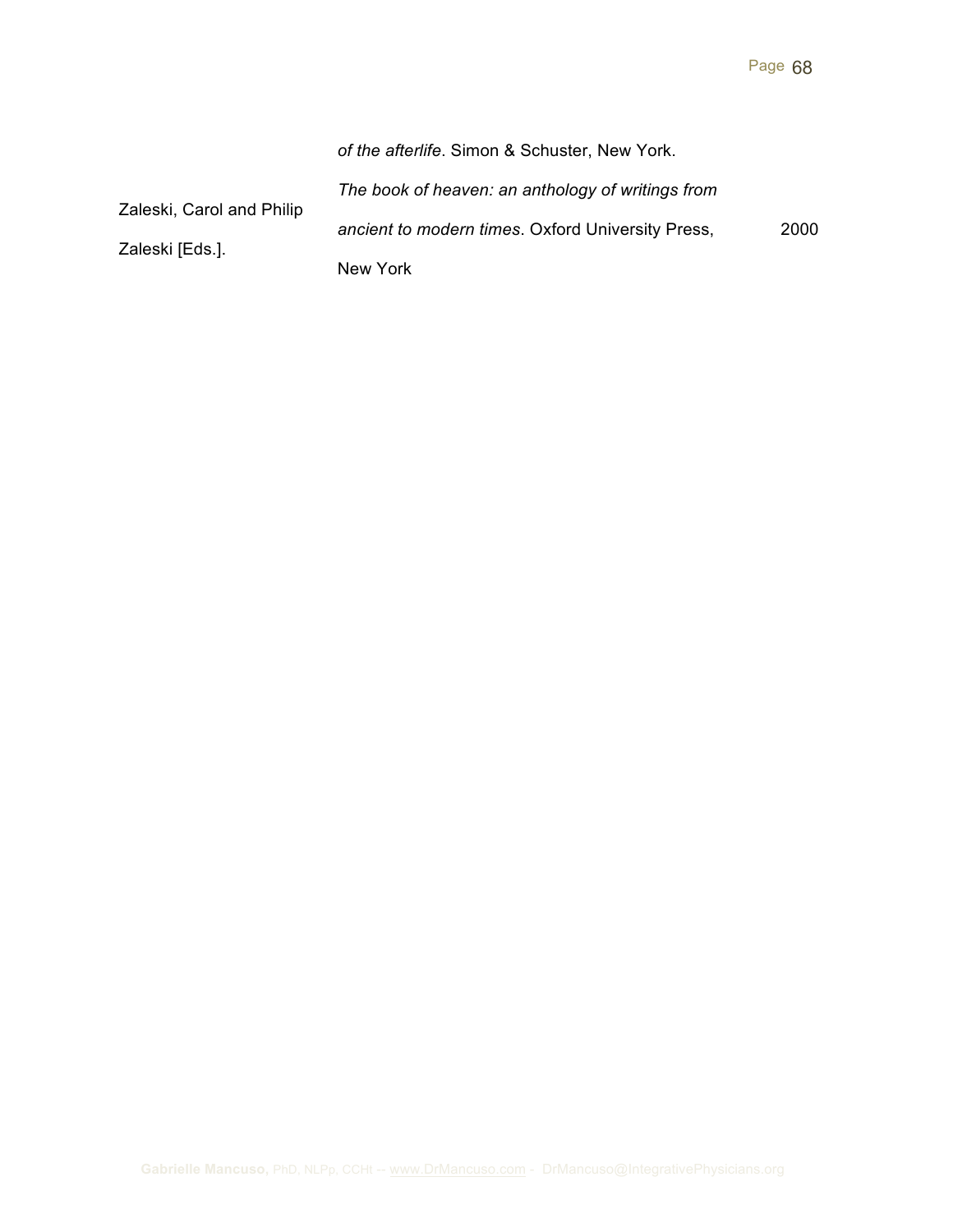# **INTERNET BIBLIOGRAPHY**

| "Near-death experience". Wikipedia                                                                                                                                                                                                                        | Web. Jan 2013 |
|-----------------------------------------------------------------------------------------------------------------------------------------------------------------------------------------------------------------------------------------------------------|---------------|
| http://en.wikipedia.org/wiki/Near-death_experience                                                                                                                                                                                                        |               |
| Near Death Experience. www.SpiritualTravel.org n.d.                                                                                                                                                                                                       | Web. Jan 2013 |
| www.skepdic.com/nde.html                                                                                                                                                                                                                                  | Web. Jan 2013 |
| Rinpoche, H.E. Tai Situ The Six Aspects of Bardo. NCF<br>Foundation. 1995. http://www.ncf.net/bardo.htm n.d.                                                                                                                                              | Web.Jan 2013  |
| Kellehear, A. & Irwin, H.                                                                                                                                                                                                                                 |               |
| Five minutes after death: A study of beliefs and expectations.<br>Journal of Near death Studies. 1990.                                                                                                                                                    | Web. Jan 2013 |
| http://www.newdualism.org/nde-papers/Kellehear/Kellehear-<br>Journal%20of%20Near-Death%20Studies 1990-9-77-90.pdf                                                                                                                                         |               |
| Penman, Danny<br>"Near-death experiences are real and<br>we have the proof, say scientists". News Monster. 2012.<br>http://www.newsmonster.co.uk/paranormal-unexplained/near-<br>death-experiences-are-real-and-we-have-the-proof-say-<br>scientists.html | Web. Jan 2013 |
| Denosky, J. "Near-Death Experience: Examples of Spiritual<br>Travel During Near-Death Experience". SpiritualTravel.org.<br>2010. http://www.spiritualtravel.org/OBE/neardeath.html                                                                        | Web. Jan 2013 |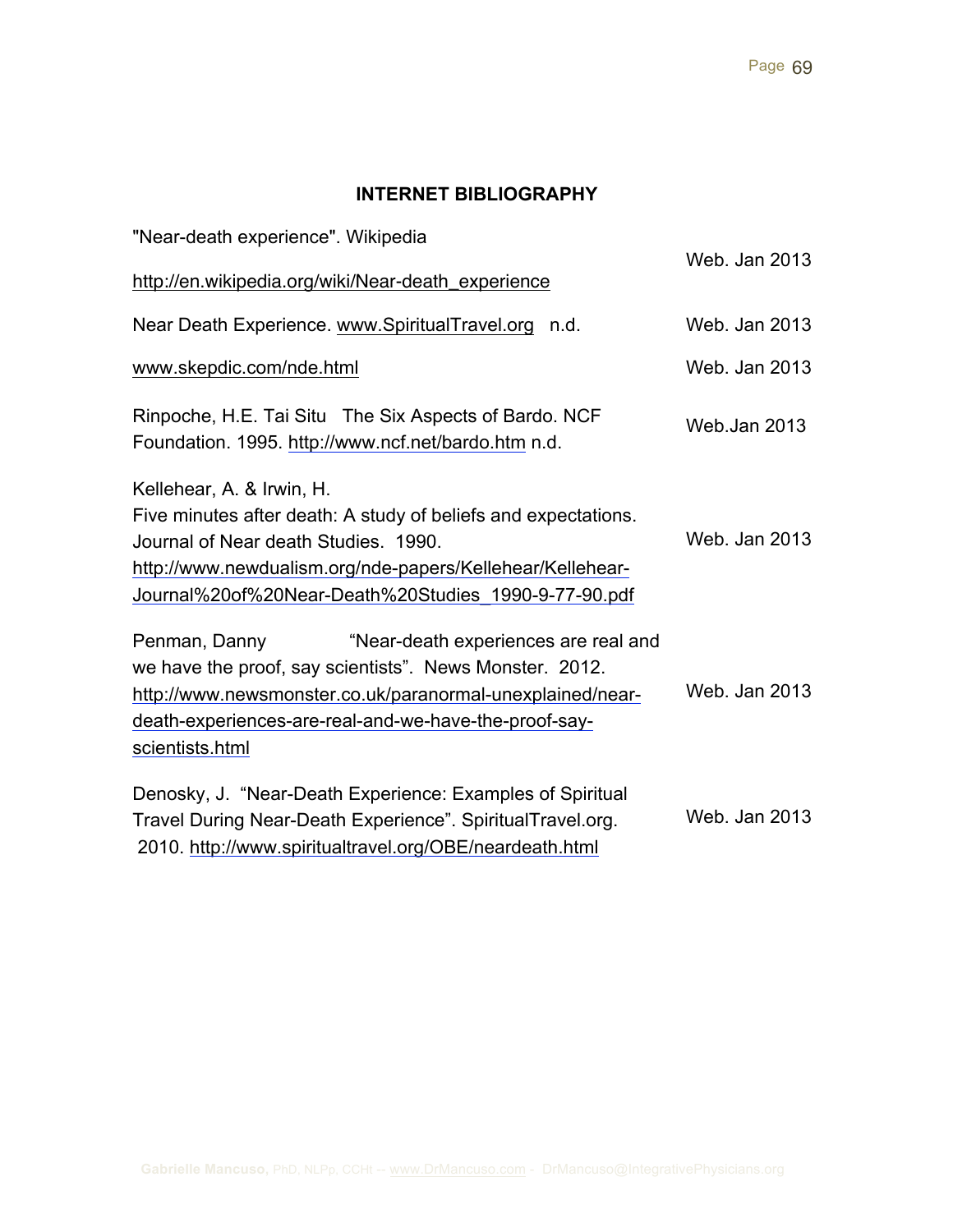## **APPENDIX A**

#### **Characteristics of Near Death Experiences**

**www.IANDS.org** 1/27/97

#### **Characteristics from PMH Atwater=s book Coming Back to Life. 1988.**

**1. A sensation of floating out of one=s body.** Often followed by an out-ofbody experience where all that goes on around the Avacated@ body is both seen and heard accurately.

**2. Passing through a dark tunnel.** Or black hole or encountering some kind of darkness. This is often accompanied by a feeling or sensation of movement or acceleration. AWind@ may be heard or felt.

**3. Ascending toward a light at the end of the darkness.** A light of incredible brilliance, with the possibility of seeing people, animals, plants, lush outdoors, and even cities within the light.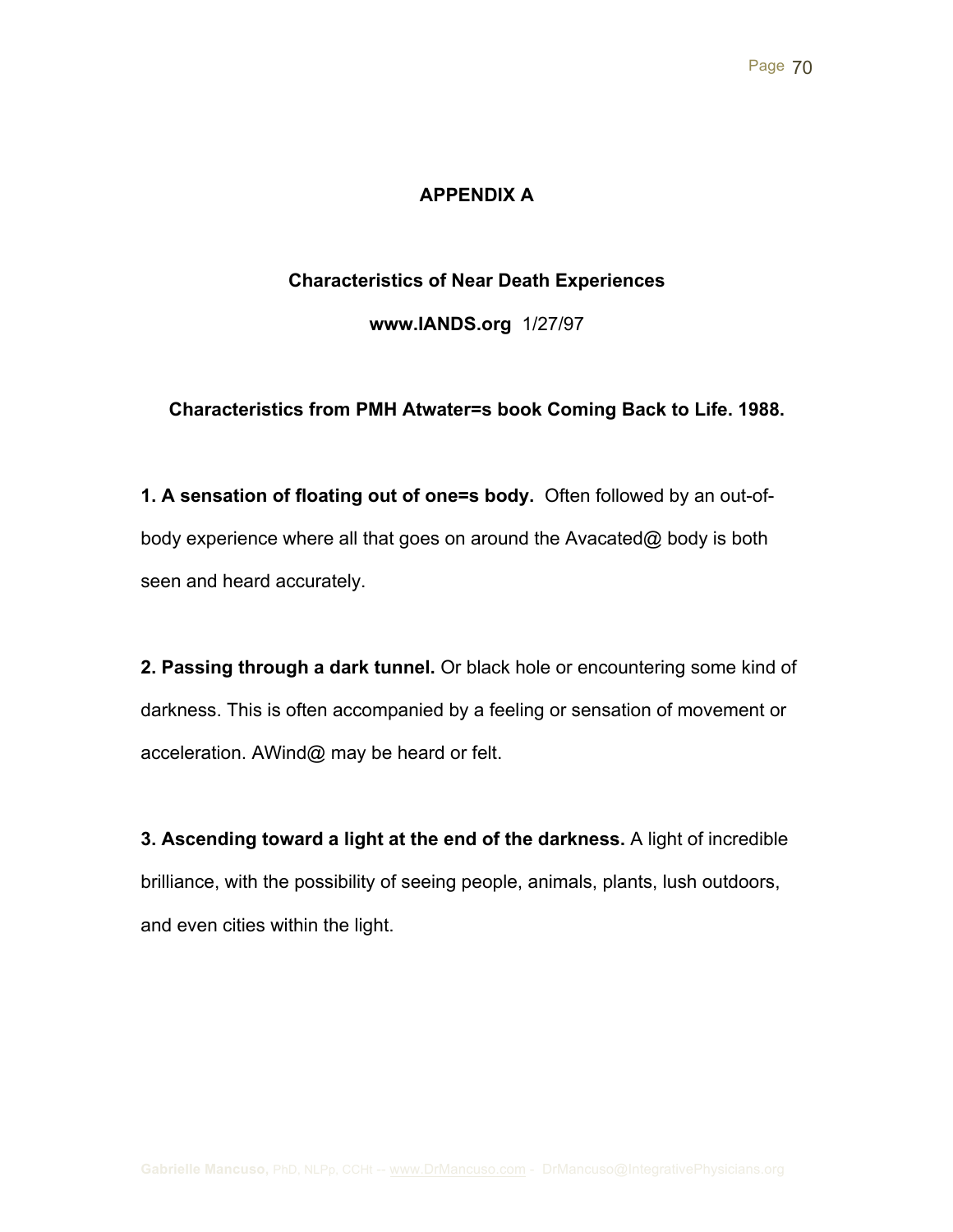**4. Greeted by friendly voices, people or beings** who may be strangers, loved ones, or religious figures. Conversation can ensue, information or a message may be given. Activity referred to as a Ascenario.@

**5. Seeing a panoramic review of the life just lived,** from birth to death or in reverse order, sometimes becoming a reliving of the life rather than a dispassionate viewing. The person=s life can be reviewed in its entirety or in segments. This is usually accompanied by a feeling or need to assess loss or gains during the life to determine what was learned or not learned. Other beings can take part in this judgement like process or offer advice.

**6. A reluctance to return to the earthplane,** but invariably realizing either their job on earth is not finished or a mission must yet be accomplished before they can return to stay.

**7. Warped sense of time and space.** Discovering time and space do not exist, losing the need to recognize measurements of life either as valid or necessary.

**8. Disappointment at being revived.** Often feeling a need to shrink or somehow squeeze to fit back in to the physical body. There can be unpleasantness, even anger or tears at the realization they are now back in there bodies and no longer on AThe Other Side.@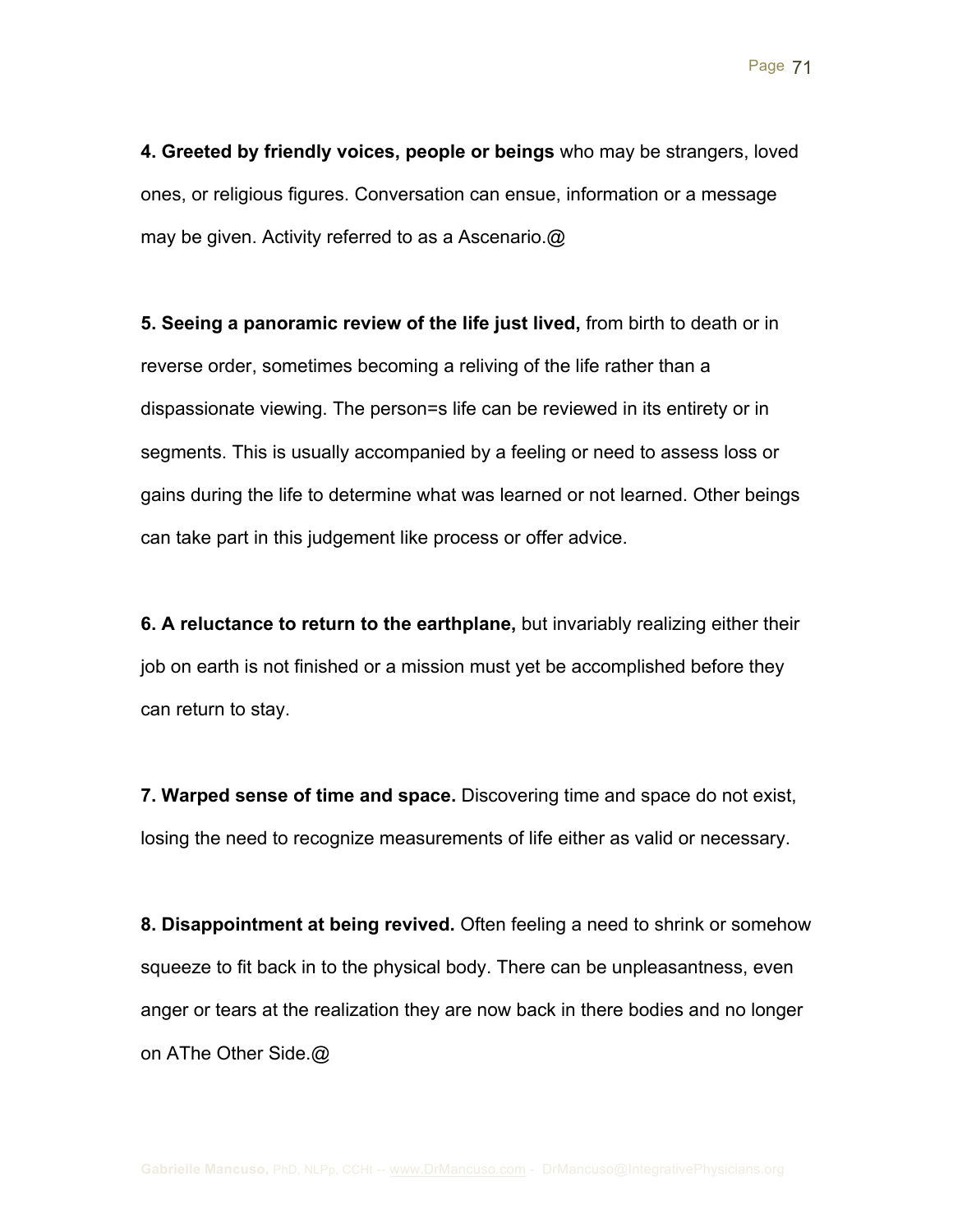### **Characteristics from Raymond Moody's book Life After Life 1975.**

**1. Hearing the news.** Reporting hearing people talking even though presumed dead.

**2. Feelings of peace and quiet.** Many people describe extremely pleasant feelings and sensations during the early stages of their experiences. APain was gone@, AAll my troubles were gone@.

**3. The Noise.** Various auditory sensations. ABells tingling@, music, majestic music, loud ringing, buzzing noise, whirling noise, clicking, roaring, banging, etc.

**4. The Dark Tunnel.** Some reports of black, utterly void, narrow passageway, dark valley, time tunnel, down a path.

**5. Out of the Body.** Often finding oneself viewing his own physical body from a point outside it, being unfamiliar with their body, Floating, passing through walls, floors, etc.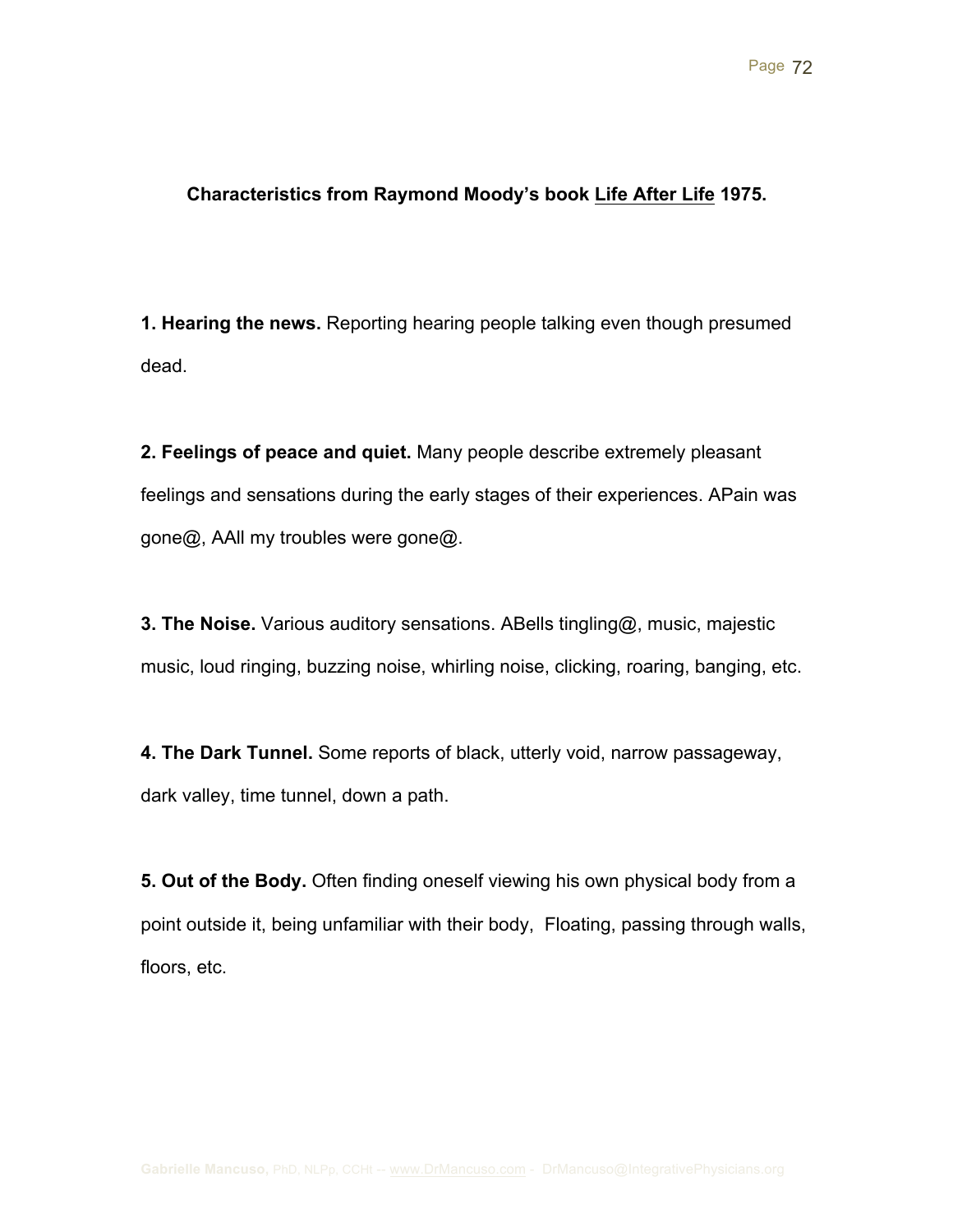**6. Meeting Others.** Awareness of other spiritual beings nearby. Relatives, friends, feelings they had come to protect or guide. Guardian spirits.

**7. The Being of Light.** Encounter of very bright light. Unearthly brilliance. Identification of being of light varies from individual to individual. Many biblical parallels.

**8. The Review.** Extraordinarily rapid. Vivid and real incredible detail, three dimensional and in color, like slides clicking.

**9. The Border or Limit.** Fence, large body of water, line, warnings that if one crosses the border the they cannot return.

**10. Coming Back.** Some do not want to come back or have difficulty. Squeezing back into the body.

**11. Telling Others.** Feelings of lack of sympathy and understanding when telling others. Difficulty talking with relatives, ministers, peers.

**12. Effects on Lives** Reticent to tell others. Broadened and deepened by experience. More reflective and more concerned with ultimate philosophical issues.